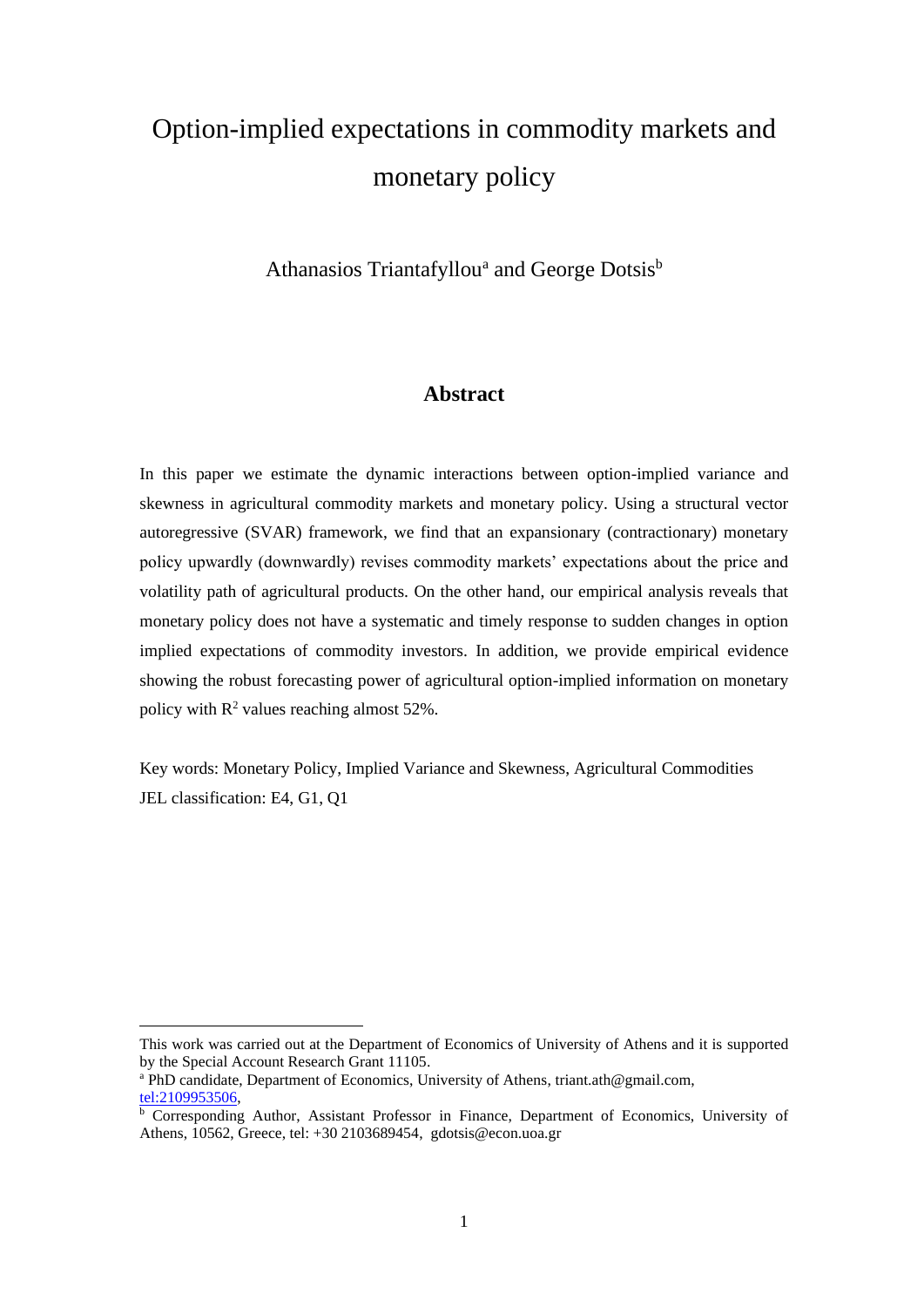## 1. Introduction

Empirical and theoretical studies have shown that monetary policy is an important determinant of commodity prices (see, for example, Frankel, 1986; Frankel and Rose, 2010). Frankel (2013) argues that the lax monetary policy of the Fed during the recent period (2003-2013) was an important factor that contributed significantly to the rapid rise in almost all commodity prices. He provides a subtle economic interpretation of the factors that induce the negative statistical relationship between interest rates and commodity prices. Low interest rates increase the demand or decrease the supply of storable commodities because low interest rates decrease the incentive for extraction today versus tomorrow (real options effect), they decrease the cost of carrying inventories and lead to a portfolio rebalancing from bonds towards commodity markets.

The general consensus in the literature is that an expansionary (contractionary) monetary policy stance is usually associated with high (low) commodity prices. Anzuini, Lombardi and Pagano (2013) use a standard VAR analysis and examine the impact of US monetary policy shocks on commodity prices. They find that an expansionary monetary policy shock increases modestly commodities prices. Gubler and Hertweck (2013) provide empirical evidence that an expansionary monetary in US induces a persistent increase in commodity prices and Gilbert (2010) shows that "agricultural price booms" are better explained by macroeconomic and monetary factors instead of commodity-specific factors. Hammoudeh, Nguyen and Sousa (2015) find that a contractionary US monetary shock leads to an immediate rise in energy and metals prices and to an initial rise which reverses to a fall in agricultural commodity prices, implicitly identifying a sectorial inflation monetary policy channel.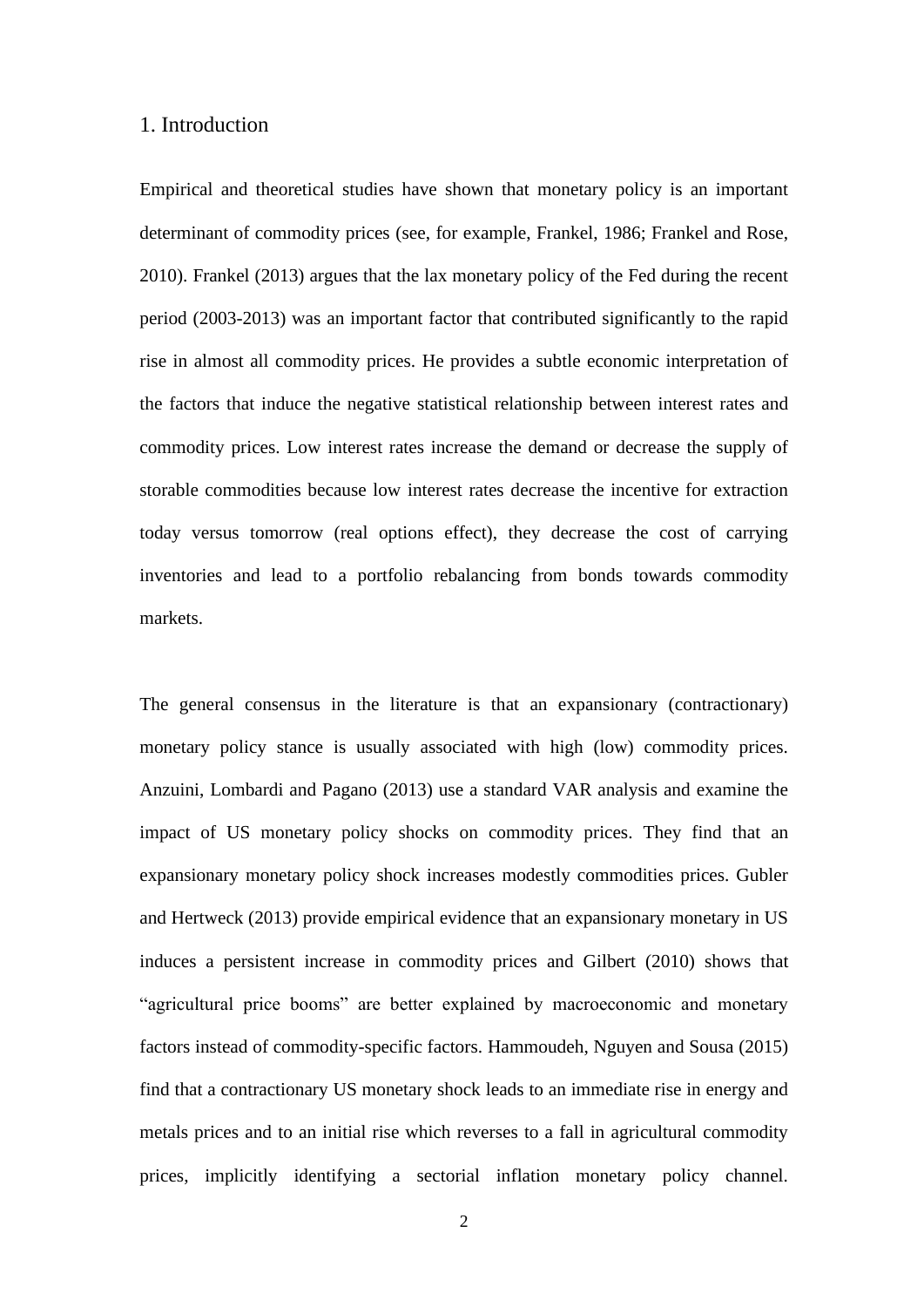Gospodinov and Jamali (2013) use commodity futures data and find that US expansionary monetary policy surprises tend to increase commodity prices. However, they document that the sensitivity to monetary shocks varies significantly across different commodity groups. Gordon and Rowenhorst (2006) show that commodities is the asset class which acts as the most efficient hedge against both the expected and the unexpected component of inflation, and Frankel and Hardouvelis (1985) find that when inflation expectations are upwardly revised (expansionary monetary policy), "investors to protect themselves will shift out of money and into commodities, thus driving up current commodity prices". In addition, we identify in the literature the reverse channel of causality, according to which commodity prices are early warning signals of changes in monetary policy and of future inflationary pressures (Awokuse and Yang, 2003; Bhar and Hamori, 2008; Frankel, 2008; Cody and Mills, 1991; Garner, 1989; Gospodinov and Ng, 2013).

In this paper we focus on the effects of monetary policy shocks on agricultural commodity markets. Agricultural commodities are homogeneous products which have perfect price flexibility and usually overreact to monetary announcements<sup>1</sup>. Bordo (1980) shows that the prices of raw goods (like agricultural commodities) have a much quicker response to changes in the money supply compared to the manufactured goods. Frankel (1986) gives further theoretical and empirical support of this view by stating that "monetary policy has important effects on agricultural commodity prices,

<sup>&</sup>lt;sup>1</sup> The economic reasoning behind choosing agricultural commodities is that agricultural commodity prices move faster and have a more instant response to monetary policy shocks compared to the other services of manufactured goods and services which are included in the CPI. Okun (1975) was the first who identified the flexibility of raw commodity prices when compared to the relatively 'sticky' prices of the rest manufacturing goods and services which are included in the CPI. According to Okun (1975), the manufacturing goods have sticky prices since they are differentiated products traded in imperfect markets while the raw commodities are homogeneous products traded in perfectly competitive markets. Because of this perfect price flexibility, agricultural commodity price fluctuations act as a potential measure of market's perception of inflation and monetary expectations.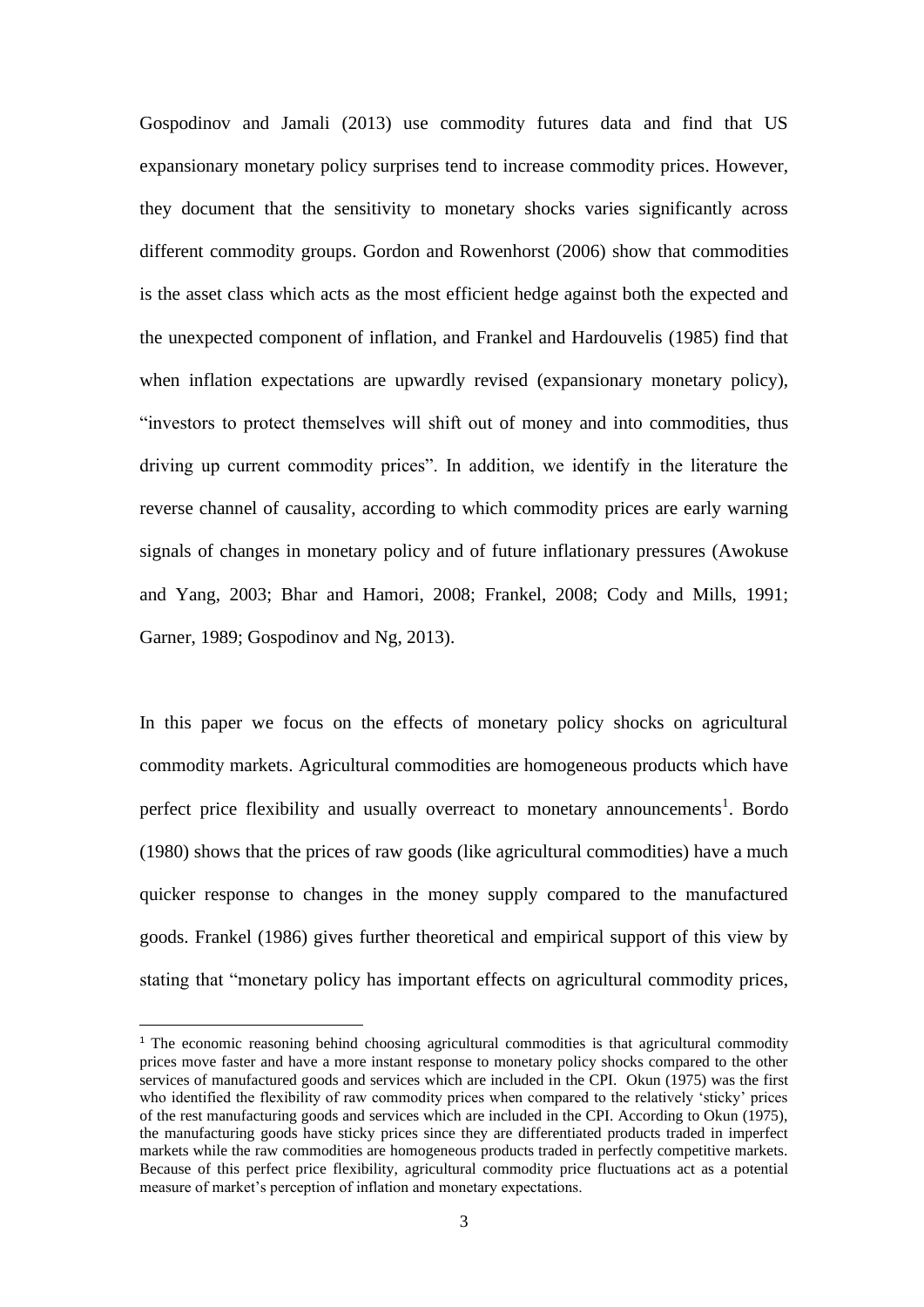because, though they are flexible, other goods prices are sticky". Frankel (1986) and Saghaian, Reed and Marchant (2002) use the Dornbusch (1976) model and find that the highly flexible agricultural commodities 'overshoot' in response to monetary policy shocks. Robertson and Orden (1990) find that an unanticipated monetary policy shock has a significant short-run impact in favor of agricultural commodity prices (when compared to the impact on the prices of the manufacturing goods) which vanishes in the long-run, while Chambers and Just (1992) find that the lax monetary policy has a negative effect on maize, wheat and soybeans prices. Furthermore, Frankel (2008) finds that the prices of agricultural and mineral commodities are negatively related to the level of short-term real interest rates and identifies the expansionary monetary policy as a key factor of the 2006-2008 agricultural and mineral commodity market boom.

In this paper we take the current research one step further by linking US monetary policy not with commodity prices, but with the option-implied expectations about the future distribution of commodity prices. We focus on option implied variance and option implied skewness extracted from the maize, wheat and soybeans<sup>2</sup> commodity derivative market. We use implied variance as an ex-ante measure of investor's expectations about the future variance of agricultural commodity prices. However,

<sup>&</sup>lt;sup>2</sup> We choose maize, wheat and soybeans commodity markets in our empirical analysis because these agricultural commodities are a sound proxy for agricultural commodity markets in the relevant literature. Although many empirical works which focus on commodity markets use a cross section of around 12 agricultural commodities (e.g. Daskalaki, Kostakis and Skiadopoulos (2014); Fernandez-Perez, Fuertes and Miffre (2016)), we include the three most important (in terms of liquidity of their respective options and futures markets) which are the maize, wheat and soybeans futures and options markets. Maize, wheat and soybeans have the most liquid futures and options market (in both terms of trading volume and open interest) compared with the respective derivative markets of the rest agricultural commodities. Since we base our empirical analysis to the option-implied expectations, we choose these three agricultural commodity because they have the more reliable and liquid futures and options market. In addition, a large number of empirical works which focuses on the information content of agricultural derivative market uses maize, wheat and soybeans futures and options markets (Chambers and Just (1992), Simon (2003)).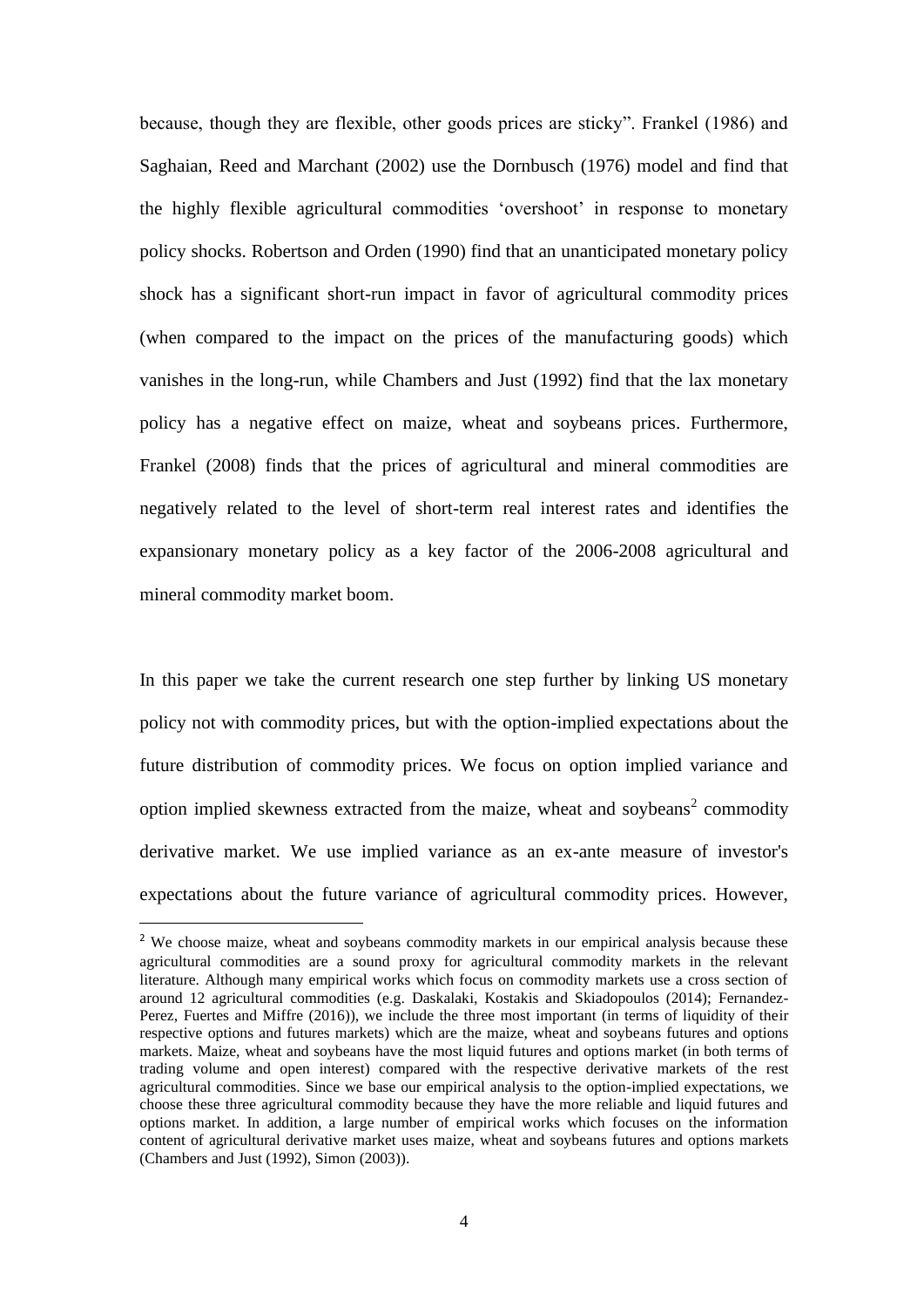investor's expectations extracted from the options market may embed both risk aversion and objective expectations about future variance. To address this issue, in the empirical analysis we also decompose the implied variance into an objective expectation about future variance and a residual called variance risk premium which proxies for risk aversion<sup>3</sup>. Option implied skewness is used as an ex-ante measure which quantifies expectations about the future price path of commodity prices. For example, Han (2008) finds that in the S&P 500 equity option market implied skewness is highly positively correlated with market sentiment. In our empirical analysis we view a positive implied skewness as a signal that reveals a bullish market and we consider a negative implied skewness as a signal that reveals a bearish commodity market.<sup>4</sup>

Our empirical investigation is motivated by studies that identify the crucial importance of the 'risk taking channel of monetary policy' (Andrian and Shin (2008), Angeloni, Faia and Lo Duca (2015), Borio and Lowe (2002), Bruno and Shin (2015), Bekaert, Hoerova and Lo Duca (2013), Borio and Zhu (2012), David and Veronesi (2014), Jimenez, Ongena, Peydro, and Saurina (2014), Mishkin and White (2002), Rajan (2006)). These empirical works identify the structural linkages between the monetary

<sup>&</sup>lt;sup>3</sup> The respective works on the literature on risk aversion on commodity markets define the Variance Risk Premium (VRP) in an individual commodity market as the compensation demanded by a representative investor in the respective commodity market in order to bear variance risk (Doran and Ronn (2008), Trolle and Schwartz (2010), Prokopczuk, and Simen (2014), Wang, Fausti and Qasmi (2012)). In our study the VRP for each individual commodity has the same economic interpretation since they represent the time-varying degree of risk aversion of investors and producers in a specific commodity market (e.g. maize). Our interpretation of the VRP has the same economic meaning with the VRP which is computed for the equity market using the S&P500 index (Carr and Wu (2009), Bekaert, Hoerova and Lo Duka (2013)), with the only difference being that our measure is commodity (asset) specific and does not refer to the agricultural commodity market as a whole. Unlike the equity market, in commodity markets there is not available a traded commodity market index and an option contract written on the index. For this reason, it is impossible to construct a widely accepted and reliable measure of risk aversion for the agricultural commodity market as a whole.

<sup>4</sup> When option-implied skewness increases, option writers increase the likelihood of future increase in the price of the underlying asset (calls are more expensive relative to puts) and vice-versa. For more details see Bakhsi, Kapadia and Madan (2003) and Rehman and Vilkov (2012).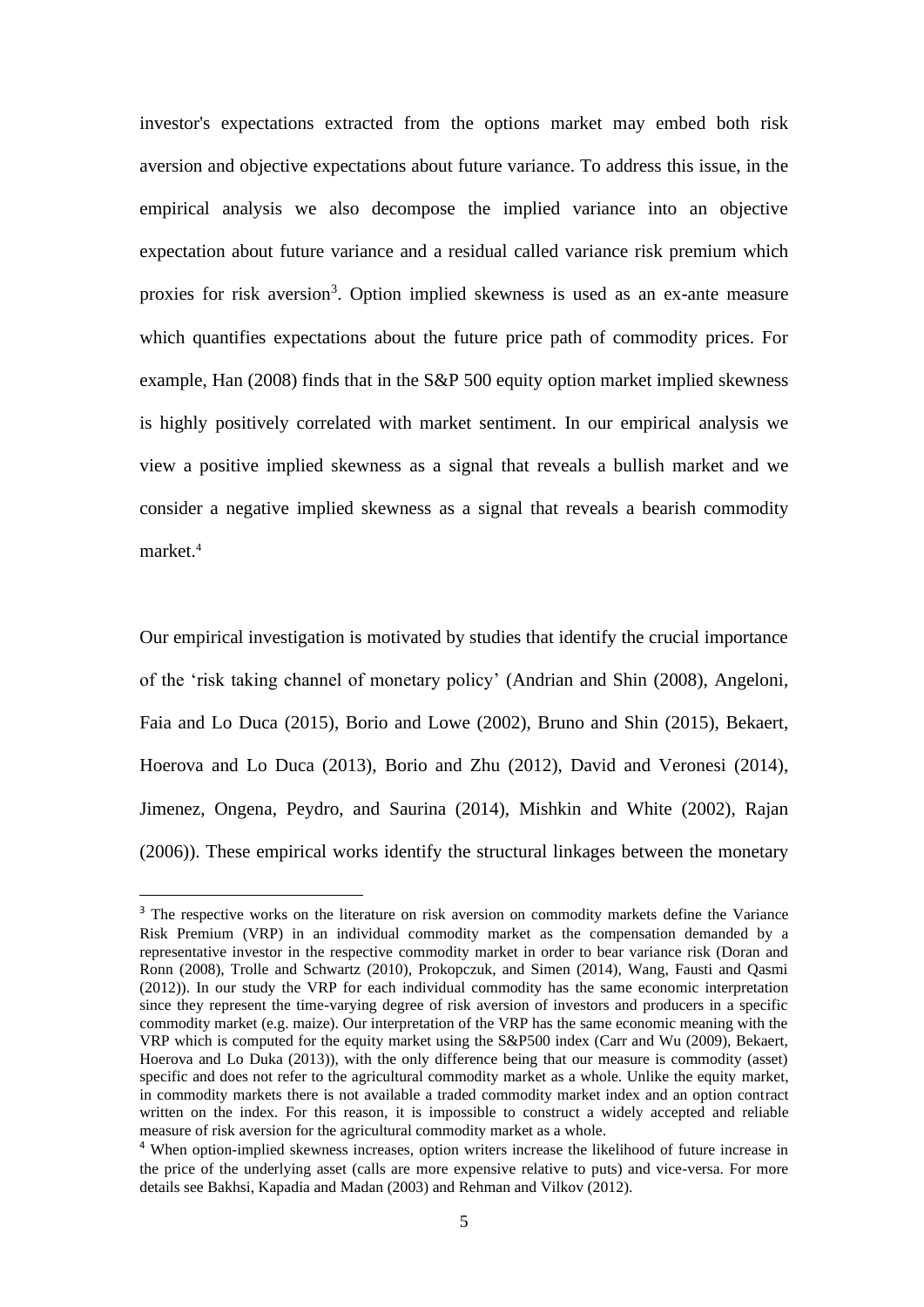policy stance and the perception and pricing of risk by financial market participants. For example, Bruno and Shin (2015) show the dynamical links between the monetary policy stance and the leverage in the banking sector and attribute a large part of this leverage effect to fluctuations in credit risk-taking. Angeloni, Faia and Lo Duca (2015) find that an expansionary monetary policy results to an increase in the risk taking in the banking sector. In addition, Bekaert, Hoerova and Lo Duca (2013) and David and Veronesi (2014) show that monetary policy shocks have a significant impact on the time-varying degree of risk aversion in the equity market. While the relevant empirical works verify the existence of a risk taking channel of monetary policy in the equity market and in the banking sector, there is no empirical work examining the existence of this risk-taking monetary policy channel for commodity markets. Our econometric analysis is the first which sheds light on the effects of monetary policy shocks on commodity market uncertainty and risk aversion. Our study is methodologically most closely related to the work of Bekaert, Hoerova and Lo Duca (2013) who study structural interdependencies between monetary policy and option-implied measures of risk aversion and volatility in the S&P 500 equity option market. In the empirical analysis we use a structural vector autoregressive (SVAR) framework to search the dynamic interactions between expectations about future variance and skewness in agricultural commodity markets and monetary policy. The stance of monetary policy is proxied by the Fed funds rate or other alternative measures like the real interest rate, the short-term US-Treasury Bill and the state of inflation expectations.<sup>5</sup> To the best of our knowledge, this is the first study which examines the dynamic interactions between commodity option-implied variance and skewness and monetary policy.

<sup>5</sup> Bernanke (2007): "Undoubtedly, the state of inflation expectations greatly influences actual inflation and thus the central bank's ability to achieve price stability."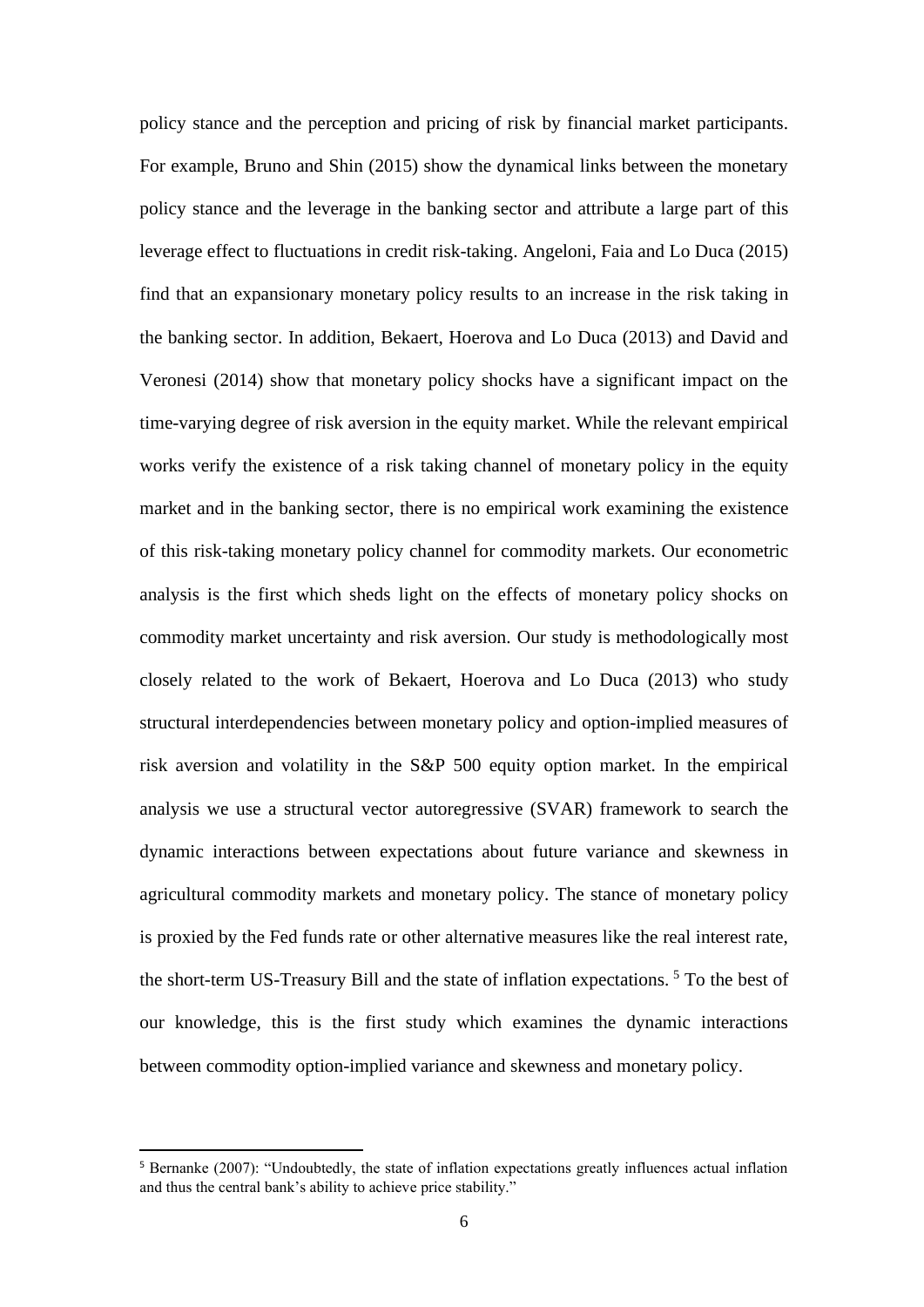We find that unlike stock markets for which Bernanke and Kuttner (2005) and Bekaert, Hoerova and Lo Duca (2013) find that a lax monetary policy decreases risk aversion and option implied variance in the short to medium run (after about 6 months), in agricultural commodity markets an expansionary (contractionary) monetary policy increases (decreases) implied variance and makes more positive the skewness of the risk neutral distribution of agricultural commodity markets in the short to medium run (after 4-7 months). In other words, we empirically verify that expectations in commodity markets have an opposite reaction to monetary shocks compared with those in the stock-market. The economic interpretation behind this contrast in stock-market and commodity market reactions to monetary shocks lays in the fact that while an expansionary monetary policy (low interest rates) leads to increases in equity and commodity market prices, it has an exact opposite effect to the volatility of equity and commodity prices. In the equity market, good news about prices (a rising stock-market) reduce volatility in the market due to the 'leverage effect' (Christie (1982)). According to the 'leverage effect', a rising the stock-price decreases the firms' leverage and makes the firm less risky, or equivalently, less volatile. In commodity markets, the price-volatility correlation turns to positive because in commodity markets rising prices result to increasing market turbulence and uncertainty about these prices. The mechanics which link prices and the respective volatility in commodity markets have their roots in the 'Theory of Storage (Kaldor (1939), Brennan (1958), Telser (1958), Working (1948, 1949), Fama and French (1987), Deaton and Laroque (1992), Gordon, Hayashi and Rowenhorst (2013)). According to the 'Theory of Storage', the decline in inventory levels increases the marginal convenience yield for holding physical inventory which results to rising risk premia and uncertainty about commodity prices. According to this theory, the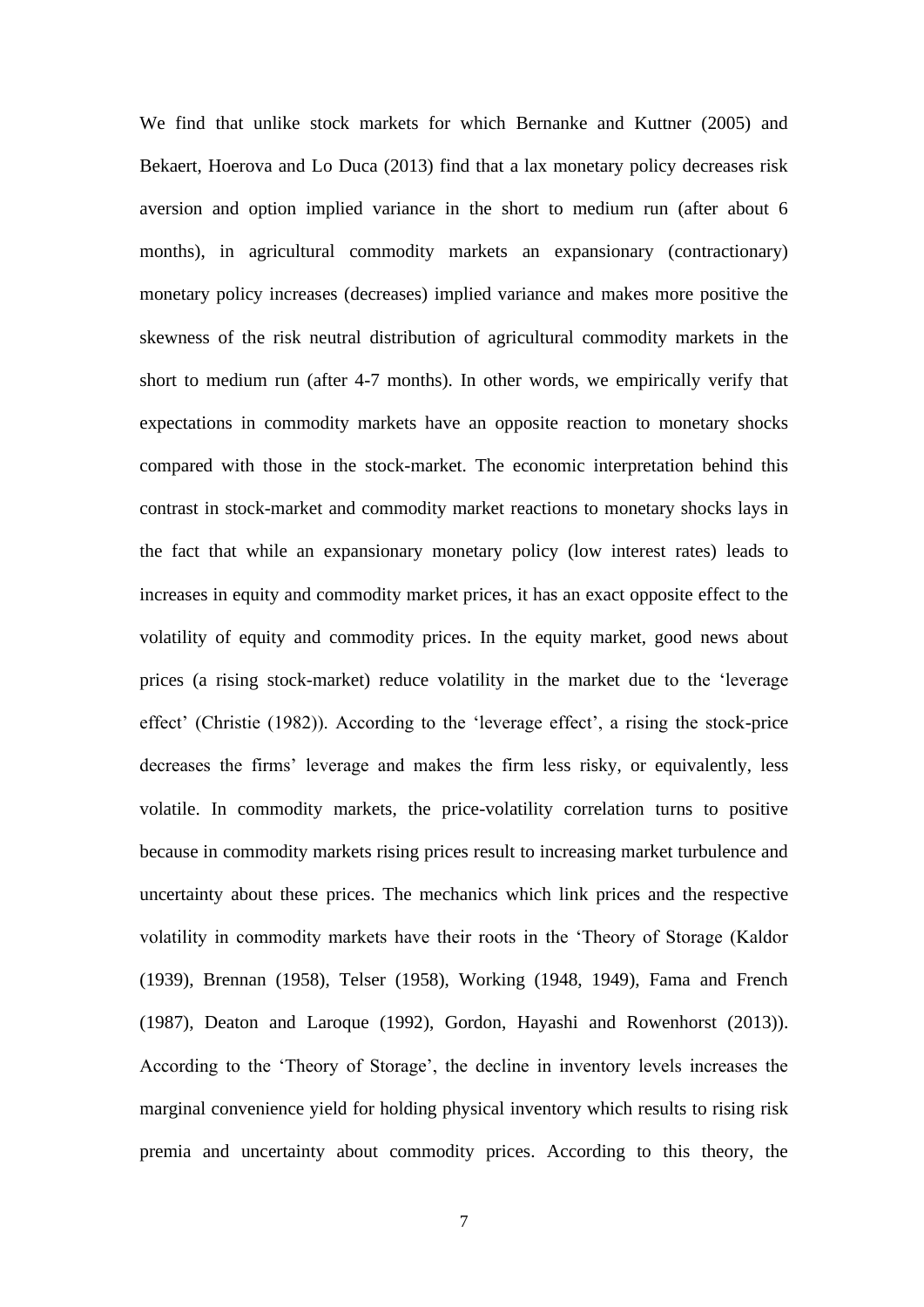inventory level of an individual commodity is inversely related to commodity market turbulence which in commodity markets (unlike the stock-market) is translated as the contemporaneous upward movement of the respective commodity prices and volatility<sup>6</sup>.

We additionally find that the degree of 'bullishness' (option-implied skewness) of agricultural markets is more sensitive to monetary shocks compared to implied variance. The increased sensitivity of risk neutral skewness might result from the fact of the already empirically verified negative correlation between agricultural and mineral commodity prices and US short-term interest rates (Frankel (2008), Frankel and Rose (2010)). Our results on the significant negative impact of monetary shocks on the risk neutral skewness of agricultural markets shows the increased significance of monetary shocks on the risk neutral expectations about future commodity prices. On the other hand, David and Veronesi (2014) empirically show that the optionimplied expectations about future prices in the stock-market are not significantly affected by monetary policy shocks<sup>7</sup>. While an expansionary monetary policy (a negative interest rate shock) has a positive effect in stock-market prices (Bernanke and Kuttner (2005), Rigobon and Sack (2004)) and in commodity prices (Gordon and Rowenhorst (2006), Frankel (2008), Frankel and Rose (2010)), we show that the

<sup>&</sup>lt;sup>6</sup> Deaton and Laroque (1992) estimate a storage model and show that the decrease in inventory levels (the higher probability of a stock-out in inventories) is associated with rising risk premia, commodity prices and expected future spot price volatility in the respective commodity markets. In addition, Gordon, Hayashi and Rowenhorst (2013) provide recent empirical evidence in support of the Deaton and Laroque (1992) findings according to which the inventory level and the marginal convenience yield for holding physical inventory are the key factors behind the contemporaneous and parallel time series movements of commodity prices and of the volatility processes of these prices.

<sup>7</sup> David and Veronesi (2014) estimate a bivariate VAR model with the 3-month US Treasury Bill and the put/call ratio (the ratio of out-of-the-money put and call option prices) of the S&P 500 option contract. The put/call ratio has a similar economic interpretation compared to our risk neutral skewness since it quantifies investors' fears about stock-market declines. They find that the responses of the put/call ratio to shocks on the US-Treasury bill rate are insignificant.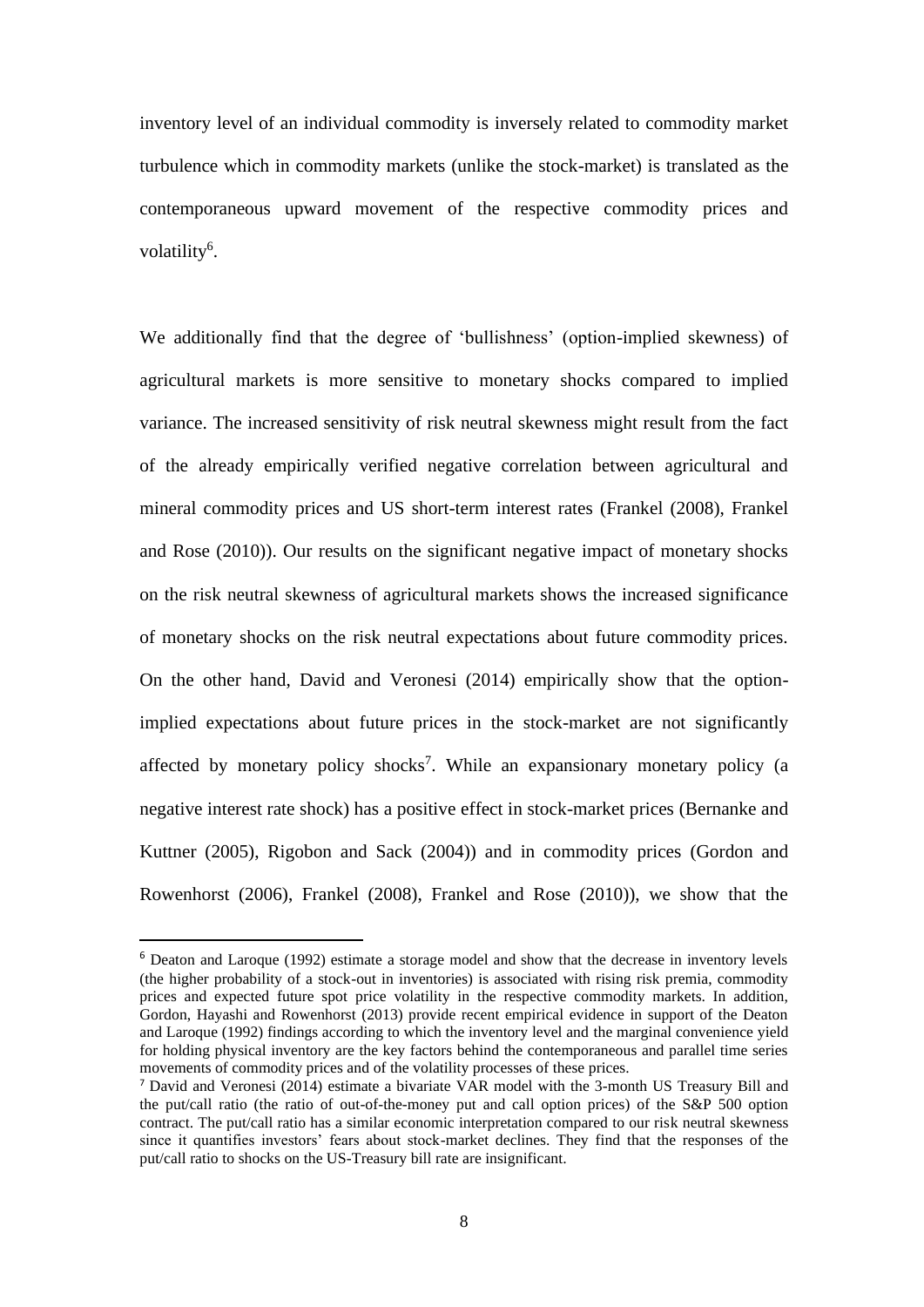analogous positive effect exists for agricultural commodity expectations about these prices, but, according to recent empirical evidence of David and Veronesi (2014), does not exist in the stock-market. In simpler words, our empirical analysis is the first to show that the management (by the US monetary authority) of market expectations about future prices, while being infeasible for the case of the stock-market, becomes feasible when dealing with maize, wheat and soybeans market expectations. We additionally examine the dynamic interactions between monetary policy and commodity investors' perceptions about tail risk which we quantify by estimating the kurtosis of the risk neutral distribution. Our SVAR model shows that, unlike risk neutral variance and skewness, the risk neutral kurtosis does not have a significant response to monetary policy shocks.

Our main findings do not change when instead of the Fed funds rate we use other widely accepted alternative measures of the monetary policy stance, like the real interest rate, the 3-month US-Treasury Bill rate and the state of short-term inflation expectations. Our empirical analysis reveals that a positive one standard deviation shock in implied variance has sometimes a very sluggish effect on monetary policy in some of the VAR identification schemes. We do not find any statistically significant effects from implied skewness to monetary policy. Overall, our results indicate that there is no systematic response of monetary authorities to a sudden change in maize, wheat and soybeans market expectations. While the monetary authority reacts to a highly risk averse and volatile stock-market by lowering interest rates (see Bekaert, Hoerova and Lo Duca (2013), David and Veronesi (2014)), we empirically show that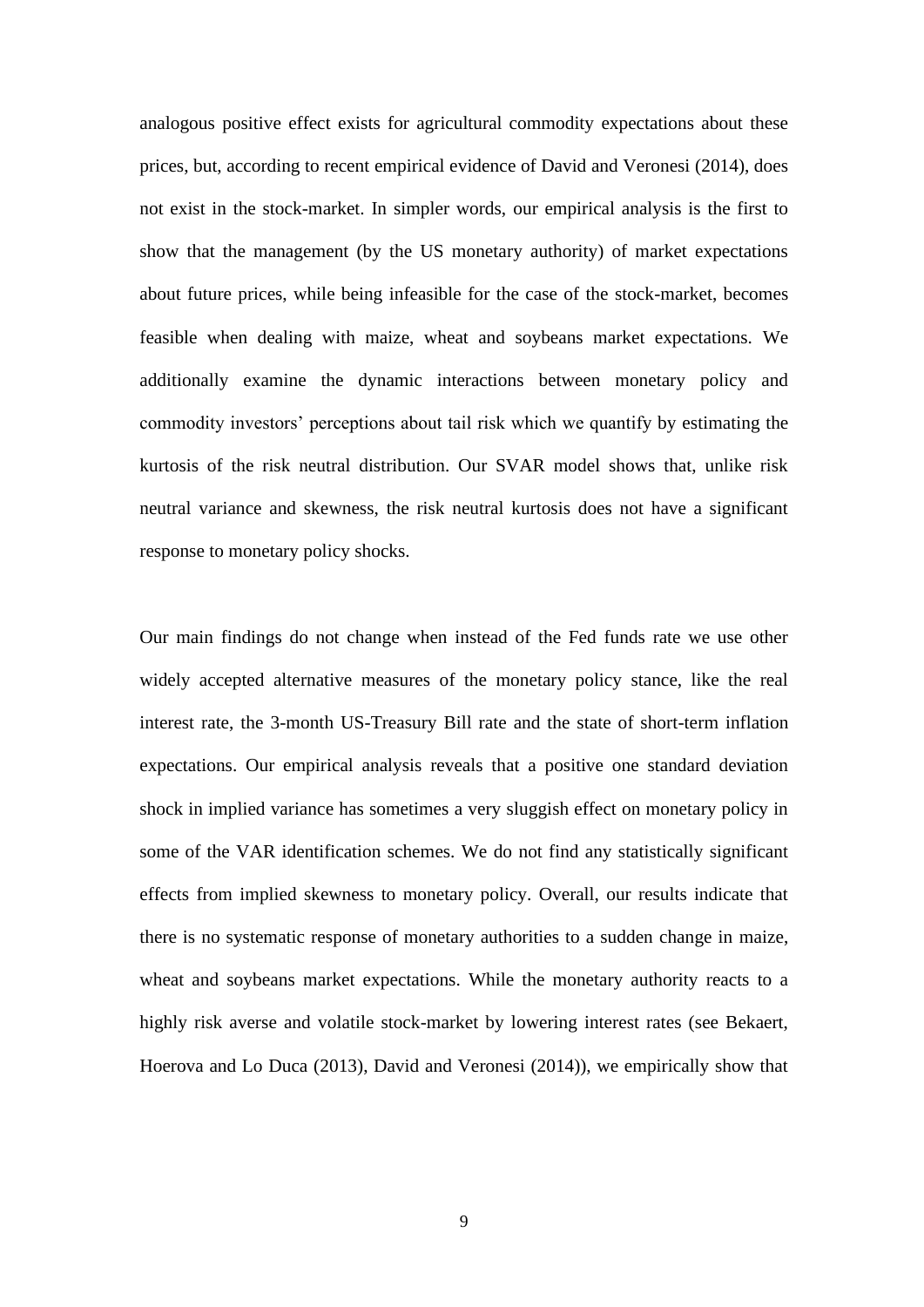the monetary authority does not systematically intervene in order to calm down the turbulence and the expectations about an individual agricultural commodity price.<sup>8</sup>

Furthermore, following the approach of Bekaert, Hoerova and Lo Duca (2013), we also estimate a multivariate VAR in which we control for business cycles and we decompose option-implied variance into economic uncertainty (expected realized variance of commodity prices) and a residual called variance risk premium which proxies for risk aversion.<sup>9</sup> We find that option-implied expectations respond instantly (after 2-4 months) to monetary shocks with the responses remaining statistically significant for many months after the initial shock. These results show that monetary policy is able to affect commodity market expectations irrespective of the phase of the business cycle. When we decompose the option-implied variance to its two components we find that the risk aversion component has an instant and statistically significant positive response to negative monetary policy shocks in maize and soybeans markets. In the wheat market the economic uncertainty component instead of the risk aversion is more sensitive monetary policy shocks. Our findings implicitly reveal that monetary authorities, in addition to being able to affect commodity price trends (Bessler, 1984; Frankel and Hardouvelis, 1985; Pindyck and Rotemberg, 1990; Hua, 1998) can also control the (option-implied) expectations of agricultural

<sup>&</sup>lt;sup>8</sup> Our VAR models show that the monetary policy responses to a positive shock to option-implied expectations and to risk aversion are sluggish, not persistently negative or positive and in many cases statistically insignificant. These empirical results show that monetary authorities do not (at least for the time-being) systematically intervene in order to calm down the expectations about an individual commodity price. This result is somewhat expected since we do not expect the monetary authority to react to changes in an individual commodity market. For this reason, our results are not directly comparable to those of David and Veronesi (2014) and Bekaert, Hoerova and Lo Duca (2013) since they refer to the monetary effects on the option-implied expectations of the stock-market as a whole (quantified by using the options contracts on the S&P 500 and the VIX index).

<sup>9</sup> Option-implied variance incorporates both economic uncertainty and risk aversion. Variance Risk Premium (VRP) is a more reliable measure of risk aversion, since it represents the compensation demanded by investors in order to bear variance risk (see Bliss and Panigirtzoglou (2004), Carr and Wu (2009)).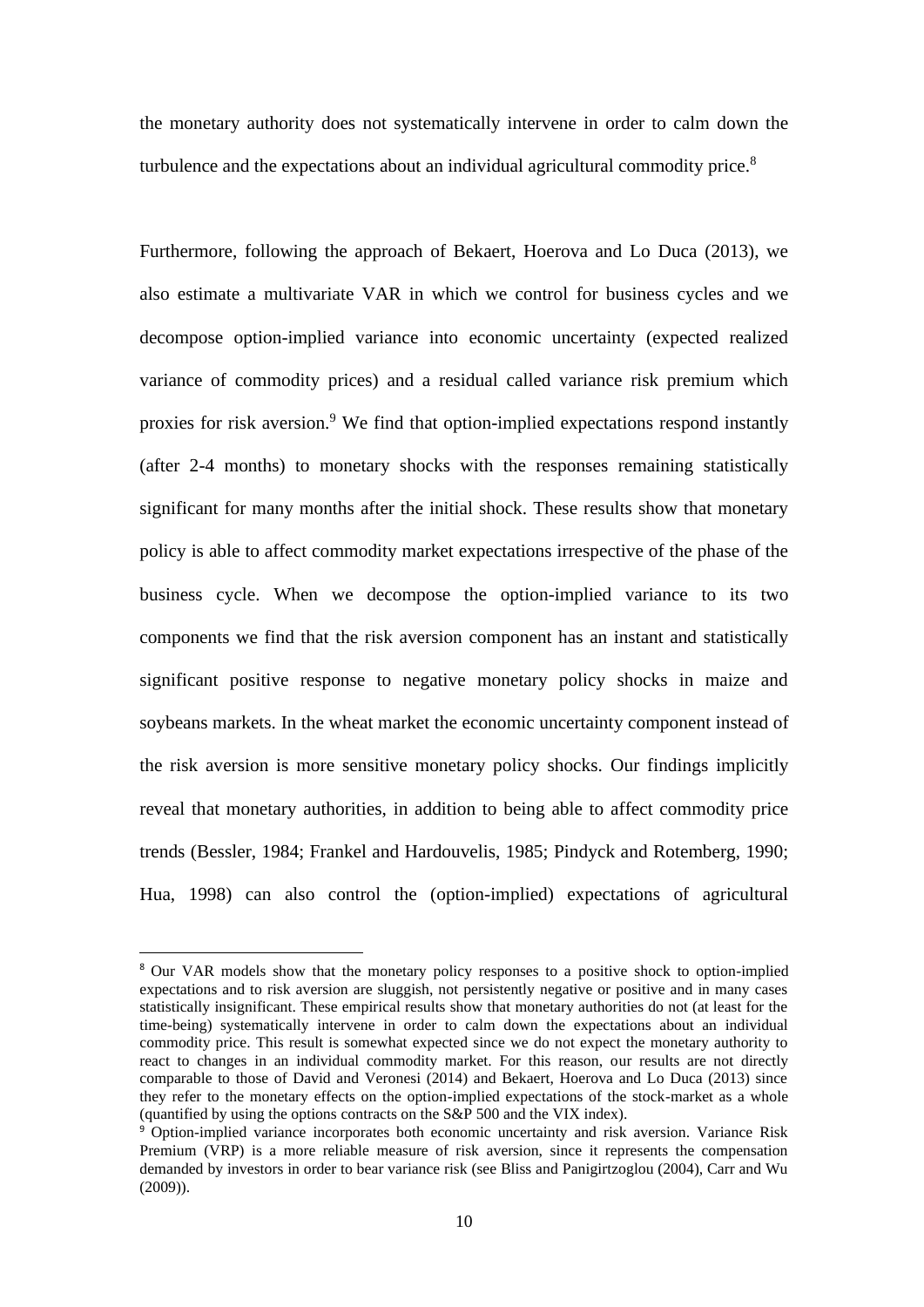commodity investors, which is an indirect (but feasible) way to control the actual price and volatility path in commodity markets. The latter can be achieved under a flexible inflation targeting regime which allows the short-term targeting of other variables besides inflation.  $10$  Under this approach, we argue that the targeting of the optionimplied expectations of agricultural commodity markets will implicitly lead to less uncertainty and turbulence in these markets, which, ultimately, will result to a more stable inflation and production process (since the agricultural products are significant components of the Consumer Price Index and of the Industrial Production Index). The main policy implication behind our empirical findings is that the short-term targeting of the option-implied expectations of commodity markets can be an implicit shortterm target by the central bank in order to achieve its primary goals which is output and inflation stability.

In the last part of the empirical analysis we examine if agricultural option implied variance and skewness are robust predictors of the future monetary policy stance. We find a negative and statistically significant relationship between option-implied variance and skewness and future (from one month up to two years) monetary policy stance. Our results remain robust when we control for macroeconomic fundamentals, for expectations in stock market volatility (VIX), for the persistence of monetary policy stance and for the zero lower bound environment. We additionally find that the option-implied expectations are robust predictors of alternative measure of monetary

<sup>&</sup>lt;sup>10</sup> Under a flexible inflation targeting regime, the monetary authority incorporates a concern for output stability while having the long-term inflation stability as primary long-term target. In addition, many researchers in the field state that the central bankers can better achieve their primary macroeconomic objectives (of inflation and output stabilization) when targeting other variables which are linked with financial stability like asset prices and credit growth (Borio and Lowe (2002), Jimenez, Ongena, Peydro and Saurina (2014)). Bernanke and Gertler (1999) mention that "the main advantage of flexible inflation targeting is that it provides a unified framework both for making monetary policy in normal times, and for preventing and ameliorating the effects of financial crises."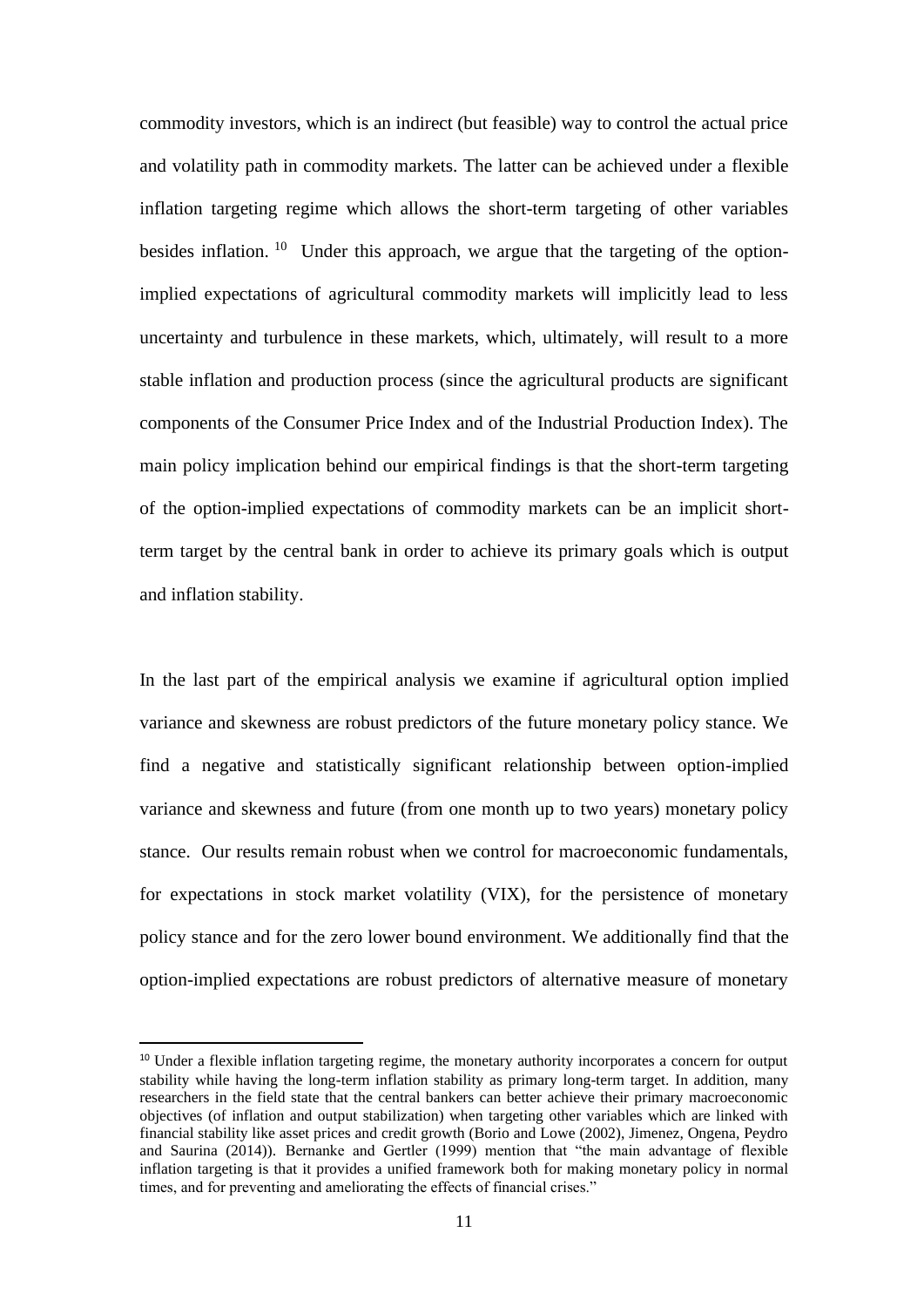policy stance, like inflation expectations, the 3-month US Treasury Bill rate and the short-term real interest rate. The predictive regressions employed in the empirical analysis do not suffer from endogeneity problems. The forecasting power of implied variance and skewness is not a consequence of the Feds systematic response to changes in expectations of option commodity market participants, since there exists no empirical evidence supporting the latter. The SVAR analysis reveals a sluggish, nonsystematic (not always negative) and in many cases statistically insignificant response of monetary policy to shocks in option-implied variance and skewness. Following the results and the claims of Woodford (1994) according to which only the non-standard indicators of monetary policy are the ones who can be used for monetary policy forecasting<sup>11</sup>, we conclude that agricultural commodity option markets are able to give valuable information about the future path of monetary policy. The reason behind this option-implied macroeconomic informational content lies in the contemporaneous linkages between interest rates and real agricultural commodity prices (Calvo (2008), Frankel, 2008; Frankel and Rose, 2010; Frankel, 2013) according to which low real interest rates (lax monetary policy) lead to high real agricultural commodity prices. When for example commodity option writers (correctly) anticipate an upward trend in future interest rates, they give higher probability to a fall in commodity prices instead

<sup>11</sup> Woodford (1994) claims that the ability of monetary policy indicators to "signal the underlying sources of inflationary pressures that one wants to respond to may be impaired *by the very fact that the monetary authority responds to it*". Woodford (1994) states that the predictive ability and increased significance of the nontraditional monetary policy indicators like the commodity prices, lies in the fact that these indicators are not causal determinants of monetary policy and inflation, but they are strongly affected by monetary policy and inflation expectations, and hence, they correctly anticipate and signal their future state. According to Woodford (1994), the absence of causal relationships in the forecasting regressions on monetary policy is the key behind choosing the appropriate indicators. This is the case for our risk neutral moments, since, they are strongly affected by monetary policy shocks and the relationship between risk neutral moments and the subsequent monetary policy stance is not causal, since the option-implied expectations in commodity markets are not a monetary policy target. Our SVAR analysis reveals the same information, since we find that the monetary authority does not respond to changes in risk neutral variance and skewness of agricultural commodity markets. Thus, the risk neutral variance and skewness of agricultural markets can be used as nonstandard (and hence useful) indicators of the future state of the monetary policy stance.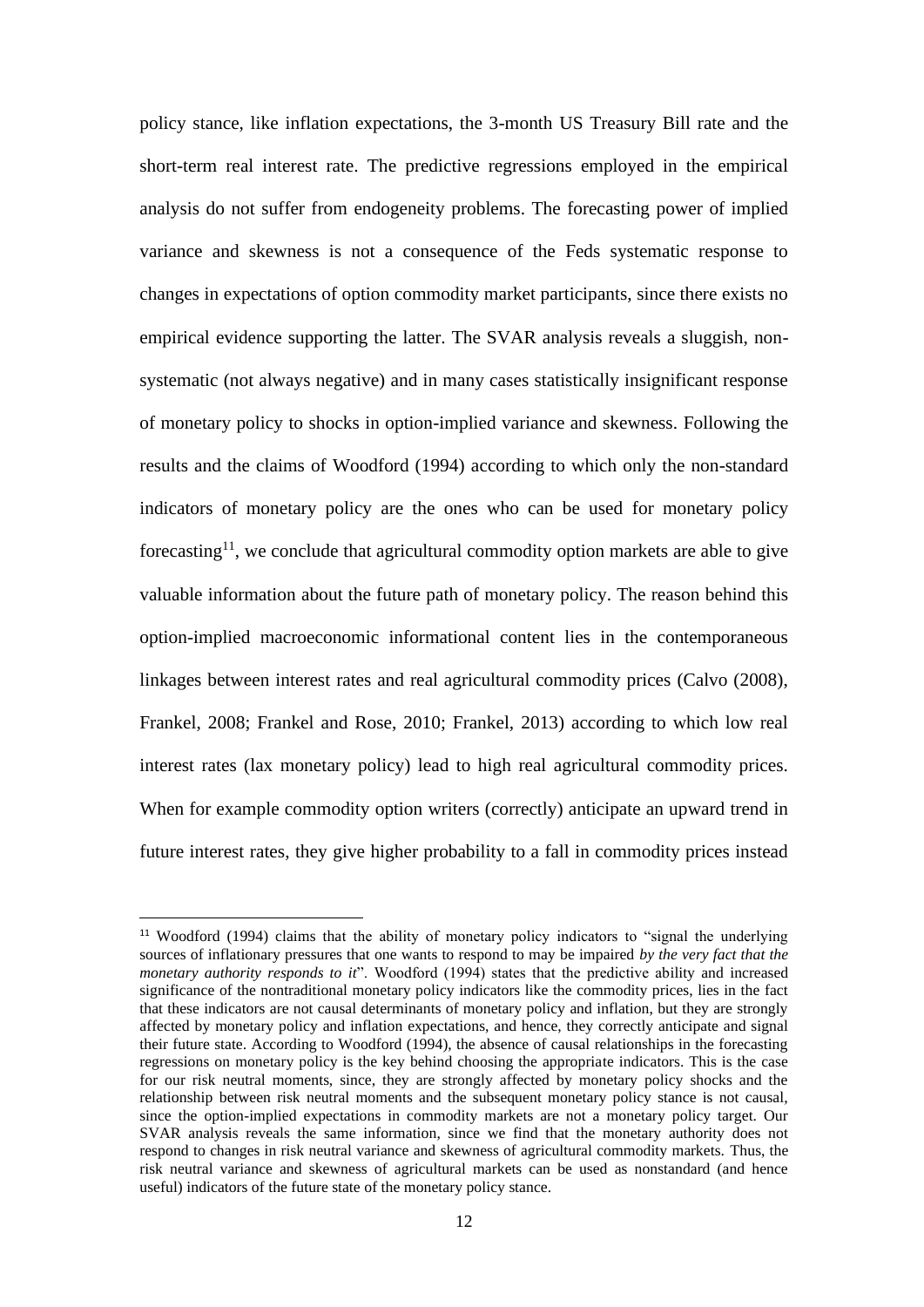of rise, a fact which makes more negative the skewness of option-implied risk neutral distributions.

The policy implication behind the significant forecasting performance of risk neutral variance and skewness is that the option-implied expectations of agricultural commodity markets can be useful monetary policy tools not only under a flexible inflation targeting regime, but also under a strict (or 'inflation forecast") targeting regime which fully concentrates on the targeting of inflation expectations<sup>12</sup>. According to this approach, the monetary authority can implicitly control inflation expectations by responding to changes in option-implied expectations of commodity markets, since these expectations have an instant response to monetary shocks and they are robust indicators of inflation expectations. In conclusion, under both strict and flexible inflation targeting framework, we argue that the central bank has always an incentive to use as monetary policy indicators the option-implied expectations of commodity markets since, besides implicitly leading to a stable inflation and production process (under a flexible inflation targeting regime), they are statistically significant predictors of expected inflation whose stability is the only objective of the central bank under a strict inflation targeting regime.

The remainder of the paper is structured as follows. In Section 2, we describe the analytical methodology for computing model-free option-implied variance and

<sup>&</sup>lt;sup>12</sup> Under a strict inflation targeting regime (or "inflation forecast targeting"), the monetary authority should not respond to changes in asset prices. Under the strict inflation targeting, the central bank has the inflation forecast as the primary target (and puts zero weight on output stabilization). The empirical work of Bernanke and Gertler (1999) shows that the strict and aggressive inflation targeting framework achieves better output and inflation stabilization "when asset prices are volatile, whether the volatility is due to bubbles or to technological shocks; and that, given an aggressive response to inflation, there is no additional benefit to responding to asset prices". According to Bernanke and Gertler (1999), the monetary authority should respond to changes in asset prices only when these changes are early warning signals of inflationary pressures, since, by this way, the monetary authority implicitly targets inflation expectations.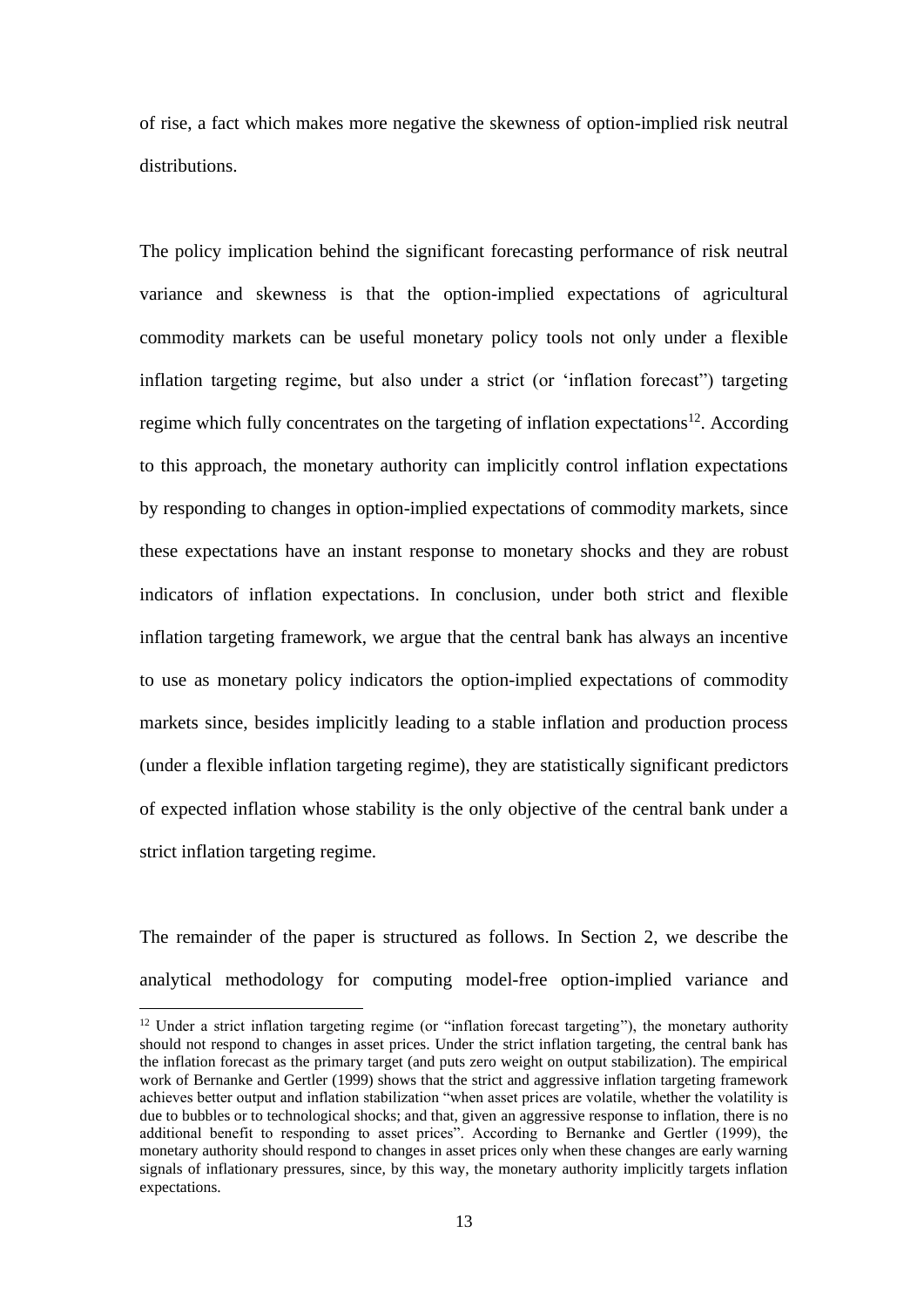skewness and we describe the data. In Section 3 we present some descriptive statistics and we analyze the results of our SVAR models and the results of our predictive regressions of implied variance and skewness on monetary policy. Section 4 provides various robustness to our empirical results. Finally, Section 5 concludes and presents some policy implications and suggestions for further research.

# 2. Methodology and Data

# 2.1 Model-Free Option-Implied Variance and Skewness

We compute the model-free version of option implied variance and skewness using the method of Bakhsi, Kapadia and Madan (2003). Under the risk-neutral probability measure *Q*, the analytical formulas for conditional risk neutral moments are given in the equations  $(1)$ ,  $(2)$  and  $(3)$  below:

$$
VAR = E_t^{\mathcal{Q}}(\mathbf{R}^2) - [E_t^{\mathcal{Q}}(\mathbf{R})]^2
$$
 (1)

$$
SKEW = \frac{E_t^Q(R^3) - 3E_t^Q(R)E_t^Q(R^2) + 2[E_t^Q(R)]^3}{VAR^{3/2}}
$$
(2)

$$
IK = \frac{E_t^Q(R^4) - 4E_t^Q(R)E_t^Q(R^3) + 6E_t^Q(R)E_t^Q(R^2) - 3[E_t^Q(R)]^4}{IV^2}
$$
(3)

In accordance with Bakshi, Kapadia and Madan (2003), the "*Quad*", "*Cubic*" and *"Quart"* are hypothetical contracts which represent the expected (under the risk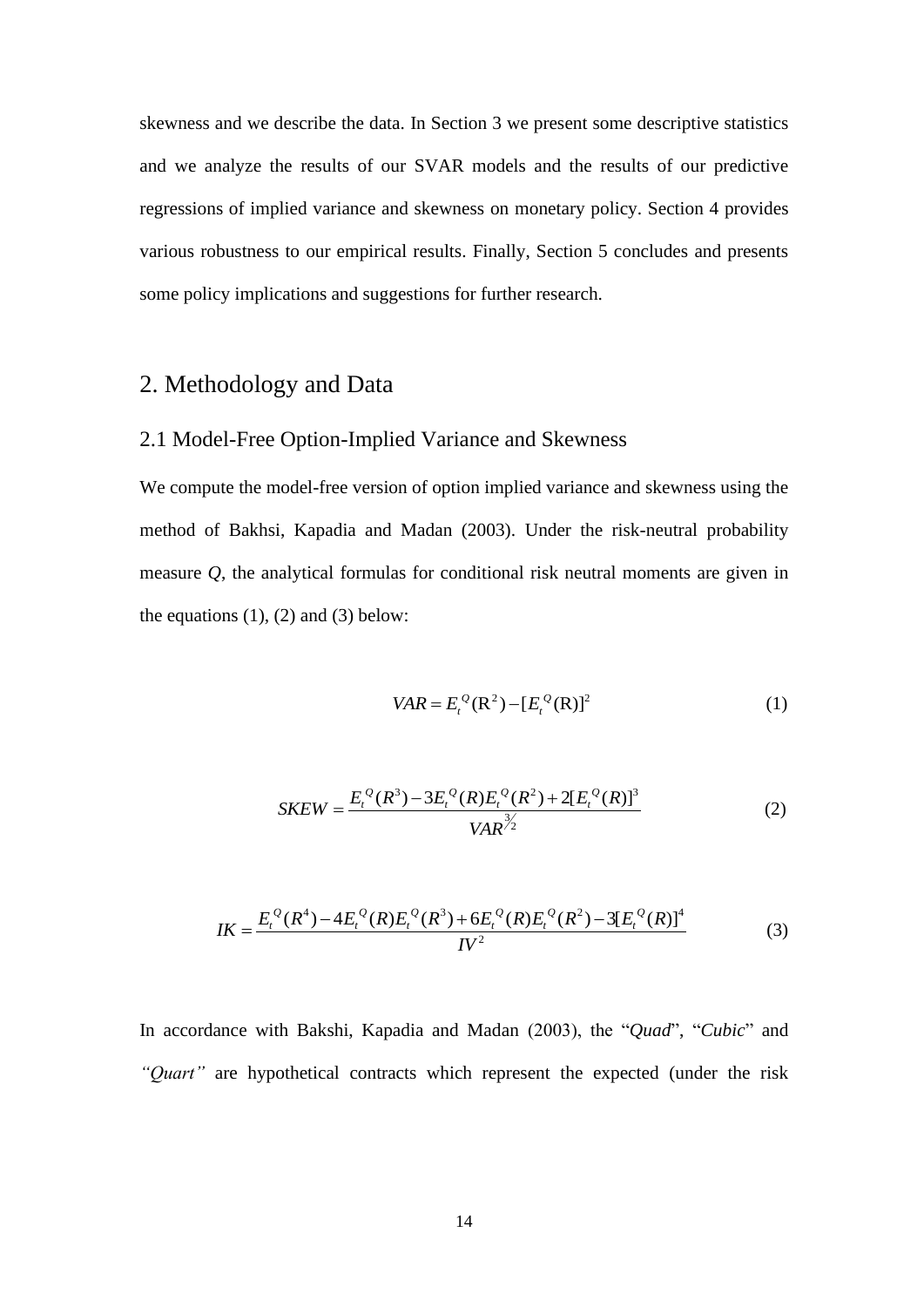neutral probability measure (*Q*)) discounted quadratic, cubic and quartic returns of the futures contracts and they are given in equations (4) to (6) below  $^{13}$ :

$$
Quad = e^{-r(T-t)} E_t^Q(R^2)
$$
\n(4)

$$
Cubic = e^{-r(T-t)} E_t^Q(R^3)
$$
 (5)

$$
Quart = e^{-r(T-t)} E_t^Q(R^4)
$$
\n<sup>(6)</sup>

In the equations (4) and (5) and (6), *r* is the risk-free interest rate (3-month US-Treasury Bill),  $t$  is the trading date and  $T$  is the expiration date of a given contract and consequently  $T - t$  defines time to maturity. Solving for the quadratic risk neutral expected returns  $(E_t^Q(R^2))$ , the cubic risk neutral expected returns  $(E_t^Q(R^3))$  and quartic risk neutral expected returns  $(E_t^Q(R^4))$  given in equations (4), (5) and (6) and replacing these quantities into equations  $(1)$ ,  $(2)$  and  $(3)$ , we get the model-free version of option implied variance (IV), implied skewness (IS) and implied kurtosis (IK) as a function of *Quad, Cubic* and *Quart* contracts and risk neutral expected returns ( $E_t^Q(R)$ ):

$$
IV = e^{r(T-t)}Quad - [E_t^Q(R)]^2
$$
\n(7)

$$
IS = \frac{e^{r(T-t)}Cubic - 3E_t^Q(R)e^{r(T-t)}Quad + 2[E_t^Q(R)]^3}{IV^{3/2}}
$$
(8)

<sup>&</sup>lt;sup>13</sup> If we define with R the logarithmic returns of the underlying asset with price  $S_t$  [R=ln ( $(S_{t+1}/\ln(S_t))$ ], then a *Quad* (or volatility) contract is a theoretical contract with risk neutral quadratic expected return  $E_t^Q(R^2)$ , a *Cubic* contract is a contract with risk neutral cubic expected return  $E_t^Q(R^3)$  and a *Quart* contract is a contract with risk neutral quartic expected return  $E_t^Q(R^4)$ . Bakhsi, Kapadia and Madan (2003) prove that quadratic, cubic and quartic expected risk neutral returns are continuous functions of out of the money (OTM) call and put option prices.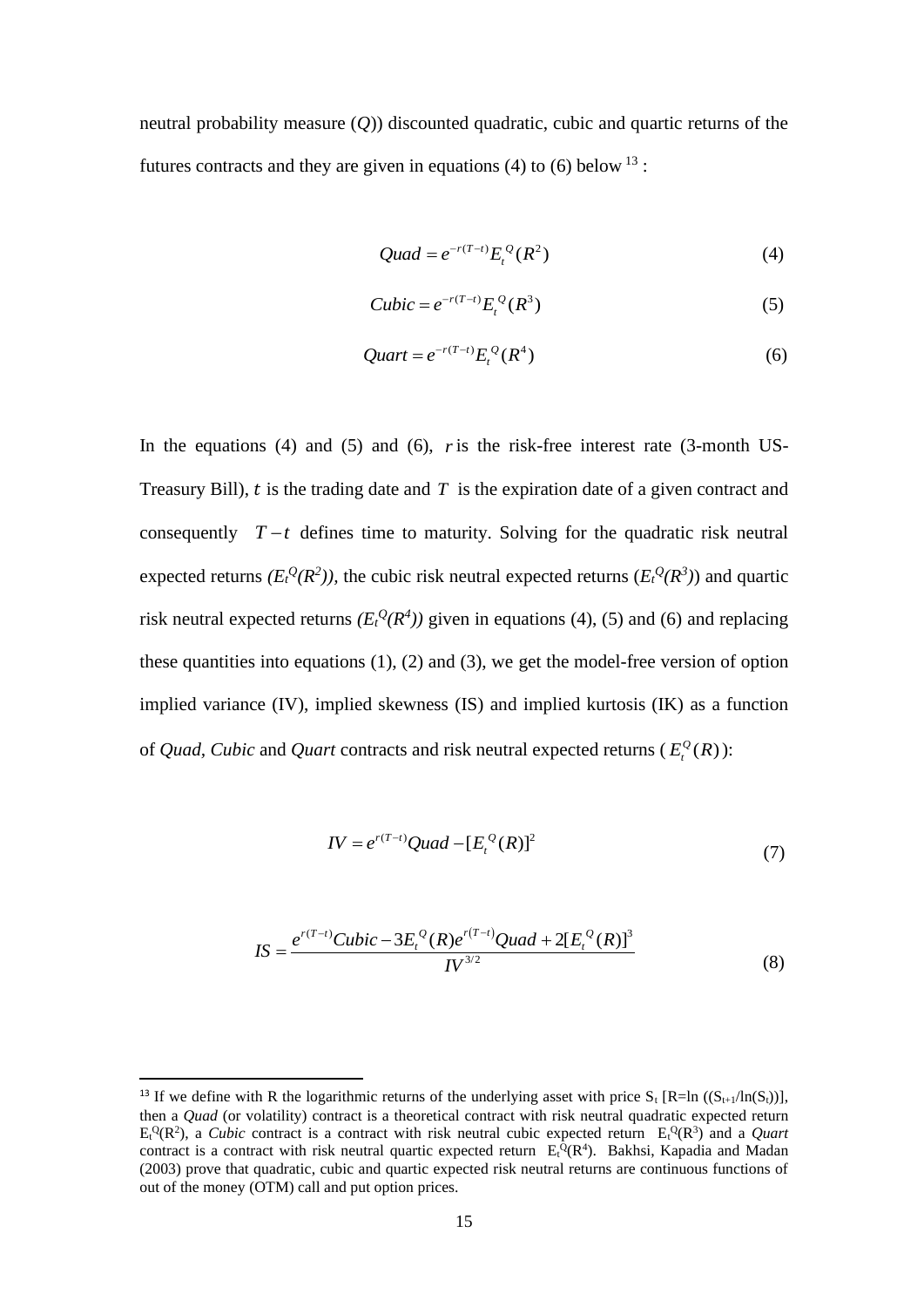$$
IK = \frac{e^{r(T-t)}Quart - 4E_t^Q(R)e^{r(T-t)}Cubic + 6E_t^Q(R)e^{r(T-t)}Quad - 3[E_t^Q(R)]^4}{IV^2}
$$

(9)

Furthermore, Bakhsi, Kapadia and Madan (2003) show that under the risk-neutral pricing measure Q, the "*Quad"*, "*Cubic"* and *"Quart"* contracts can be expressed as continuous functions of out-of-the-money European calls  $C(t, T, K)$  and out-of-themoney European puts  $P(t, T, K)$  in the form given below :

$$
Quad = \int_{F}^{\infty} \frac{2\left(1 - \ln\left[\frac{K}{F}\right]\right)}{K^{2}} C\left(t, T, K\right) dK + \int_{0}^{F} \frac{2\left(1 + \ln\left[\frac{F}{K}\right]\right)}{K^{2}} P\left(t, T, K\right) dK
$$
\n(10)

$$
Cubic = \int_{F}^{\infty} \frac{6\ln\left(\frac{K}{F}\right) - 3\ln\left(\frac{K}{F}\right)^{2}}{K^{2}} C\left(t, T, K\right) dK - \int_{0}^{F} \frac{6\ln\left(\frac{F}{K}\right) + 3\ln\left(\frac{F}{K}\right)^{2}}{K^{2}} P\left(t, T, K\right) dK \quad (11)
$$

(12)  
\n
$$
Quart = \int_{F}^{\infty} \frac{12 \ln \left(\frac{K}{F}\right)^{2} - 4 \ln \left(\frac{K}{F}\right)^{3}}{K^{2}} C(t, T, K) dK - \int_{0}^{F} \frac{12 \ln \left(\frac{F}{K}\right)^{2} + 4 \ln \left(\frac{F}{K}\right)^{3}}{K^{2}} P(t, T, K) dK
$$

Where  $K$  is the strike price of the option contract,  $F$  is the price of the underlying futures contract,  $t$  is the trading date and  $T$  is the expiration date of the option contract. In addition, Bakhsi, Kapadia and Madan (2003) prove that the expected conditional risk-neutral return  $E_t^Q(R)$  can be approximated by the following expression: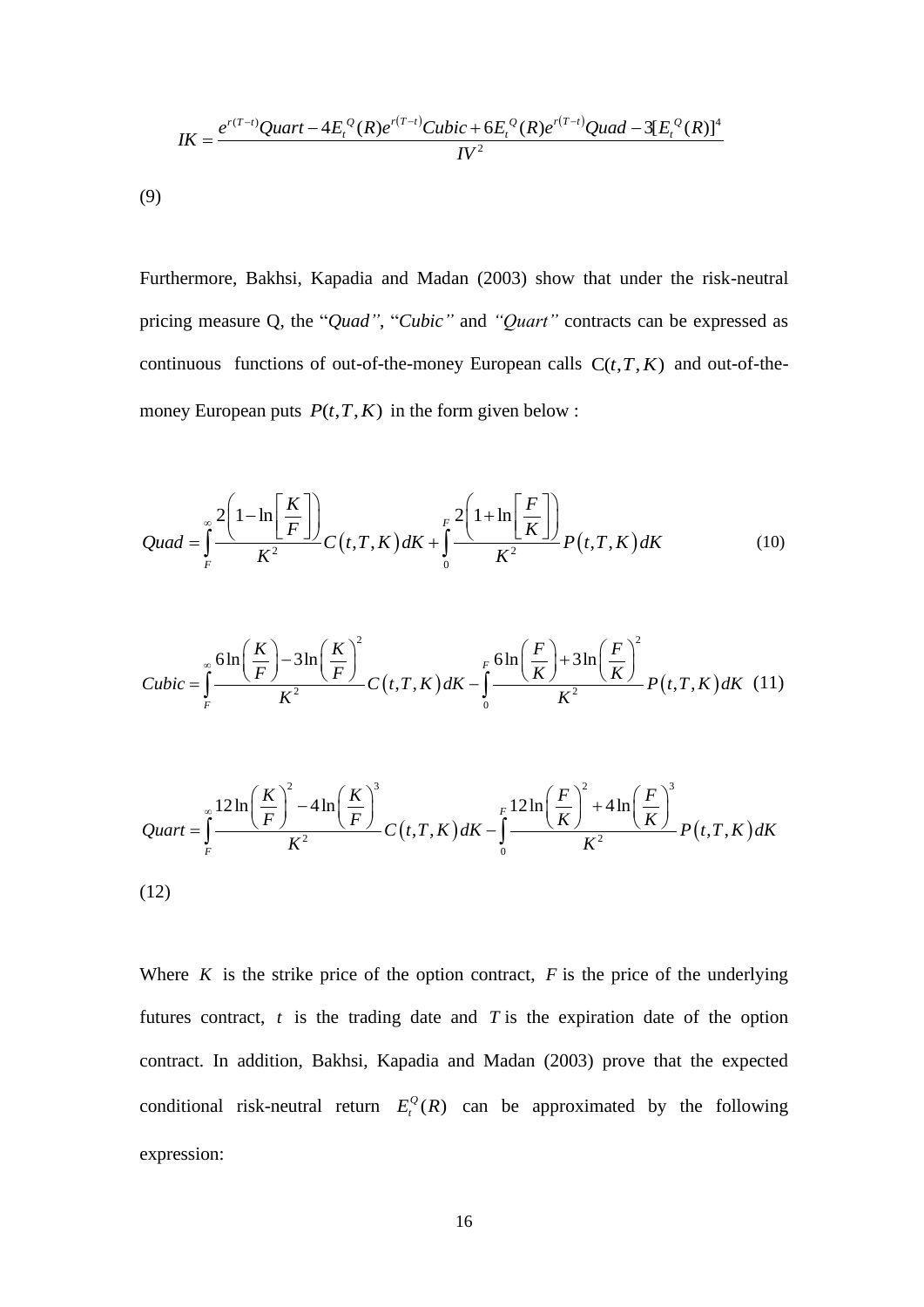$$
E_t^Q(R) = e^{r(T-t)} - 1 - \frac{e^{r(T-t)}}{2}Quad - \frac{e^{r(T-t)}}{6}Cubic
$$
 (13)

Knowing the analytical forms of "*Quad"* and "*Cubic" and "Quart"* contracts from equations (10), (11) and (12), and the approximating quantity of conditional risk neutral expected returns  $E_t^Q(R)$  from equation (13), we can compute by using numerical integration the model-free implied variance (IV), implied skewness (IS) and implied kurtosis (IK) which are given in equations (7), (8) and (9) respectively.

## 2.2 Commodity Futures and Options Data

 $\frac{e^{r(T-t)}}{2}$  *Quad*  $-\frac{e^{r(T-t)}}{6}$ <br>
<sup>2</sup> and "*Cubic*" *and*<br>
equation (13), we died variance (IV), im<br>
ied variance (IV), im<br>
quations (7), (8) and<br>
3 Data<br>
ces data for maize, we english one prices with moneyn<br>
prices We obtain end-of-month option and futures data for maize, wheat and soybeans from the Chicago Board of Trade (CBOT). The options and futures data for maize, wheat and soybeans cover the period from January 1990 to December 2011. From our data sample we eliminate call and put options prices with moneyness level less than 80%  $(K / F < 0.8)$  and call options with moneyness level greater than  $120\% (K / F > 1.2)$ . Thus, the [0.8 1.2] moneyness band corresponds to our time series dataset of out of the money (OTM) call and put commodity option prices<sup>14</sup>. We then use the Black (1976) model in order to compute implied volatilities for our selected option contracts. Following Jiang and Tian (2005) and Chang, Christoffersen, Jacobs and Vainberg (2012), we use the cubic spline method in order to interpolate-extrapolate these implied volatilities for each maturity across all the selected moneyness levels. We construct a fine grid of 1001 moneyness levels with a band ranging between 50% and 300%, and for these moneyness levels we create a (corresponding) grid of 1001

<sup>&</sup>lt;sup>14</sup> The out-of-the-money (OTM) call option contracts are those with moneyness level larger than 100%  $(K/F>1)$  and the OTM put options those with moneyness level smaller than 100%  $(K/F < 1)$ . Consequently, the [0.8 1] moneyness band corresponds to the OTM put option prices and the [1 1.2] moneyness band corresponds to the OTM call option prices.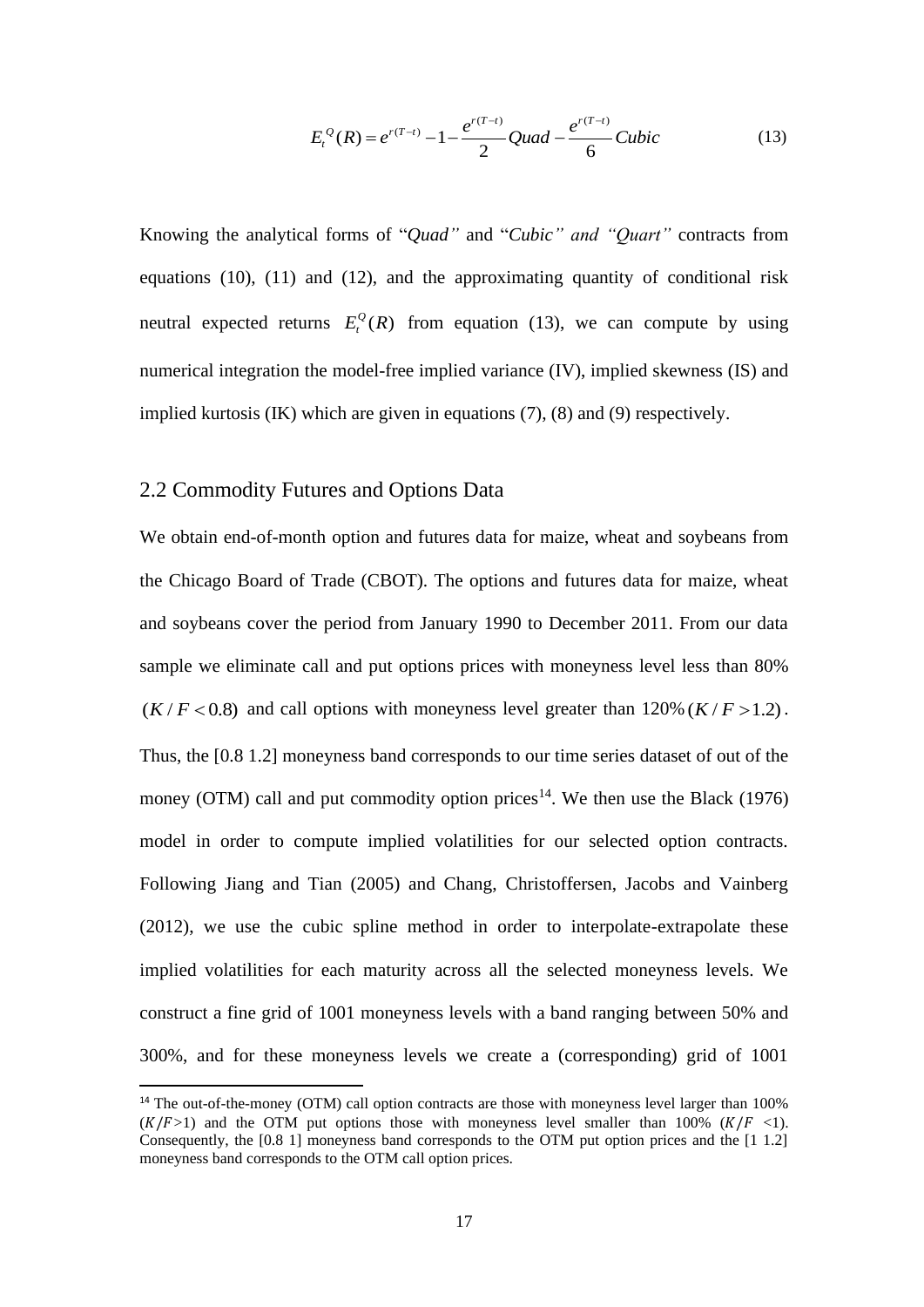implied volatilities. In order to get more reliable information from the grid of 1001 the moneyness -implied volatility pairs, we do not make any interpolation - extrapolation when the number of options for a given trading day and a given maturity date is less than four.

Using the Black (1976) formula for commodity option prices, we convert these 1001 implied volatilities into option prices. We use numerical trapezoidal integration to compute the *Quad*, *Cubic* and *Quart* contracts in (10), (11) and (12) and to compute expected conditional risk neutral returns in (13). We then use the prices of *Quad* and *Cubic* and *Quart* contracts and the conditional risk neutral returns  $E_t^Q(R)$ , in order to compute *IV*, *IS* and *IK* in (7), (8) and (9). Following Wang, Fausti and Quasmi (2012), we construct the constant two-month (60-day) model-free implied variance and skewness time series using the following linear interpolation formula:

$$
IV_{60} = \left(T_1 IV_1 \frac{T_2 - T_{60}}{T_2 - T_1} + T_2 IV_2 \frac{T_{60} - T_1}{T_2 - T_1}\right) \times \frac{T_{365}}{T_{60}}
$$
(14)

Where  $IV_1$  is the option-implied variance with maturity closest to 60 days, but less than 60 days, and  $IV_2$  is the option-implied variance with maturity closest to 60 days but more than or equal to 60 days.  $T_1$  and  $T_2$  are time to expiration for  $IV_1$  and  $IV_2$ , with  $T_1$  < 60 and  $T_2 \ge 60$ .  $T_{365}$  and  $T_{60}$  are the 365 and 60 day intervals respectively. We follow the same interpolation method for the construction of the model free optionimplied skewness.

We also compute the 2-month realized variance of maize, wheat and soybean futures prices. The maturity of commodity futures has to be the same with commodity options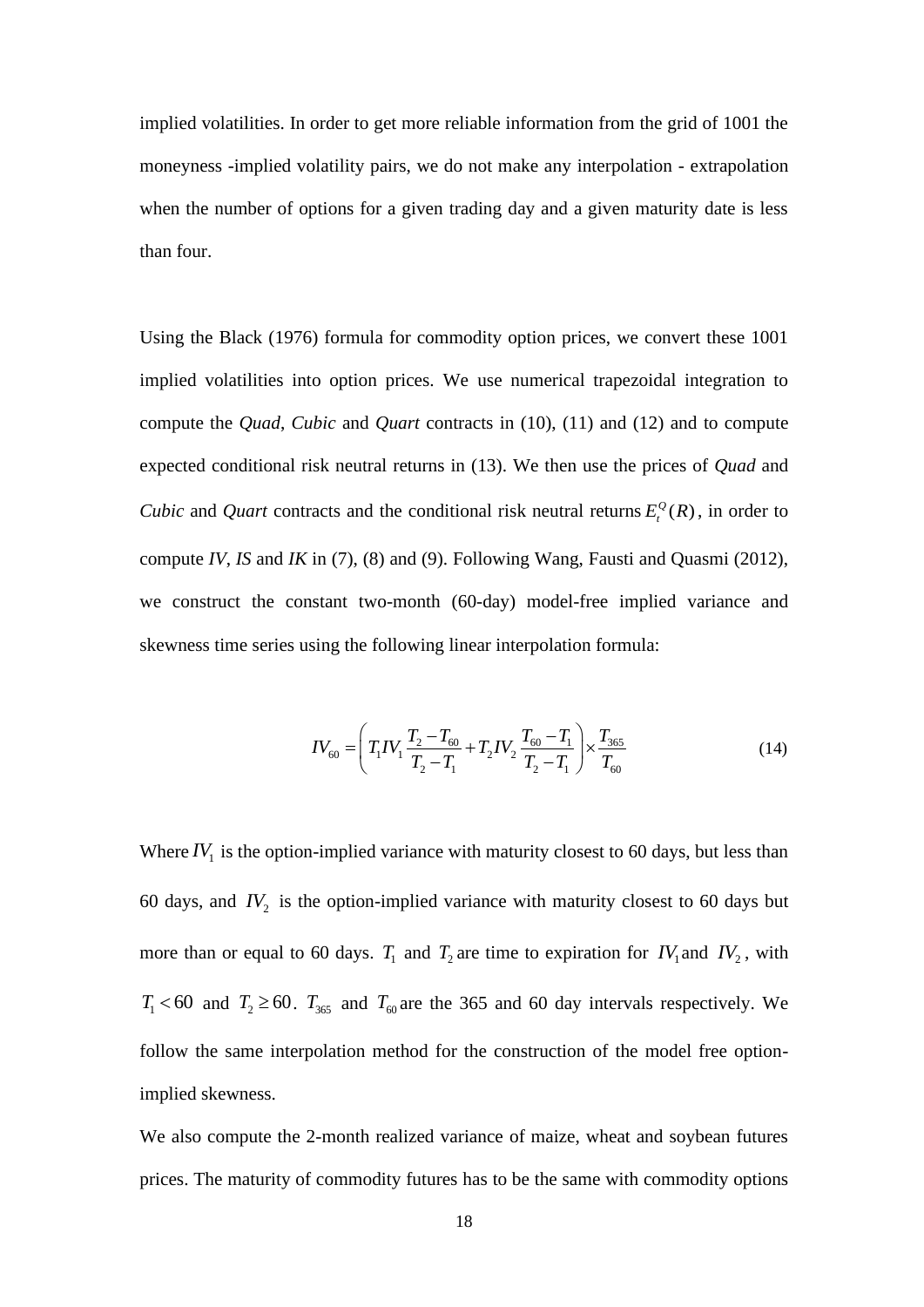written on them. If the nearby contract has less than 60 days to expiration, we replace it with the next deferred contract which always has more than (or equal to) 60 days to expiration, since expiration dates on commodity futures are 1<sup>st</sup> of March, May, July, September and December. Thus, we choose commodity futures which have approximately a constant 2-month maturity. Following the methodology of Wang, Fausti and Qasmi (2012), we calculate the realized variance using daily closing prices of the nearby futures contract to get the best possible approximation of a fixed maturity of 60 days, according to the equation  $(15)$  below<sup>15</sup>:

$$
RV_{t,T} = \frac{1}{T} \sum_{i=1}^{T} \left( \frac{F_{t+i} - F_{t+i-1}}{F_{t+i-1}} - \frac{F_{t+i} - F_{t+i-1}}{F_{t+i-1}} \right)^2
$$
(15)

Where  $F_t$  is the commodity futures price the trading day t and the time interval  $(t, T)$  is the number of trading days during each monthly period. *RVt,T* is our estimated realized variance for the each monthly period.

# 2.3 Macroeconomic and Stock Market Data

We obtain monthly data for the Consumer Price Index (CPI), US unemployment rate, real wages, Industrial Production Index (IPI) and the Fed fund rate (FFR) from Federal Reserve Bank of Saint Louis. We obtain monthly short-term (with 1 year horizon) inflation expectations data from the Federal Reserve Bank of Cleveland. We construct the time series for the short-term real interest rate as the Fed funds rate minus the rate

<sup>&</sup>lt;sup>15</sup> In the financial econometrics literature the realized variance (RV) is usually defined as the best discrete time estimator of the quadratic return variation (QV) which is equal to the sum of the quadratic realized returns (Carr and Wu (2009)) for a given time period. This kind of estimation is usually applied when dealing with high-frequency intraday data for which the sum of quadratic returns converges more efficiently to the integrated quadratic return variation process (Barndorff-Nielsen and Sheppard (2002)). In our case, in which we deal with daily data, we choose the more appropriate methodology of measuring the realized variance as the monthly variance of daily commodity futures returns for the given month, as shown in equation (15).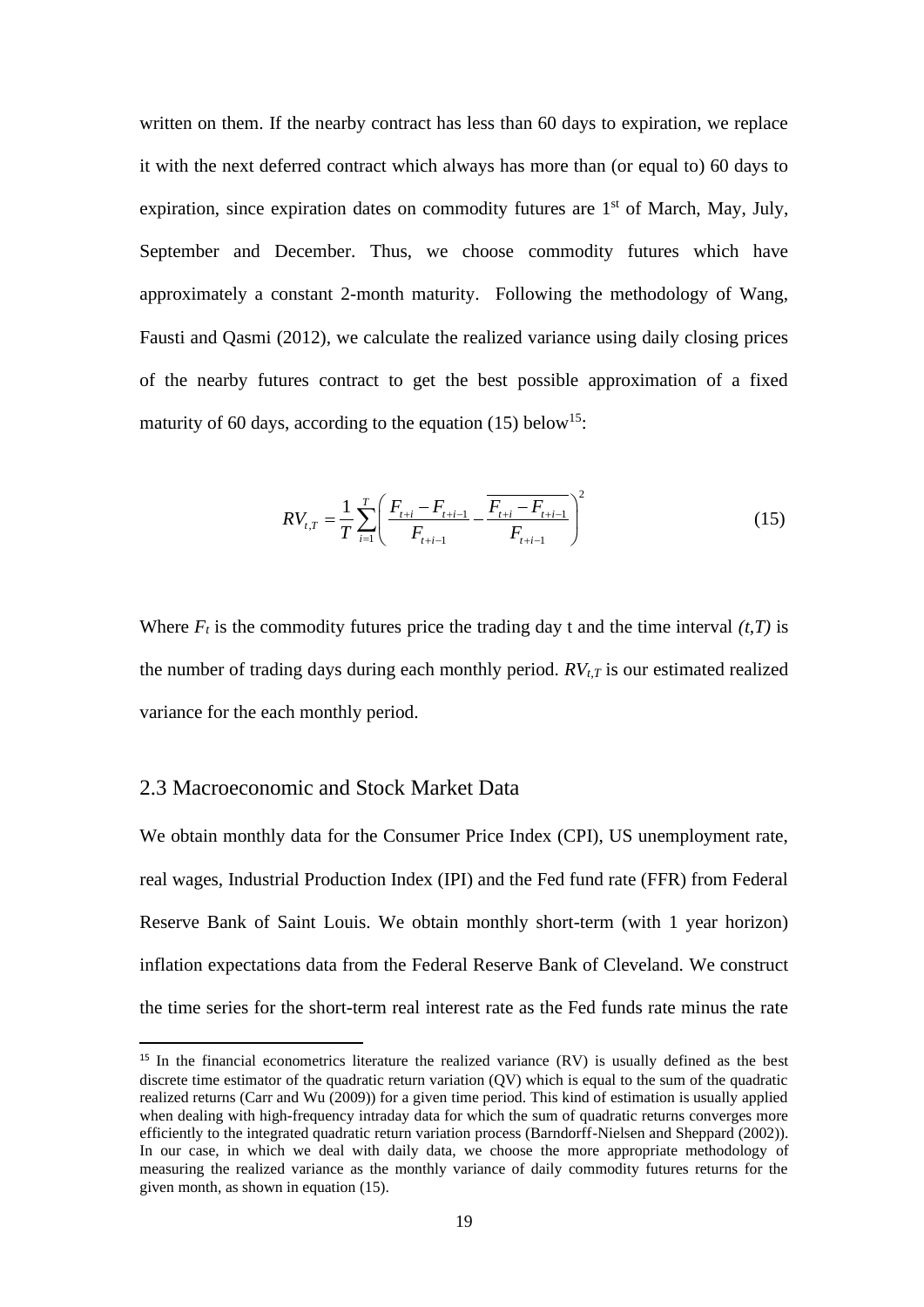of inflation. Short-term (3-month) US Treasury-Bill data are downloaded from DataStream. We construct monthly overlapping data of 2-month growth of Industrial Production Index, real wages and CPI. All macroeconomic data have monthly frequencies and cover the period from January 1990 through December 2011. We obtain end-of-month data for the VIX index from Chicago Board Options Exchange (CBOE). The VIX index has a fixed maturity of 30 days and it is constructed by using the cross section of out-of-the-money call and put options on the S&P 500 index.

# 3. Empirical results

# 3.1 Descriptive statistics

Table 1 reports the descriptive statistics for the realized variance (RV), implied variance (IV) and implied skewness (IS) in the maize, wheat and soybean market. Wheat has the highest average realized and implied variance and soybean has the highest average implied skewness. Maize is on average the most negatively skewed. Table 1 also presents the Augmented Dickey-Fuller (ADF) and the Philips-Perron (PP) test statistics. In each test the null hypothesis is that the time series variable has a unit root. The hypothesis of a unit root is rejected for all variables under consideration.

## [Insert Table 1 Here]

Table 2 reports the correlation coefficients between the Fed funds rate and the optionimplied variance and skewness of maize, wheat and soybeans markets. From table 2 we observe that the risk neutral variance and skewness are highly positively correlated. The high degree of correlation between the risk neutral variance and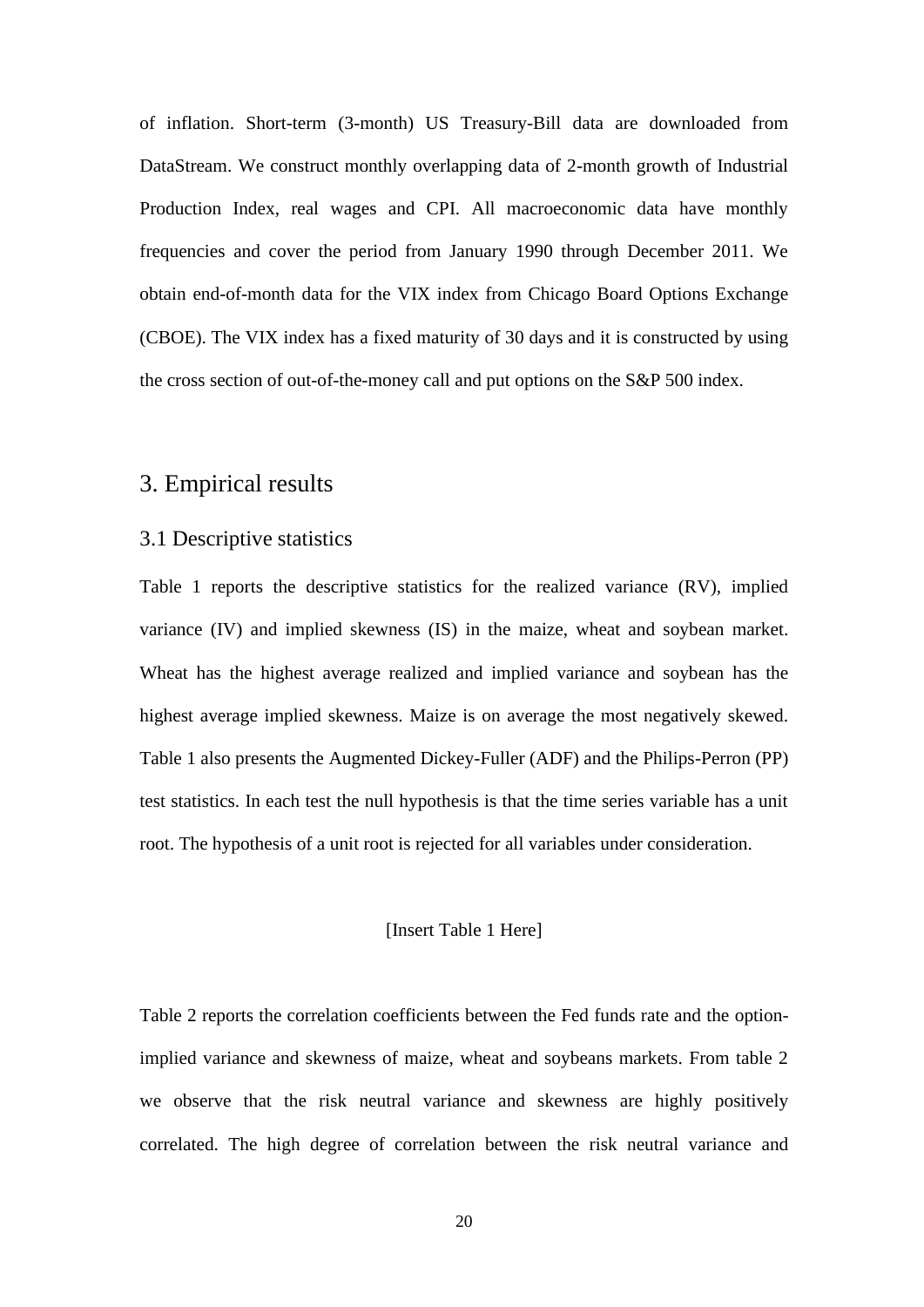skewness of different agricultural markets combined with the negative correlation coefficients between risk neutral variance and skewness and the Fed funds rate is a first empirical sign indicating that the factors which drive the dynamics in the optionimplied expectations in these market, are common, and most probably, associated with monetary policy and inflation expectations. The synchronous rises in commodity market expectations are the first empirical evidence showing that a common macroeconomic factor hides behind their common dynamics. These results are line with the empirical findings of Frankel (2008) and Frankel and Rose (2010) who empirically show that the lax monetary policy environment of the post 2000 period decade must be the most influential and common macroeconomic factor behind the 2000-2008 commodity market boom.

#### [Insert Table 2 Here]

Figure 1 plots the contemporaneous movements in the time series of the Fed fund rate and the implied skewness of maize, wheat and soybeans market during the period under investigation (1990-2011) and Figure 2 plot the contemporaneous movements between implied variance and the Fed fund rate. From Figures 1 and 2 we observe that a low (high) level of the Fed fund rate is associated with a high (low) implied skewness and high (low) implied variance. We additionally observe that after 2002 implied skewness turns from negative to positive in all three commodities under investigation, with the Fed fund rate reaching very low levels during the same period (monetary easing era). Overall, from figures 1 and 2 we see that time series dynamics and the monetary reactions of the option-implied expectations in agricultural markets are quite similar in terms of timing and magnitude.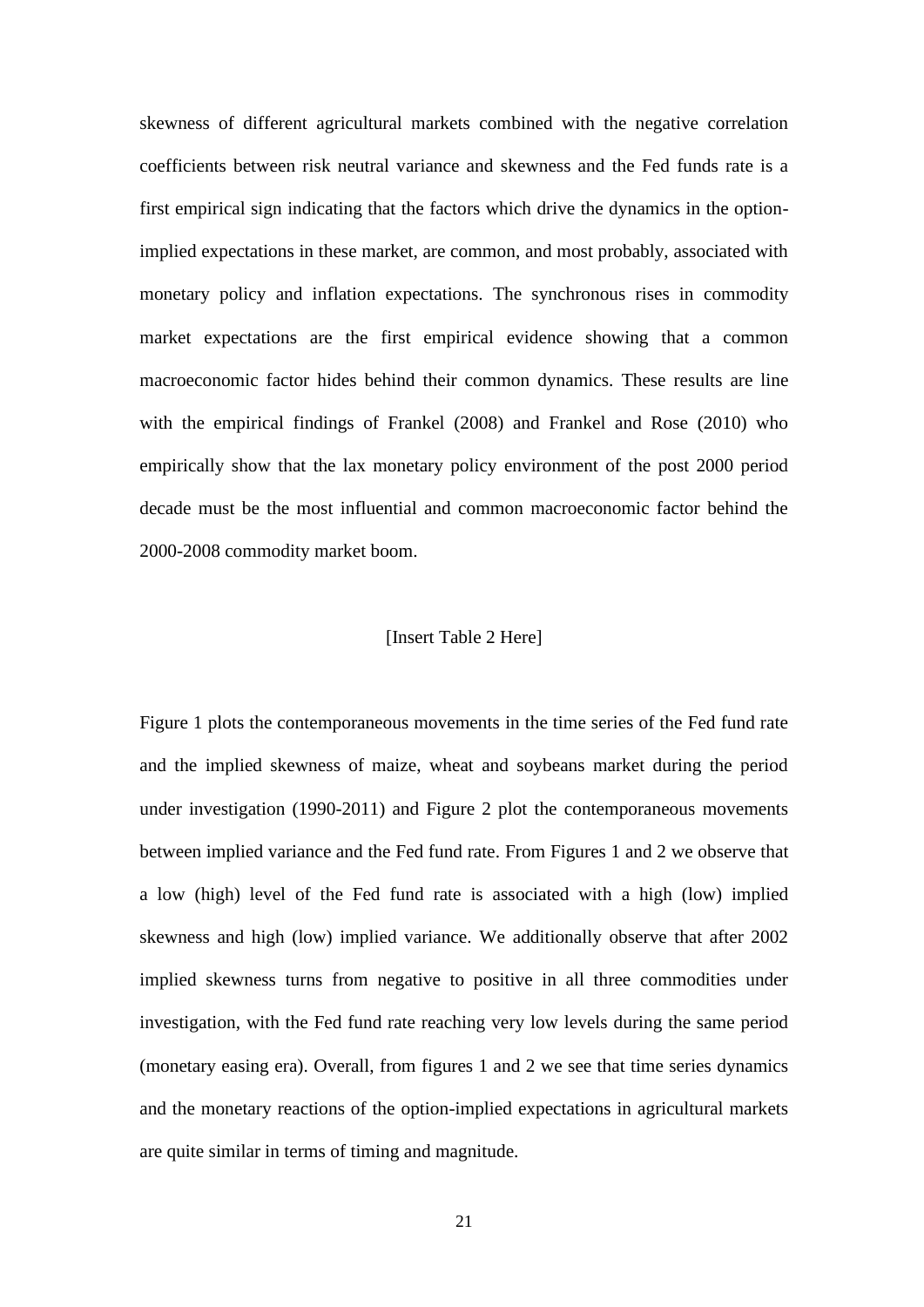#### [Insert Figure 1 Here]

# [Insert Figure 2 Here]

# 3.2 Granger Causality

We begin our econometric analysis with the results from Granger causality tests between monetary policy and option implied variance and skewness. The test is conducted with unrestricted bivariate VAR models which contain as endogenous variables the monetary policy stance and the option-implied variance or skewness of agricultural commodity markets. More specifically, we estimate a VAR of the form  $Y_t = [FFR_t IV_t]$  or  $Y_t = [FFR_t IS_t]$ , where *FFR* is the monthly Fed funds rate and represents the monetary policy stance, *IV* is the monthly option-implied variance from maize, wheat or the soybeans markets and *IS* is the implied skewness from maize, wheat or soybeans markets. The results are reported in Table (3).

## [Insert Table 3 Here]

Granger causality tests in Table 3 indicate that the Fed fund rate causes the implied skewness in all markets under consideration (maize, grain and soybeans) while the reverse effect is insignificant. The Fed fund rate causes the implied variance in the maize markets, and the implied variance in all markets has a significant effect on the Fed funds rate. These preliminary tests indicate a significant directional effect from monetary policy to implied skewness and some mixed bi-directional effects in the case of implied variance.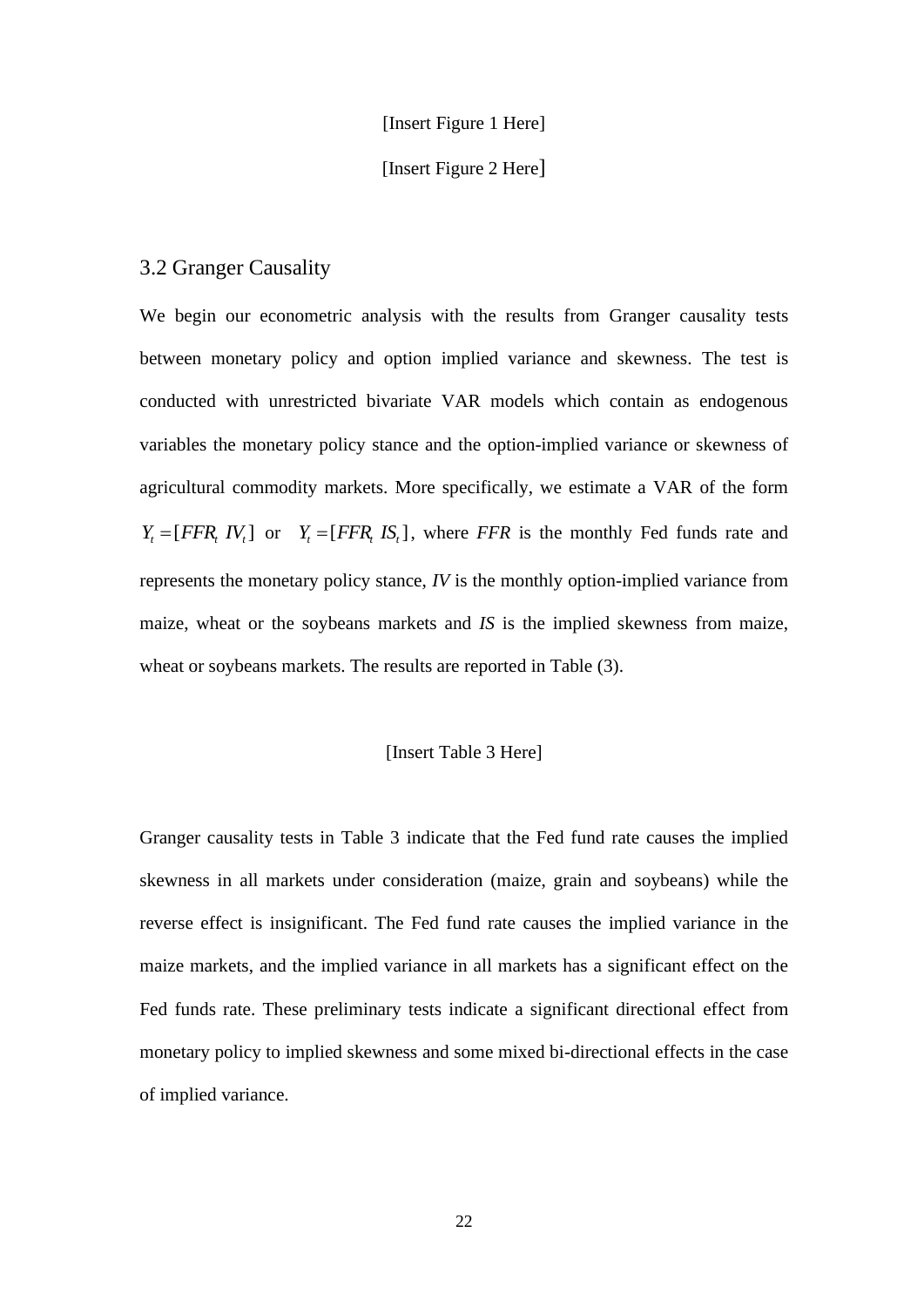## 3.3 Structural VARs

We follow the approach of Bekaert, Hoerova and Lo Duca (2013) and we estimate structural bivariate VAR models of the form  $Y_t = [FFR_t IV_t]$ , or  $Y_t = [FFR_t IS_t]$ . In the VAR specification we place monetary policy first and implied variance or implied skewness second in order to capture the fact that monetary authorities respond more sluggishly to market-oriented shocks while on the other hand, asset markets in general are more sensitive to monetary shocks. We run our bivariate SVARs using long-run and short-run restrictions. For an N variable VAR, we need N(N-1)/2 restrictions in order to be identified. Thus, for our bivariate SVARs, it is necessary to impose 1 restriction for their exact identification.

# Short-run restriction

We run bivariate SVARs using a short-run restriction, according to which expectations about future volatility or skewness in commodity markets do not have a contemporaneous (short-run) effect in monetary policy. In other words, we assume that monetary authorities have a sluggish response to changes in option-implied expectations of commodity markets (The empirical evidence we provide later are in favor of this argument-assumption). The bivariate SVAR with the short-run restriction is the following:

$$
BYt = \gamma_0 + AYt-1 + \varepsilon_t
$$
 (16)

*Y<sub>t</sub>* is the matrix with the variables  $Y_t = [FFR_t IV_t]$  or  $Y_t = [FFR_t IS_t]$ ,  $Y_0$  is a 2x1 vector with constants  $(\gamma_0 = [\gamma_{01} \gamma_{02}])$ , B is a 2x2 full-rank matrix which determines the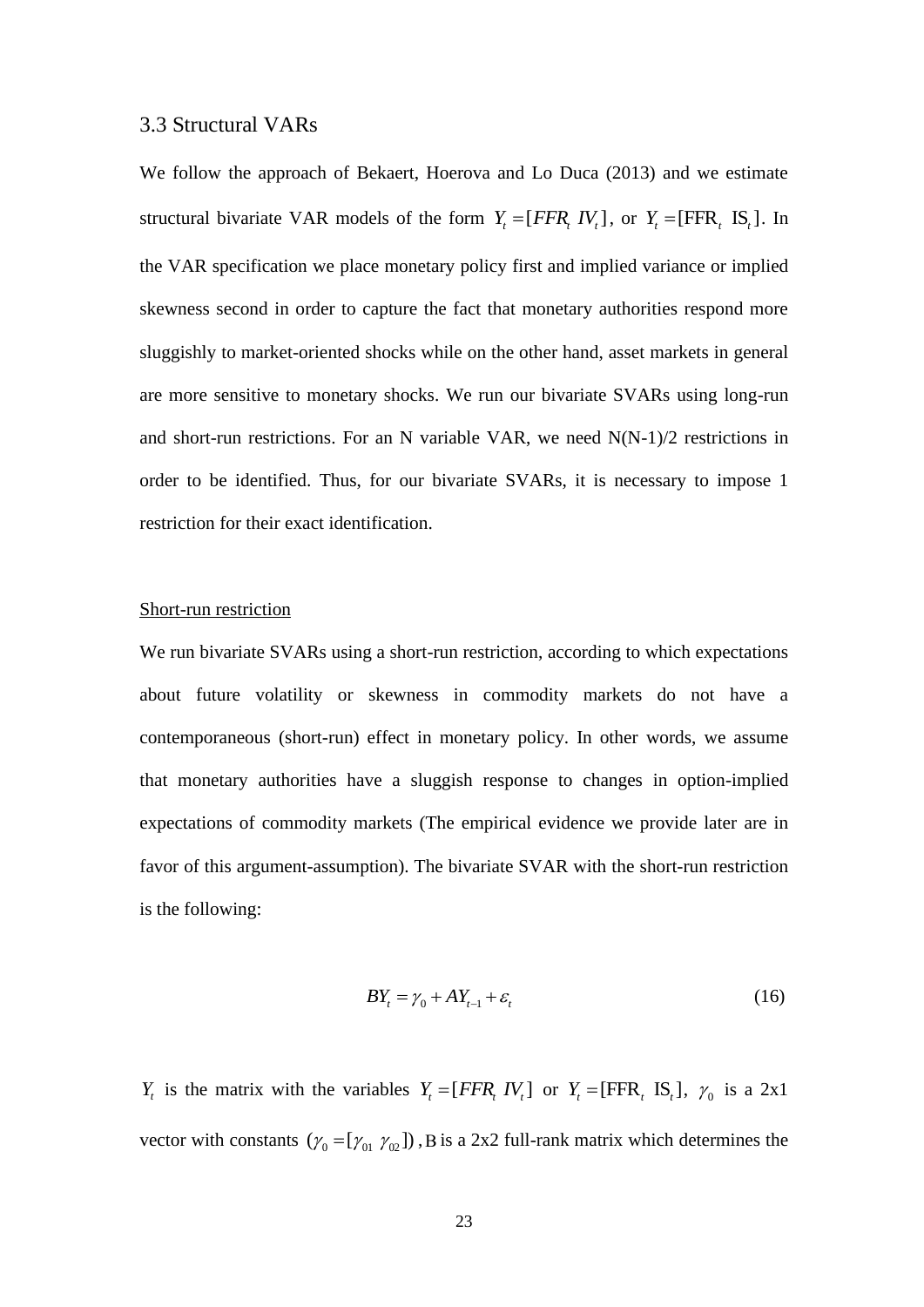endogeneity of the variables in our system and  $\varepsilon$ <sub>i</sub> is the matrix with the independent structural shocks in our system  $(E(\varepsilon_t \varepsilon_t) = I)$ . Lastly, A is the 2x2 short-run (feedback) response matrix in which we impose the short-run restriction according to which implied variance or implied skewness do not have a short-run effect on monetary policy. Our short-run restriction on the feedback matrix A is the following:

$$
A = \begin{bmatrix} a_{11} & 0 \\ a_{12} & a_{22} \end{bmatrix} \tag{17}
$$

#### Long-run restriction

Our long-run restriction has to do with the relevant literature on money neutrality (see Barro (1977), Barro (1978), Lucas (1972), Lucas (1976), Bernanke and Mihov (1998)). We restrict monetary policy to have a zero effect on option-implied expectations in the long-run.<sup>16</sup> Bekaert, Hoerova and Lo Duca (2013) in their SVAR model make an analogous hypothesis-restriction about the zero long-run effects of monetary policy on the stock-market. Following Blanchard and Quah (1989), the SVAR model with the long-run restriction has the following long-run response matrix:

$$
C = (I - B^{-1}A)^{-1}B^{-1}
$$
 (18)

Matrices A and B are already described in equation (16). We assume that monetary policy does not affect option-implied expectations in the long-run by placing the longrun restriction  $(c_{21} = 0)$  in the long-run response matrix C of the structural VAR of equation (16) of our bivariate SVAR as follows:

<sup>&</sup>lt;sup>16</sup> According to Barro (1977, 1978) and Lucas (1972, 1976) money cannot affect real variables in the long-run because only unanticipated monetary shocks matter for the real economy. In the long-run, every change in monetary policy becomes anticipated by market participants.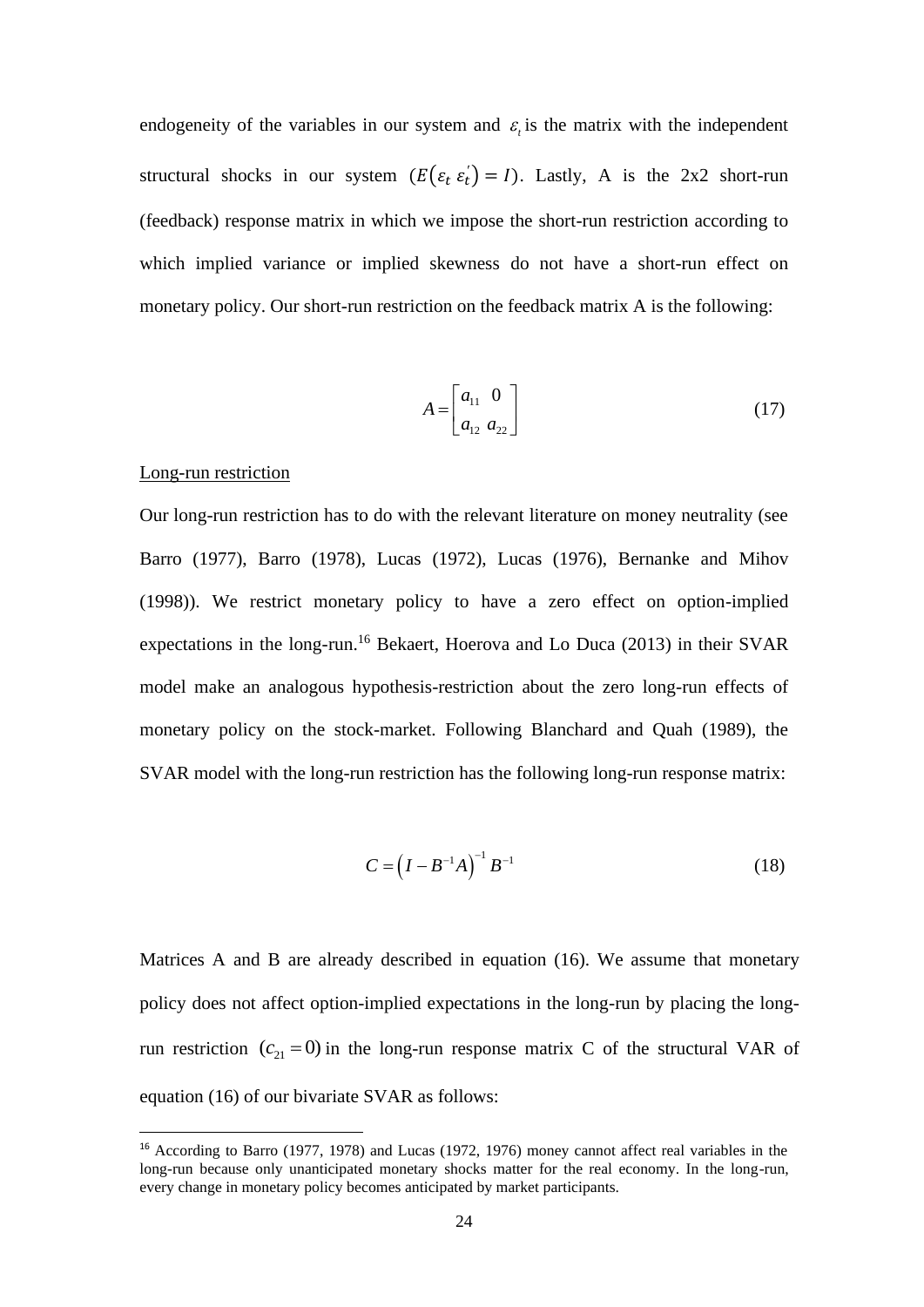$$
C = \begin{bmatrix} c_{11} & c_{12} \\ 0 & c_{22} \end{bmatrix} \tag{19}
$$

The coefficient  $c_{21} = 0$  restricts monetary policy to have zero effect on implied variance and skewness in the long-run. Additionally, we choose the optimal lag-length of our bivariate VARs by following the Akaike lag-length selection criterion $17$ .

We base our results on reduced and structural-form Impulse response functions (IRFs and SIRFs respectively thereafter) for which we compute the 95% Bootstrapped confidence intervals based on 1000 replications. We also estimate the IRFs from the unrestricted (reduced-form) bivariate VAR model. The results are reported in Table 4. Panel A reports the results from bivariate structural and reduced-form VARs with endogenous variables the Fed funds rate (FFR) and the implied variance (IV) and Panel B the results with the Fed funds rate (FFR) and implied skewness (IS). We present how many months the Impulse Response Functions (IRFs) generated by a negative one standard deviation shock in FFR or a positive one standard deviation shock in IV/IS remain statistically significant within the 95% confidence interval. Figure 3 plots the graphs of the IRFs for the case of FFR and IV (IV is measured in percentages) and Figure 4 plots the graphs of the IRFs for the case of FFR and IS.

> [Insert Table 4 Here] [Insert Figure 3 Here] [Insert Figure 4 Here]

<sup>&</sup>lt;sup>17</sup> When we choose the lag-length using the Schwarz (SBIC) criterion we obtain similar conclusions as those we present when using the Akaike criterion. The Schwarz criterion, compared to the Akaike criterion selects more parsimonious VARs.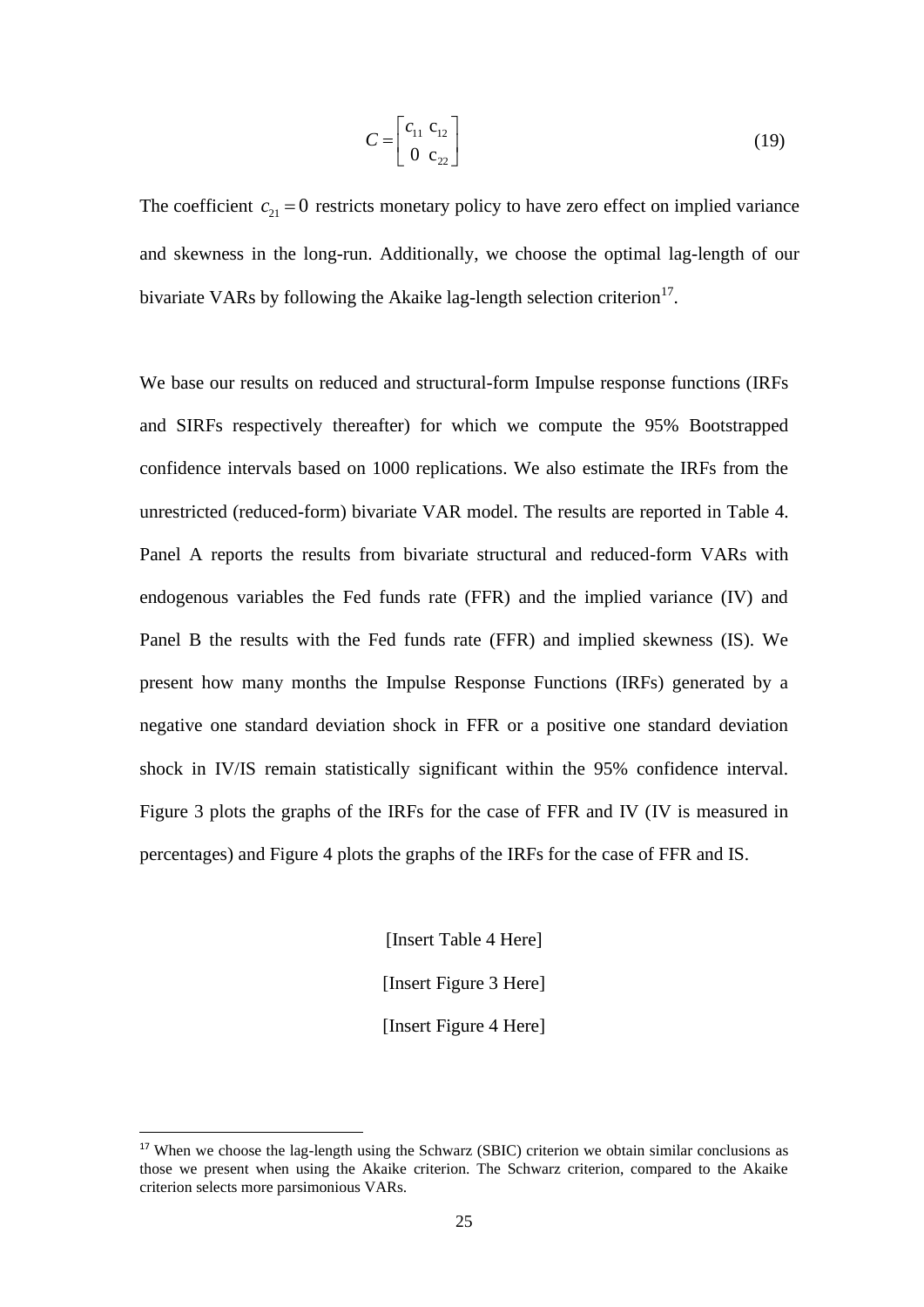Several interesting conclusions emerge from observing the results regarding the empirical behavior of IRFs. Table 4 shows that a negative monetary shock has a significant positive effect in IV and IS in all markets considered (maize, wheat and soybeans). Both IV and IS display a fast response (after 4-8 months) to monetary policy shocks. Monetary policy shocks have a more long lasting impact on implied skewness compared to the impact on implied variance.

From Figure 3 we observe that a negative shock in the Fed funds rate (in the model with the short-run restriction) increases the implied variance of maize markets about 54.2 basis points after 7 months, increases the implied variance of wheat markets by 41.2 basis points after 3 months and increases implied variance of soybeans markets by 43.2 basis points after 7 months. These responses remain positive and statistically significant for many months after the initial monetary shock. For example, the IRFs of maize implied variance to a negative monetary shock remain statistically significant for 17 months (from the  $8<sup>th</sup>$  month till the  $25<sup>th</sup>$  month after the initial monetary shock) in the reduced form VAR, for 2 months (from the  $8<sup>th</sup>$  month till the  $10<sup>th</sup>$  month) in the SVAR with short-run restrictions and 15 months (from the  $10<sup>th</sup>$  month till the  $25<sup>th</sup>$ month) in the SVAR with long-run restrictions.

Implied skewness has also an almost immediate and persistent response to monetary policy shocks under all our VAR identification schemes. For example, from Figure 4 we see that a negative shock in the Fed fund rate increases the implied skewness of soybeans markets by 0.062 after 6 months. From Table 4 we see that this effect remains statistically significant from lag 6 up and till lag 32 in the model with the short-run restriction, and from lags 6-10 and 18-34 in the model with the long-run restriction. In addition, we estimate the structural-form Impulse Response Functions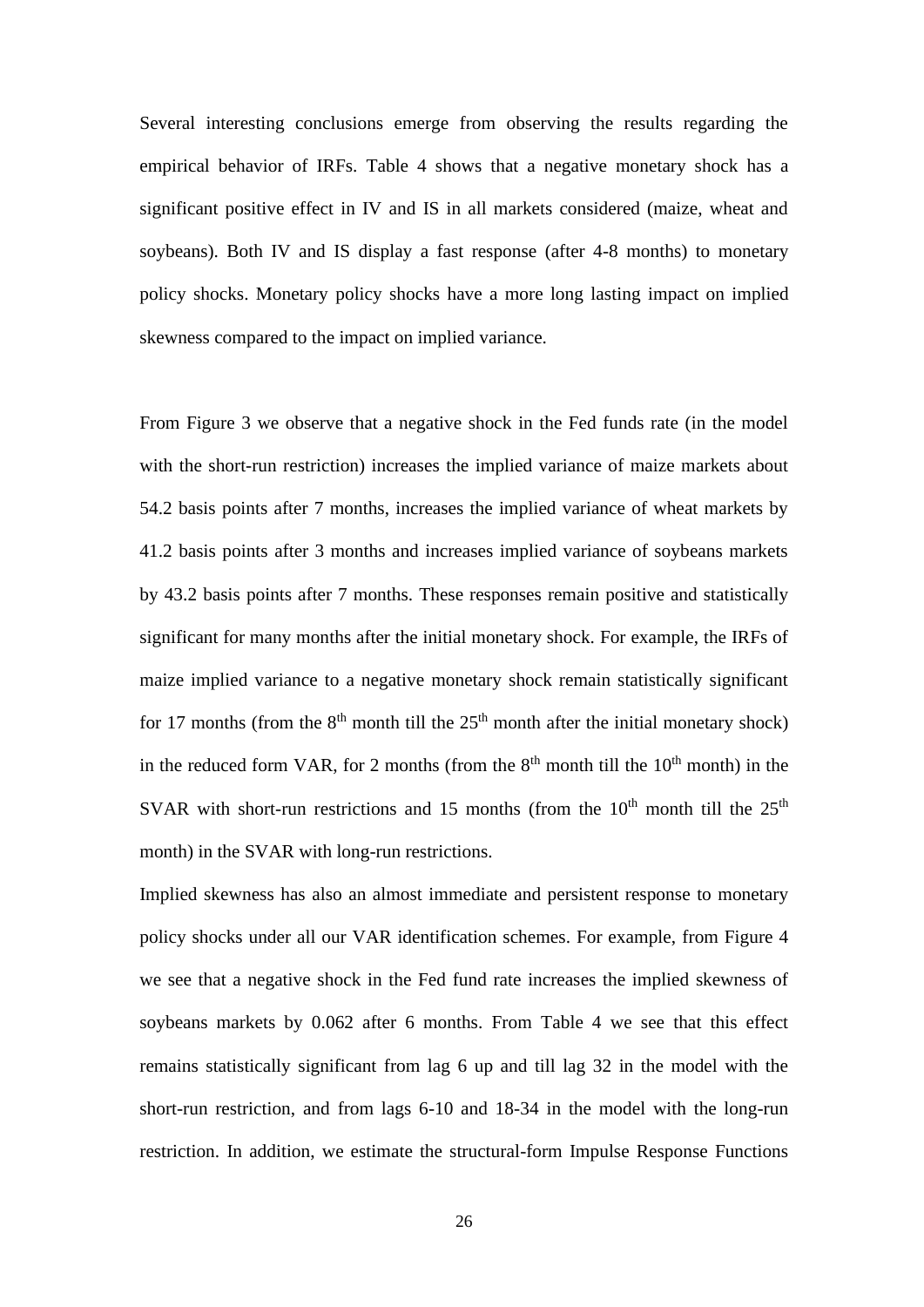(SIRFs) of the bivariate SVAR models. Figure 5 plots the graphs of the SIRFs for FFR and IV and Figure 6 plots the graphs of the SIRFs between FFR and IS.

[Insert Figure 5 Here]

[Insert Figure 6 Here]

From figures 5 and 6 we observe that the SIRFs give nearly identical responses with the reduced-form IRFs of our bivariate SVAR models. Our basic conclusions remain unchanged when we estimate SIRFs instead of the IRFs which are shown in figures 3 and 4. Overall, our SVAR analysis reveals that the monetary policy effects on the bullishness (implied skewness) of maize and wheat markets are much more intensive and long-lasting compared to the monetary effects on implied variance. Our results indicate that the impact of monetary shocks on implied skewness is much greater compared to the impact on implied variance. In all the commodity markets we investigate and in all of our VAR identification schemes, implied skewness is being increased by a great amount in response to sudden shifts in monetary policy. This means that monetary authorities have the ability (under a flexible inflation targeting regime (see Bernanke and Gertler (1999)) to turn commodity option markets from bearish to bullish and vice-versa. In the section with the robustness tests we provide some additional empirical results which strengthen furthermore our claims about the ability of monetary authorities to turn commodity markets from bearish to bullish and vice-versa.

Our results are exactly opposite of those obtained by Bernanke and Kuttner (2005) and Bekaert, Hoerova and Lo Duca (2013) for the stock-market since they find that an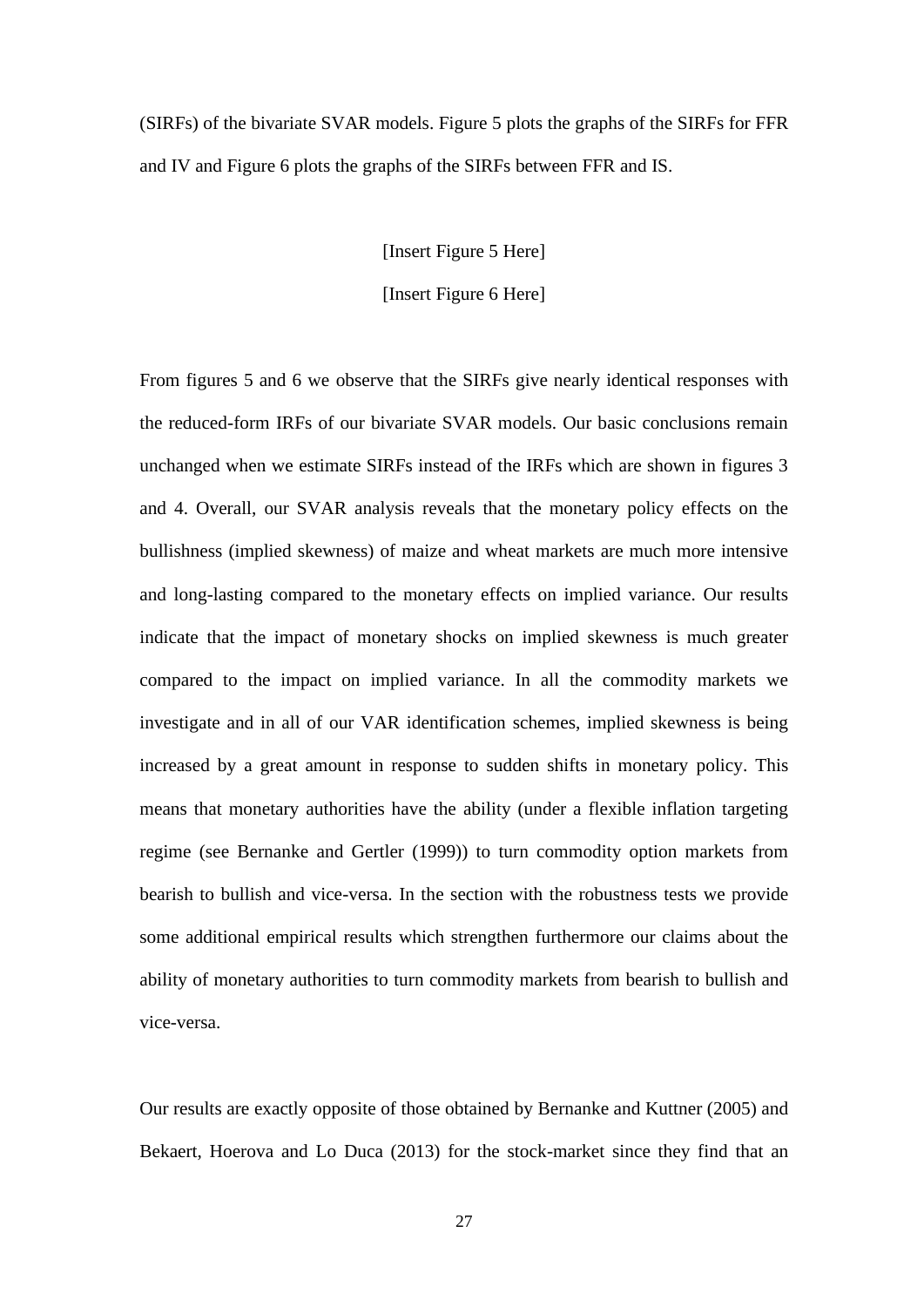expansionary monetary policy reduces uncertainty in equity markets. The economic interpretation behind this contradiction is that while in equity markets volatility and prices are negatively correlated (leverage effect), in commodity markets (and especially the storable ones), volatility and prices are positively correlated. As a result, an expansionary monetary policy (low interest rates) while raising equity and commodity market prices it does exactly the opposite to the volatility (risk) of these prices due to the opposite sign in the volatility-price correlation in the former ones compared to the latter ones. Thus, commodity investors revise upwards their expectations about volatility risk after observing a negative interest rate shock (expansionary policy), while equity investors revise downwards their expectations about volatility risk after observing the same shock. When studying the reverse channel of causality, we find that the responses of the Fed funds rate to positive variance shocks are sluggish and in most cases statistically insignificant. For example, for Table 3 we see that the monetary authority response is statistically significant 19 months after the initial shock in the best case. This fact implicitly reveals that monetary authorities, despite they systematically intervene in order to calm down equity markets by lowering interest rates, do not react in a systematic manner to a nervous and turbulent agricultural commodity market like the maize, wheat and soybeans market. In addition, in order to control for the dynamic interactions between risk neutral variance and skewness, we run a multivariate SVAR model in which we include the Fed funds rate, the risk neutral variance and the risk neutral skewness as endogenous variables. Our multivariate SVAR model is the following:

$$
BX_t = \delta_0 + SX_{t-1} + \varepsilon_t \tag{20}
$$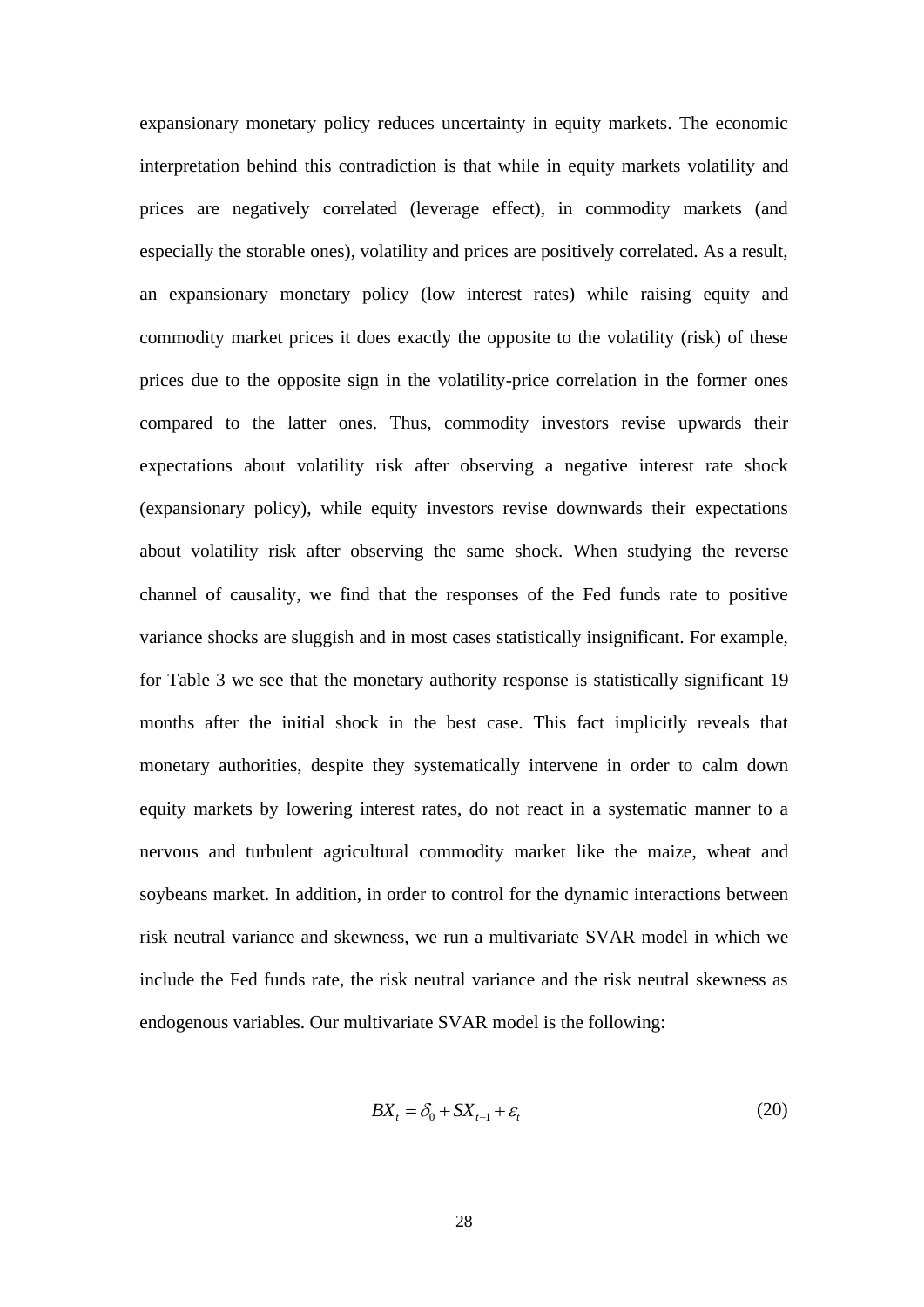Where  $X_t$  is the matrix with variables  $X_t = [FFR_t IV_t IS_t]$ ,  $\delta_0$  is a 3x1 vector with constants  $(\delta_0 = [\delta_{01} \ \delta_{02} \ \delta_{03}])$ , B is a 3x3 full-rank matrix which determines the endogeneity of the variables in our system and  $\varepsilon$  is the matrix with the independent structural shocks in our system  $(E(\varepsilon_t \varepsilon_t) = I)$ . Our short run restrictions are based on the same economic arguments and assumptions of long-run money neutrality which used for our bi-variate SVAR model presented in equations. In order for a 3-factor SVAR to be exactly identified, we need to impose three restrictions. Thus, we again restrict monetary policy to have a zero long-run effect on risk neutral variance and risk neutral skewness, and we additionally assume that the monetary authority does not have a systematic short-term response to changes in risk neutral option-implied expectations of agricultural commodity markets. We impose one additional restriction according to which there are positive spillovers of equal magnitude from risk neutral variance to risk neutral skewness (the dynamic responses of variance shocks to risk neutral skewness is of the same sign and magnitude-this assumption is in line with the "Theory of Storage" (Brennan (1958), Telser (1958), Deaton and Laroque (1992)), according to which uncertainty and prices are positively correlated and to our empirical evidence (see table 2) which shows that the risk neutral variance and skewness time series processes are highly positively correlated. Our short-run feedback response matrix *S* is given below:

$$
S = \begin{bmatrix} s_{11} & 0 & 0 \\ s_{21} & s_{22} & s_{23} \\ s_{31} & 1 & s_{33} \end{bmatrix}
$$
 (21)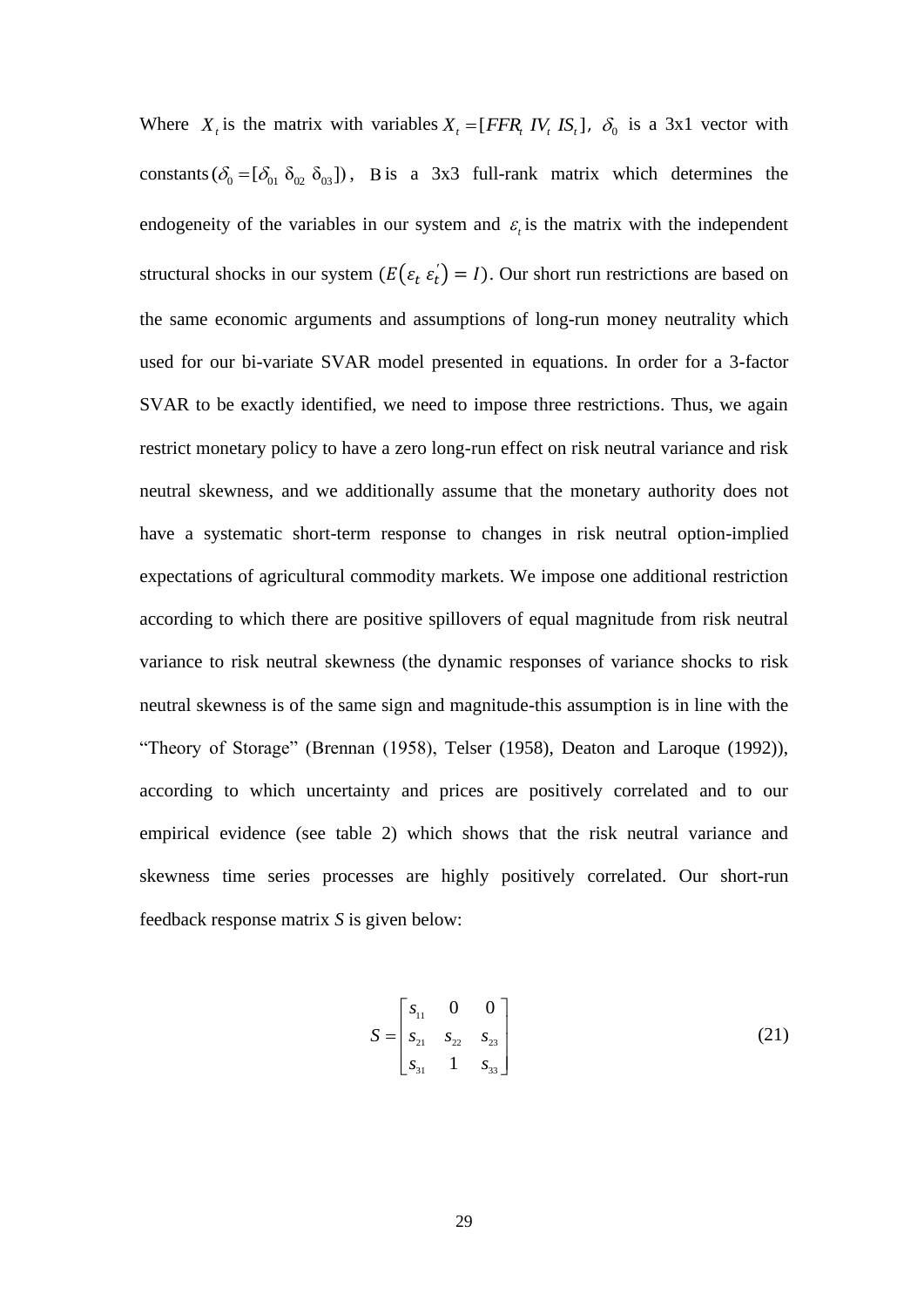Our long-run feedback matrix *L* which is used for the model with the long-run restrictions (and its derivation is already described in equations (16) and (18)) is given below:

$$
L = \begin{bmatrix} l_{11} & l_{12} & l_{13} \\ 0 & l_{22} & s_{23} \\ 0 & 1 & l_{33} \end{bmatrix}
$$
 (22)

The Impulse Response Functions (IRFs) of our multivariate SVAR model (and of the respective reduce-form VAR model with the same VAR ordering in the endogenous variables) between monetary policy, risk neutral variance and risk neutral skewness are given in table 5.

#### [Insert Table 5 here]

From table 5 we observe that our basic results and conclusions remain unaltered when we control for the dynamic interactions between risk neutral variance and skewness in our 3-factor SVAR model. The risk neutral variance and skewness have a statistically significant response to a negative shock in the Fed funds rate (expansionary monetary policy) with the responses of the risk neutral skewness being more instant and significantly negative compared to those of the risk neutral variance.

We also estimate a multivariate VAR model in which we control for the business cycles. More specifically, our VAR ordering is the following:

$$
Z_t = [FFR_t IPI_t IV_t IS_t]
$$
\n(20)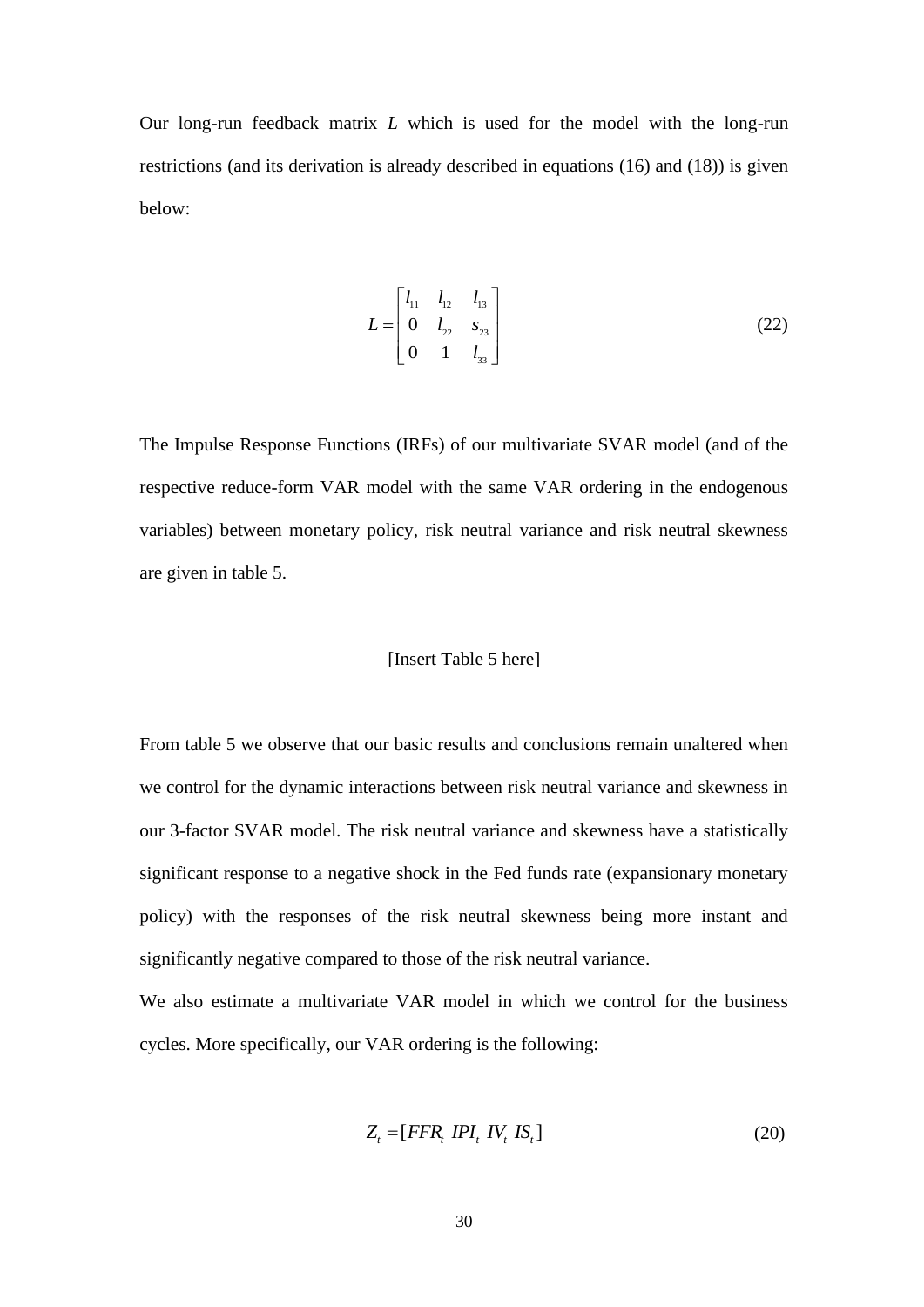We continue to place macroeconomic variables first and commodity market variables last in our VAR ordering selection due to the more sluggish response of the former compared to the latter ones. *FFR* is again the Fed funds rate, *IPI* is the growth in industrial production index, *IV* is the implied variance and *IS* is the implied skewness. We choose our lag-length in each of our multivariate VAR models using again the Akaike criterion. According to the Akaike criterion, the 4-factor VAR for maize has 13 lags, the VAR model for wheat has 6 lags and the model for the soybeans has 4 lags. Our multivariable reduced-form VAR model is the following:

$$
Z_t = \delta_0 + KZ_{t-1} + D\varepsilon_t
$$
\n(21)

Where *K* denotes  $B^{-1}A$  and *D* denotes  $A^{-1}$  (*A* is the short-run feedback matrix of the structural VAR, according to equations (11) and (12)).

We base again our analysis on the structural form IRFs for the multivariable 4-factor reduced form VAR models for which we estimate the Bootstrapped standard errors using 1000 repetitions. Table 6 reports the months for which the IRFs between the monetary policy (Fed funds rate) and the option-implied expectations are statistically significant.

[Insert Table 6 here]

From Table 6 we see that our results remain robust to the inclusion of business cycles variables since implied skewness and variance respond instantly to monetary policy shocks with the responses being statistically significant. In more detail, we can see that the option-implied skewness responds instantly (after 4-5 months in all commodity markets under investigation) to an expansionary monetary policy shock. Table 4 also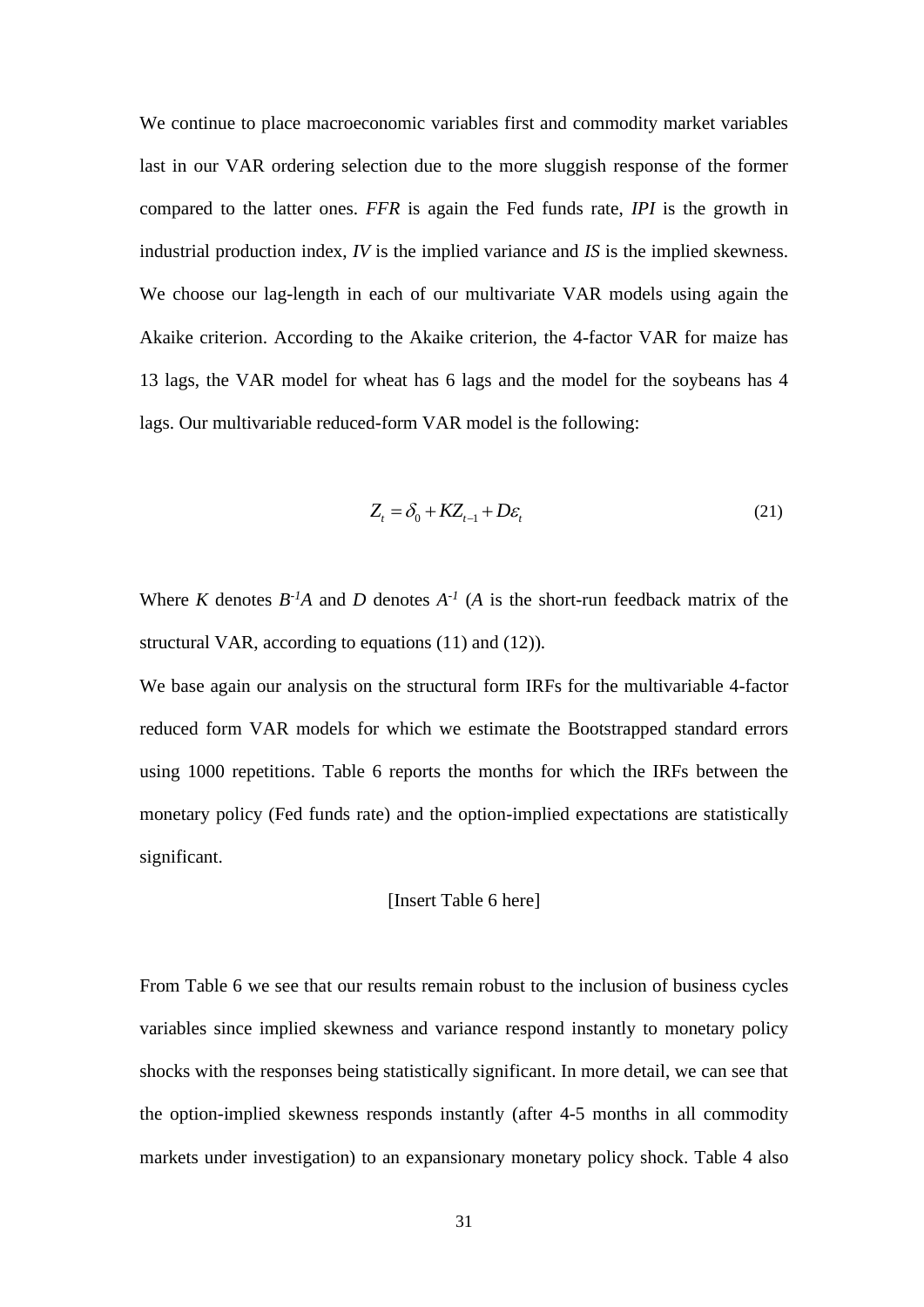shows that in all markets considered there is some sluggish response of monetary policy to implied variance shocks. We do not find any statistically significant responses of monetary policy to shocks-sudden shifts in the expectations of commodity investors embedded in implied skewness. This fact strengthens furthermore our initial claims according to which the monetary authority (unlike what it does in times of stock-market turbulence-see Ribobon and Sack (2003)) does not show any intention to manage the expectations in these markets.

Lastly, we examine the dynamic interactions between monetary policy and commodity investors' expectations about extreme (tail) risk in agricultural commodity prices. In order to quantify the investors' expectations about tail risk we compute the kurtosis of the risk neutral distribution of agricultural commodity markets. In order to examine the dynamic interactions between investors' crash-o-phobia and monetary policy, we estimate a bivariate SVAR model of the form which is described in equations (16) to (19), in which we include the Fed funds rate and the option-implied risk neutral kurtosis (IK) as endogenous variables. We base again our analysis on the Impulse Response Functions (IRFs) which are statistically significant. Table 7 reports the relevant results.

#### [Insert Table 7 here]

The results of table 7 show that the risk neutral kurtosis (unlike the risk neutral variance and skewness) has a sluggish and negative response to negative shocks in the Fed funds rate. More specifically, we find that the risk neutral kurtosis (IK) of maize and soybeans markets has a sluggish and negative response in the SVAR model with the short-run restriction and a positive response in the SVAR model with the long-run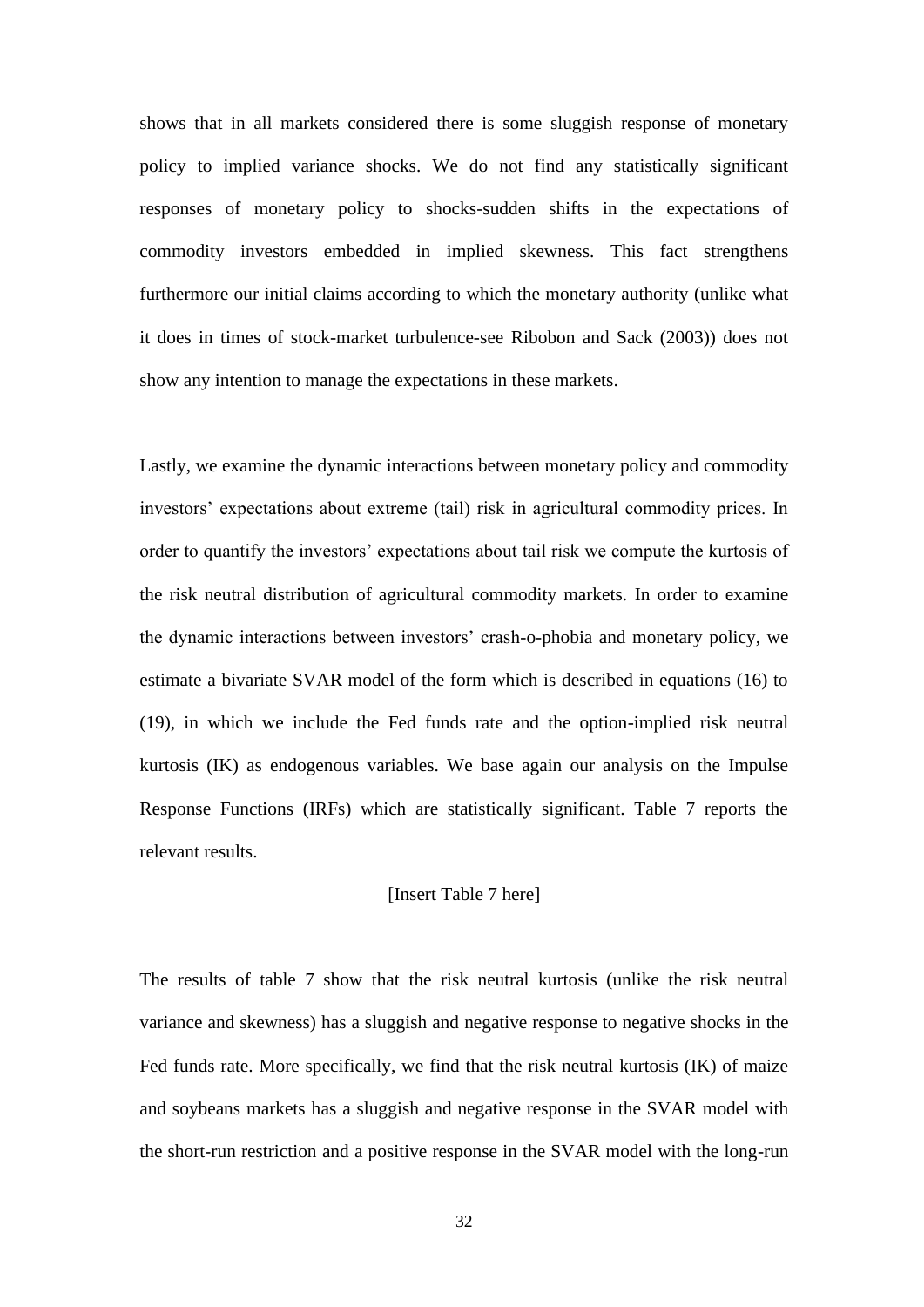restriction. In general, the sluggish and opposite reaction of risk neutral kurtosis of agricultural markets to shocks in the Fed funds rate leads us the conclusion that commodity investors' expectations about tail risk are not being significantly affected by shifts in monetary policy.

## 3.4 Forecasting monetary policy with option-implied moments

In this section we examine the predictive power of option-implied expectations on monetary policy. We provide empirical evidence showing that option-implied variance and skewness of maize, wheat and soybeans markets are robust predictors of the monetary policy stance. Table 8 shows the results of our predictive regressions when we regress the Fed funds rate on lagged values of option-implied variance and skewness, with the forecasting horizon ranging from 1 month up to 24 months ahead. Table 9 shows the results of our predictive regressions when we use implied variance and skewness and control for macroeconomic and stock-market factors in order to forecast the monthly Fed funds rate.

# [Insert Table 8 Here]

# [Insert Table 9 Here]

From Tables 8 and 9 we see that implied variance and skewness are robust predictors of the monetary policy stance. Implied skewness and implied variance have the highest predicative power in the wheat market with an  $R^2 = 45\%$  for a 6-month forecasting horizon. For the 6-month forecasting horizon in the soybeans market the  $R^2$ =36% and in the maize market the  $R^2$ =29%. Even when we control for macroeconomic fundamentals like the inflation rate and the term spread (slope of the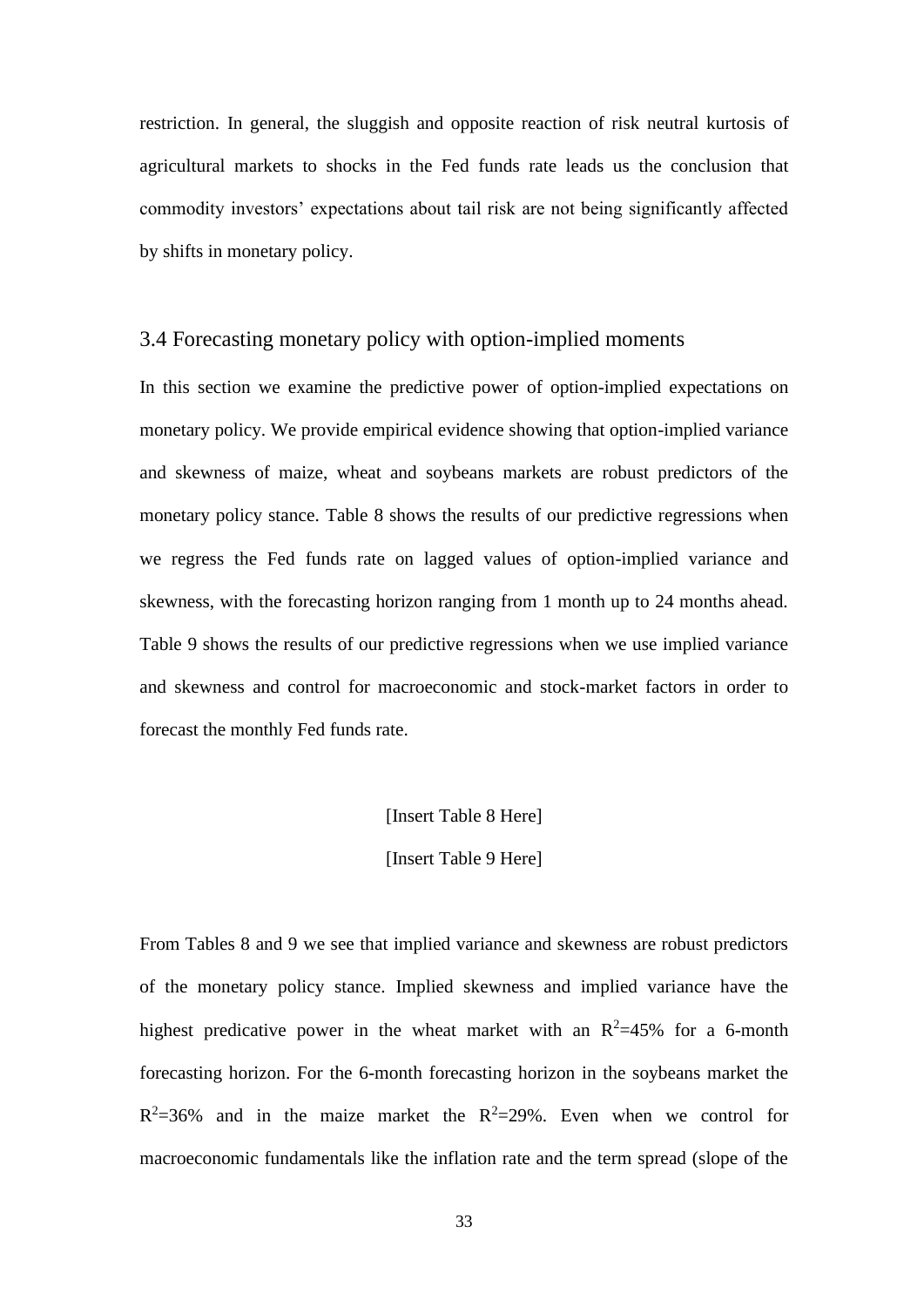yield curve) the statistical results remain robust. We find  $\mathbb{R}^2$  values as high as 45% (6month forecasting horizon) when we regress wheat implied variance and skewness on the Fed funds rate. The  $R^2$  values remain high when we use maize or soybeans implied variance and skewness as predictors of the Fed fund rate. Implied variance and skewness coefficients are all negative and statistically significant. These results are in line with those of David and Veronesi (2014) who find that in equity markets, the put/call ratio (a variable which also measures the degree of bullishness in option markets) of At-The-Money (ATM) index options has a sustained impact and a robust forecasting power on future monetary policy, since it can forecast the path of the short-term US-Treasury Bill for up to eight quarters. Our results may look alike with those of David and Veronesi (2014), but this happens for structurally different reasons. While the Fed systematically reacts to "periods of high VIX levels" (Bekaert, Hoerova and Lo Duca (2013)), we neither find (in the relevant literature) nor provide empirical evidence showing the same for commodity markets. In contrast, our empirical analysis shows that the Fed does not react systematically to periods of increased uncertainty and bullishness in commodity markets and that the implied skewness (bullishness) does not Granger cause the Fed funds rate. This is why we strongly support that our predictive regressions do not suffer from endogeneity<sup>18</sup> problems: because the information from the commodity derivative market is not taken into consideration by

<sup>&</sup>lt;sup>18</sup> With the term endogeneity, we do not refer to the endogeneity problem in the pure econometric point of view, since we cannot have pure bidirectional causality in forecasting regressions between current (dependent) and lagged (independent) variables. We are referring to the absence of a causal relationship between our predictors of the Fed funds rate and of the Fed funds rate subsequently observed. When for example the inflation level rises, then the US monetary authority raises the Fed funds rate (contractionary policy) as a response in order to control these inflationary pressures. This does not mean that the inflation level can be used as indicator of monetary policy since its 'predictive' power lies in the causal relationship between current inflation and the future policy actions which are used to control it. This 'partial' endogeneity problem is absent from our forecasting models. Our option-implied predictors of the monetary policy stance do not cause the change of the Fed funds rate since the monetary authority does not respond (at least for the time-being) to changes in the option-implied uncertainty and risk aversion of commodity markets.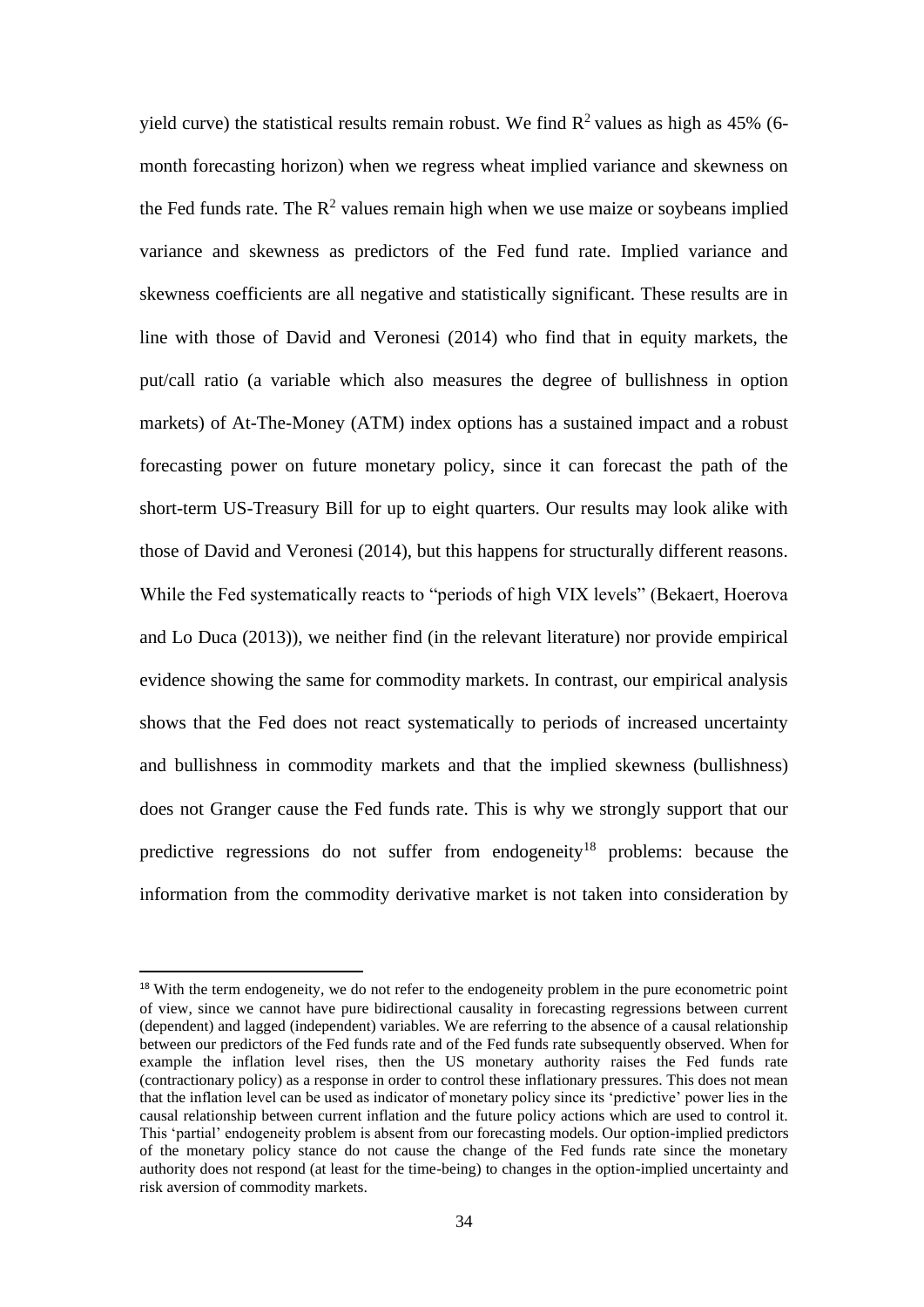central banks.<sup>19</sup> The high adjusted  $\mathbb{R}^2$  values of our forecasting models show that the option-implied expectations of agricultural markets are strongly affected by (and hence successfully signal and anticipate) the future state of the Fed funds rate and of other measures of monetary policy stance like expected inflation. The increased impact-significance of monetary shocks on the expectations in commodity markets is the key factor behind their tremendous forecasting ability on monetary policy and not any other kind of structural relationship (feedback loop) between monetary policy and commodity markets. This means that the information embedded in the commodity derivative market is useful for predicting the future short-term level of the monetary policy stance.

In addition, the regression results of Table 8 show that option-implied moments are robust predictors of monetary policy for both short and long-term forecasting horizons. For example, we get statistically significant coefficients of the lagged option-implied variance and skewness even when we forecast monetary policy 12 and 24 months ahead, with the  $\mathbb{R}^2$  values remaining as high as those of the short-term horizon forecasting regressions. When for example we forecast the monetary policy using maize option-implied variance and skewness, we find that  $R^2$  values range from 26.9% (when we forecast the monetary policy 1 month ahead) to 20% (when we forecast the monetary policy 24 months ahead). This means that the forecasting power of commodity option-markets only slightly deteriorates when we decide to lengthen the forecasting horizon. In other words, we empirically verify that commodity option markets correctly anticipate and, according to Woodford (1994) they are valuable

<sup>&</sup>lt;sup>19</sup> Woodford (1994) supports the view that the indicators of monetary policy which enter in a statistically significant way into predictive regressions are not so significant after all, if they have already become a policy objective. In case an economic or financial variable is not a systematic policy target of monetary authorities and enters significantly into forecasting regressions of the monetary policy stance (like the Fed funds rate), then it can act as a monetary policy indicator.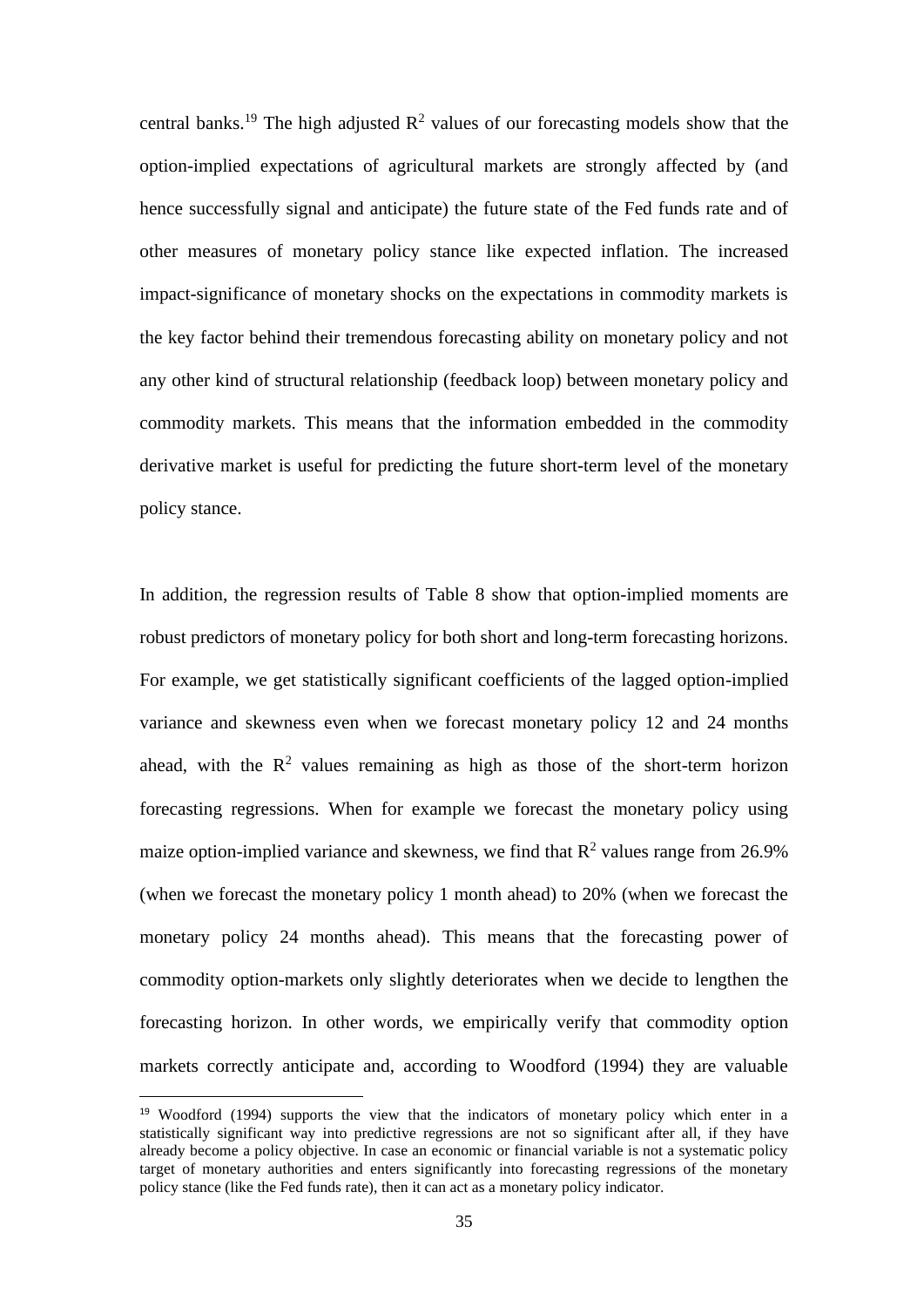"non-standard indicators" of the monetary policy stance since they enter significantly into all of our forecasting regression models. The long-run forecasting power of the option-implied expectations of commodity markets on monetary policy is closely in line with the recent empirical findings of Fernandez-Perez, Fuertes, and Miffre (2016) according to which the expectations for commodity futures prices (being quantified by backwardation and contango commodity market portfolios) are significant indicators of economic activity and for changes in investment opportunities especially for longterm forecasting horizons.

Furthermore, in order to check for the robustness of the goodness-of-fit of our forecasting regression models, we make out-of-sample forecasts for the period *t+h*  (where *h* is the forecasting horizon) using available data up to month *t*. We use an initial time series window of 60 months and run the regression in order to forecast the *t+h* Fed funds rate. The estimation window is then extended by one monthly period in order to obtain a new out-of-sample forecast. We run the same forecasting regression models described in tables 8 and 9 in which we make dynamic out-of-sample forecasts and compute the respective out-of-sample  $\mathbb{R}^2$  values. The out-of-sample  $\mathbb{R}^2$  values are given in the table 10 below.

## [Insert Table 10 Here]

Our out-of-sample forecasting evidence shows that the predictive power of the risk neutral moments remains practically unaffected for the short and medium-term forecasting horizon (for one up to six months ahead). For example, when using the wheat implied variance (IV) and implied skewness (IS) as predictors of the Fed funds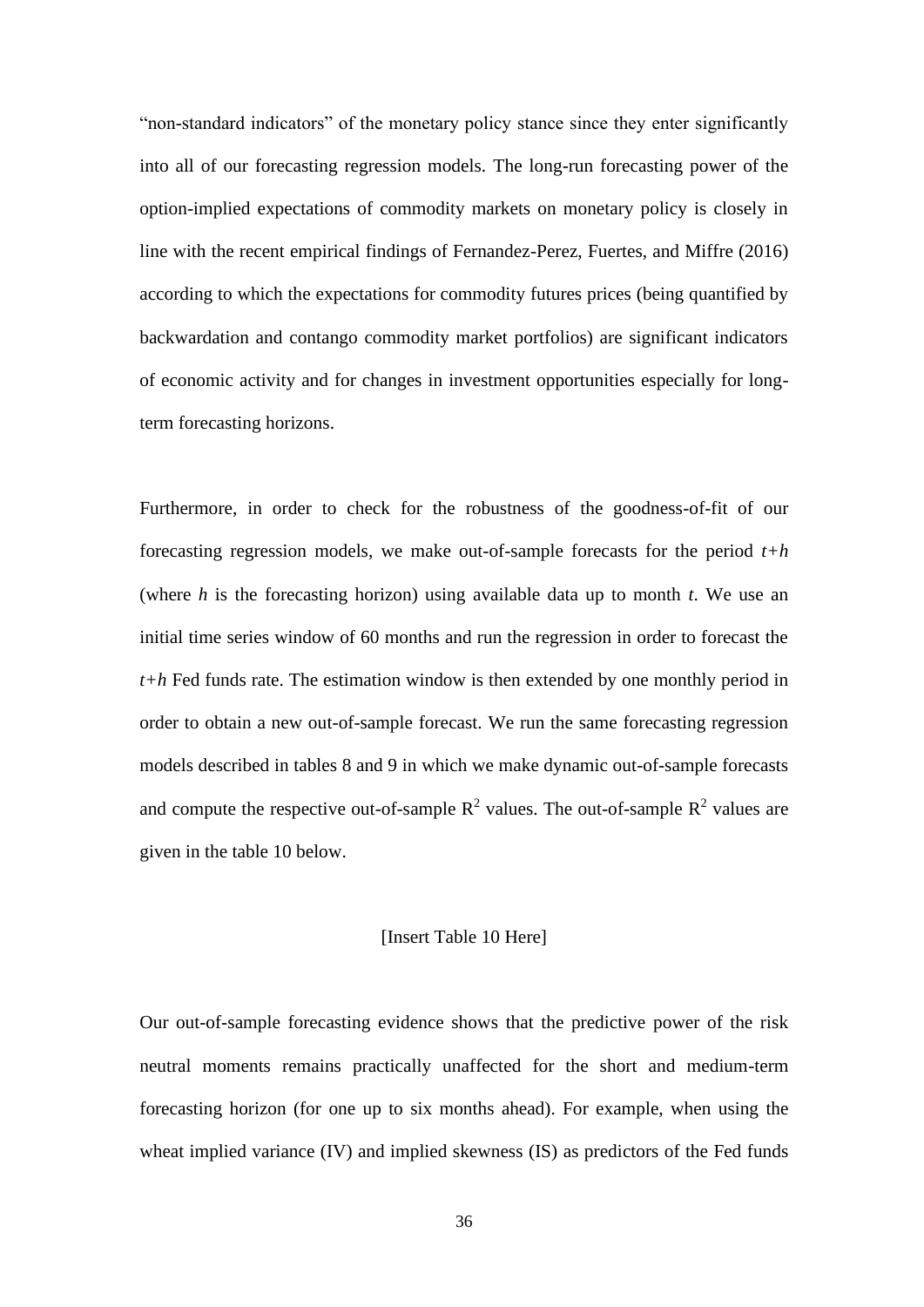rate in our out-of-sample forecasts, we get adjusted  $\mathbb{R}^2$  of 40.8%, 32.6% and 21.7% for the one month, three month and six month forecasting horizon respectively, versus 44.6%, 43.8% and 45% of the respective in-sample adjusted  $\mathbb{R}^2$  values. On the other hand, the out-of-sample forecasting power of our option-implied risk measures significantly deteriorates for long-term forecasting horizons.

# 4. Robustness

# 4.1 Robustness in SVAR modeling

In this section we conduct a series of robustness tests to test further the validity of the results presented in the previous sections. Our robustness checks along with the relevant results can be found in our Appendix. More specifically, in section A of our Appendix we present the results of our SVAR models when we use some alternative measures (proxies) for the monetary policy stance like the 3-month US Treasury Bill rate, the short-term real interest rate and the state of short-term inflation expectations. We show that when using these alternative widely accepted measures of monetary policy in our SVAR analysis, our empirical results and findings are unaltered. In section B of the Appendix, we provide the results of our SVAR analysis when using the pre-2008 period (the 1990-2007) period as our time series data sample. By this way, we implicitly control for the increased persistence of the Fed funds rate in the post-2008 period during which the Fed funds rate reached and stayed close to its zero lower bound. Again, our results do not differentiate when the increased persistence of the Fed fund rate process is removed from our SVAR analysis. In section C we follow the empirical approach of Bekaert, Hoerova and Lo Duca (2013) and estimate a 5 factor VAR model in which we decompose the risk neutral variance into economic uncertainty and risk aversion. Our results indicate that the risk aversion and not the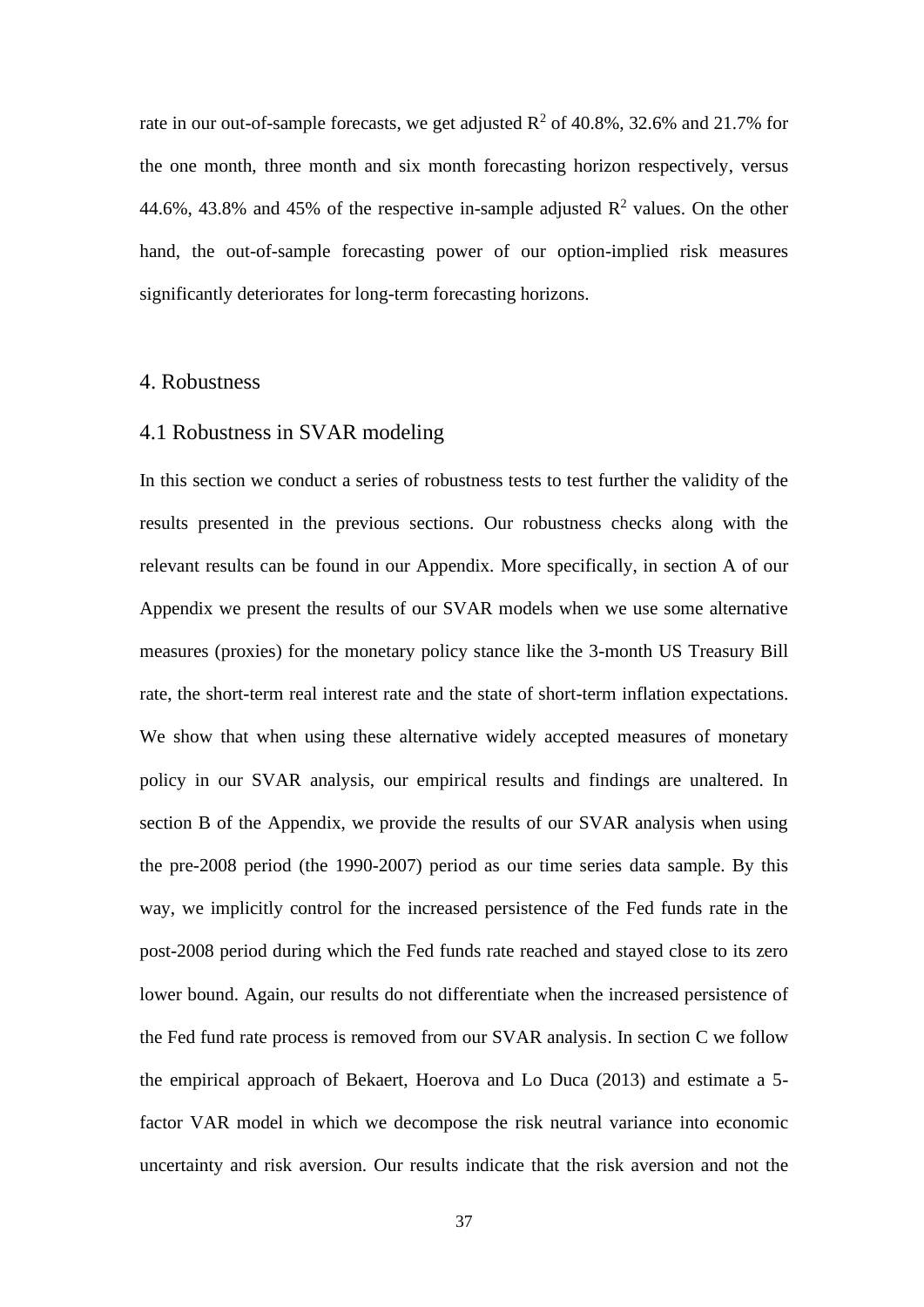uncertainty component of the risk neutral variance is the one which has the more instant and significant response to monetary policy shocks.

## 4.2 Robustness in the forecasting regression models

We additionally provide robustness to the results of our OLS forecasting regression models on monetary policy. More specifically, in section D of the Appendix we run the regression models which are presented in section 3.4 using alternative measures of the monetary policy stance and show that the forecasting power of the option-implied moments on monetary policy remains robust to the inclusion of alternative monetary policy measures. In section E we control for the persistence of the Fed funds rate and in sections F we run our forecasting models during normal (1990-2007) and during the zero lower bound (post-2008) period. In all these alternative estimations of our forecasting models, the coefficients of the risk neutral moments remain negative and statistically significant. These results provide robustness to our initial findings, since we show that the risk neutral expectations of agricultural commodity markets give statistically significant and reliable forecasts for the monetary policy stance irrespective of the increased persistence and of the zero-lower bound of short-term US interest rate environment. Lastly, in section G of the Appendix we empirically show the absence of significant seasonalities in the agricultural risk neutral moments. This result provides further robustness to our empirical findings, since we show that the time variation of the agricultural risk neutral moments is not being driven by seasonal factors but, probably, by macroeconomic (monetary) factors instead.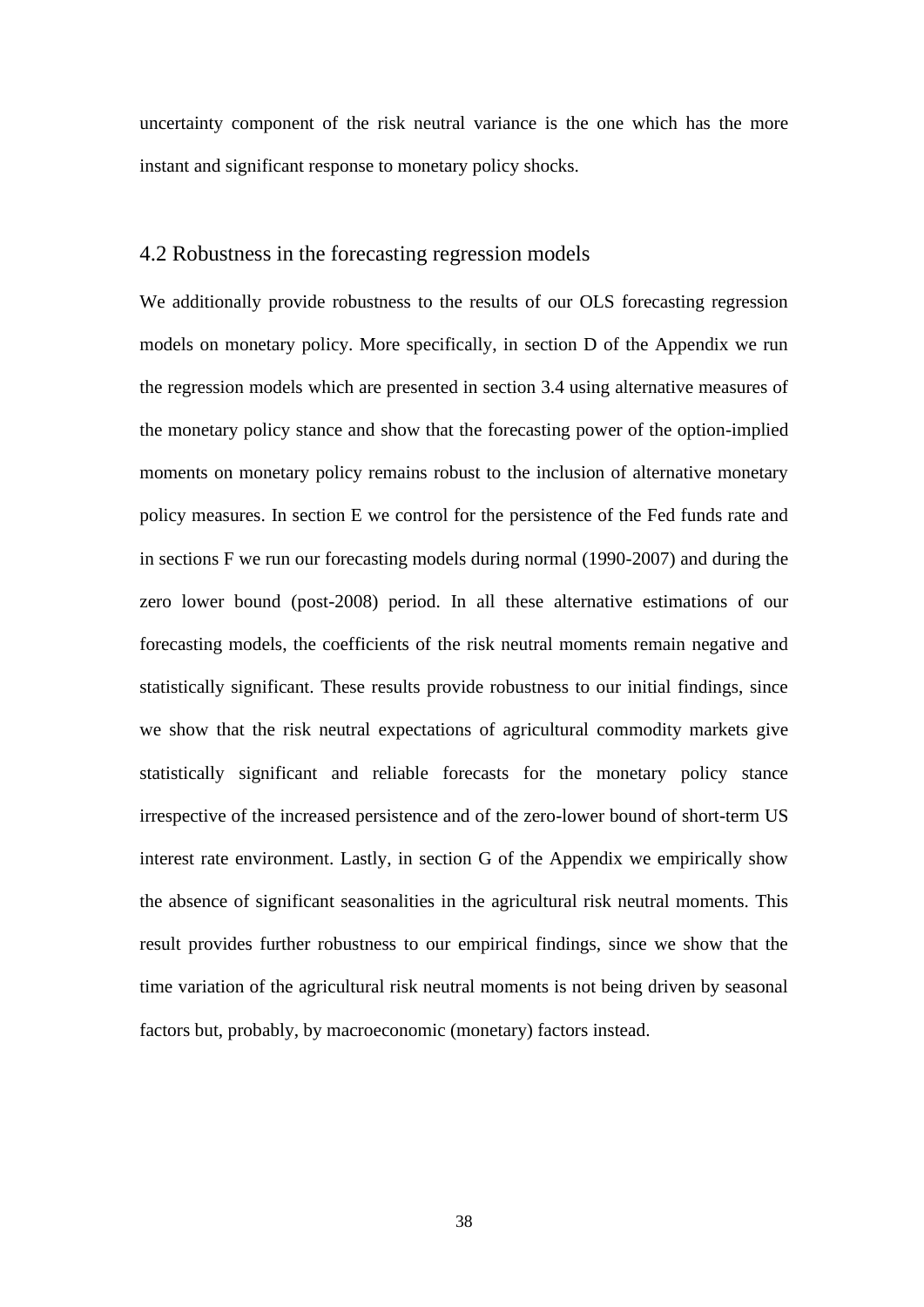# 5. Conclusions

In this paper we examine the dynamic links between option-implied expectations in agricultural commodity markets and monetary policy. We find that a lax monetary policy has a significant positive effect in implied variance and implied skewness in the maize, wheat and soybeans derivative markets. The impact of monetary shocks on implied skewness is much greater compared to the impact on implied variance. Our empirical results are in sharp contrast to those obtained by Bernanke and Kuttner (2005) and Bekaert, Hoerova and Lo Duca (2013) who find that an expansionary monetary policy reduces uncertainty in equity markets. Commodity investors revise upwards their expectations about volatility risk after observing a negative interest rate shock (expansionary policy), while equity investors revise downwards their expectations about volatility risk after observing the same shock. Our empirical findings are the first to show the opposite reaction of the expectations in agricultural commodity markets (compared to the reaction of the stock-market) to monetary policy shocks. The reactions of the option-implied expectations in agricultural markets are quite similar in terms of timing and magnitude. The policy implication behind this empirical results is that the monetary policy-maker (when lowering the interest rates) faces a trade-off between calming down the uncertainty and risk aversion in equity and agricultural commodity markets. The impact of monetary shocks to the risk aversion and to expectations in the rest commodity markets (e.g. the mineral and the energy commodity markets) remains unknown and is a fruitful area for further research. In addition, while we show that the option-implied kurtosis does not systematically respond to monetary policy shocks, we leave for further research the examination of dynamic interactions between monetary policy and other tail risk measures which quantify commodity investors' perceptions about jump tail risk. We also provide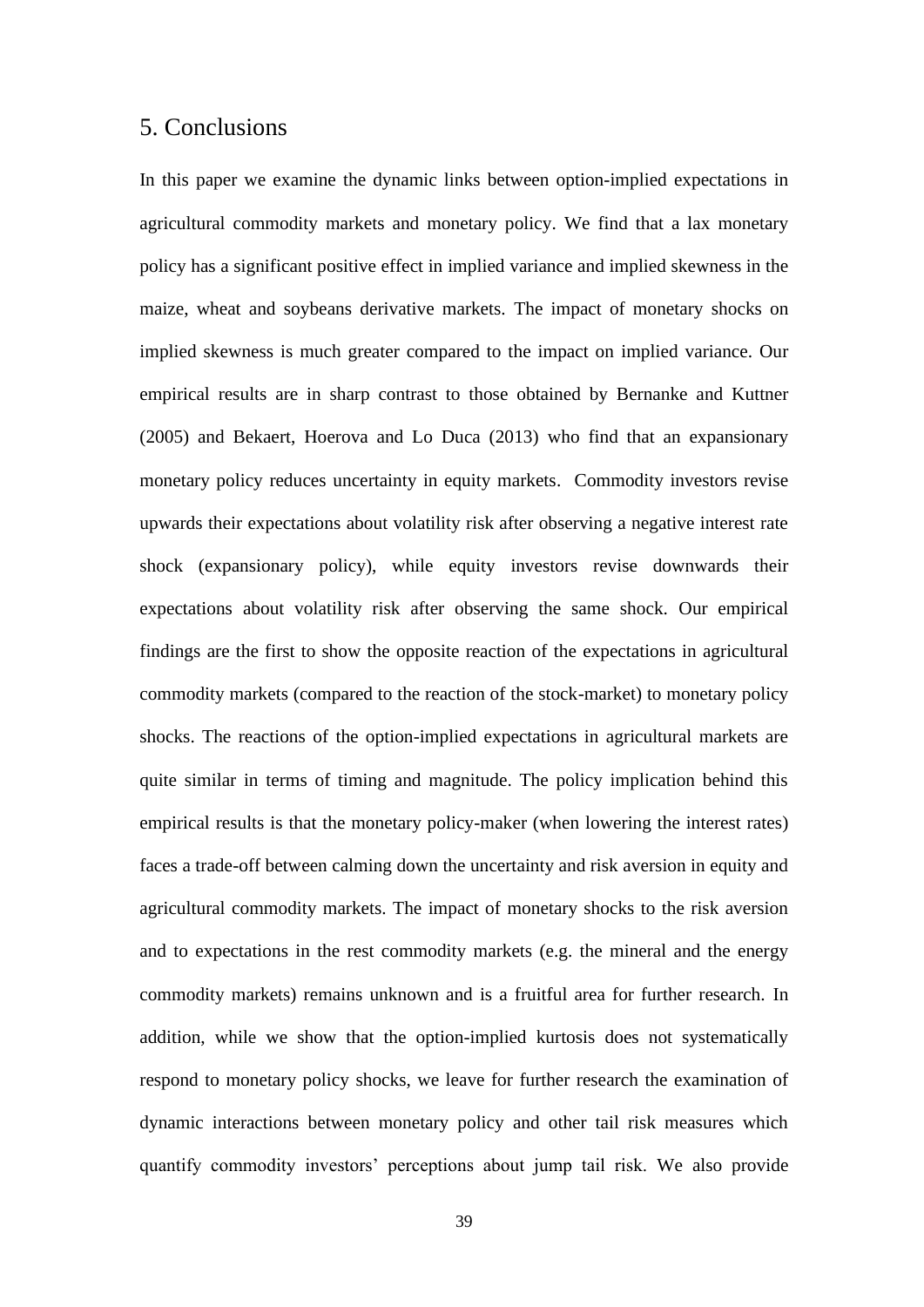empirical evidence showing the robust forecasting power of implied variance and skewness on monetary policy with  $\mathbb{R}^2$  values reaching almost 52%. Following Woodford (1994), these option-implied moments could be used as "non-standard indicators" of the monetary policy stance. Consequently, we leave the empirical examination of the forecasting power of the option-implied risk neutral moments of the rest commodity markets as a topic for further research.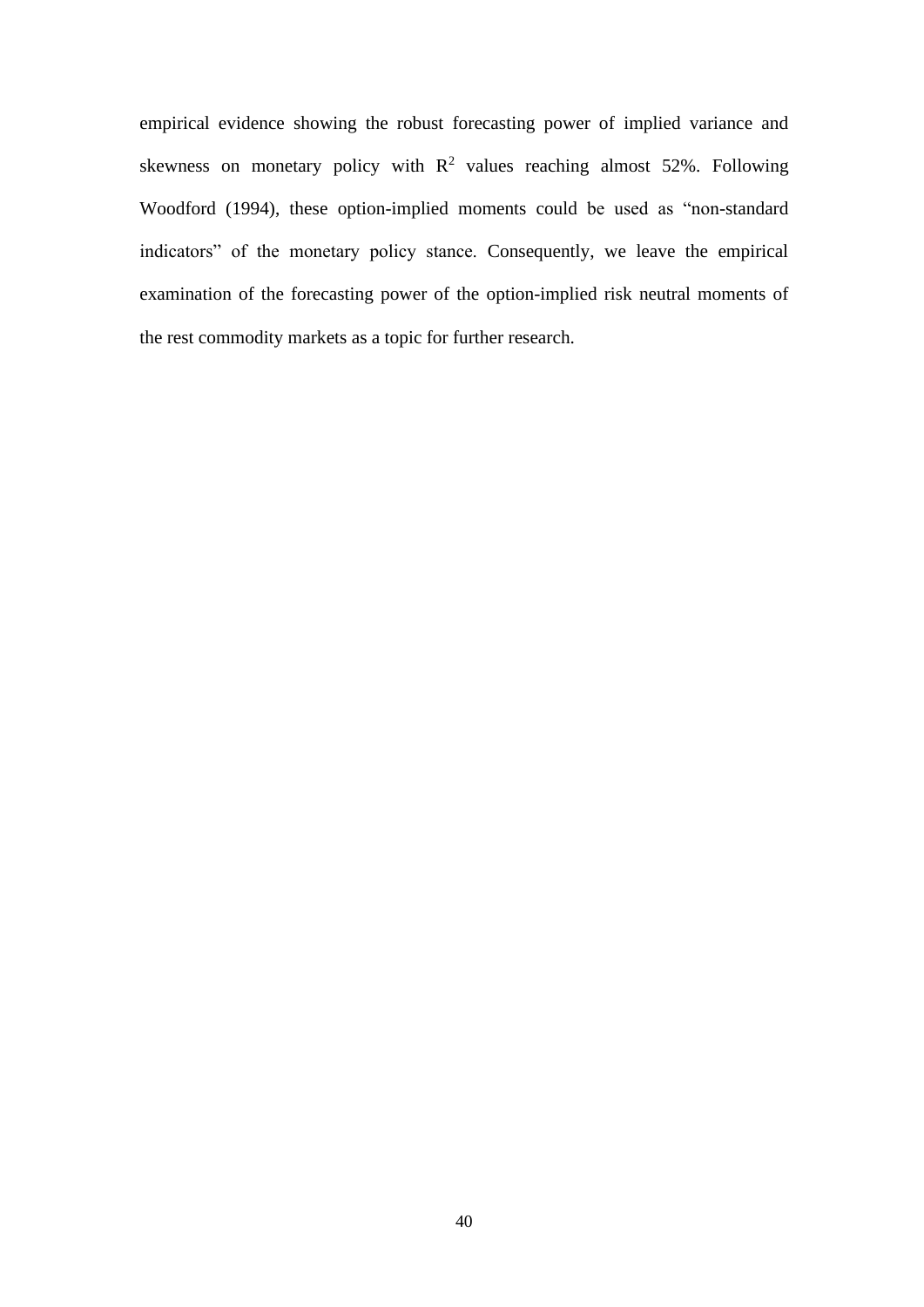#### **References**

Andrian, T., and H.S., Shin. (2008). "Liquidity, Monetary Policy and Financial Cycles."

Current Issues in Economics and Finance 14 (1), Federal Reserve Bank of New York

Angeloni, I., Faia, E., and M., Lo Duca (2015). "Bank Risk Taking and Monetary Policy". Journal of Economic Dynamics and Control, 52, 285-307

Anzuini, A., M.J., Lombardi, and P., Pagano. (2013). "The Impact of Monetary Policy Shocks on Commodity Prices." International Journal of Central Banking 9 (3), 125-150

Awokuse, T.O., and J., Yang. (2003). "The informational role of commodity prices in formulating monetary policy: A reexamination." Economics Letters 79, 219-224

Bakshi, G., Kapadia, N., and D., Madan. (2003). "Stock Return Characteristics, Skew Laws, and the Differential Pricing of Individual Equity Options." Review of Financial Studies 16 (1), 101-143

Barndorff-Nielsen, O.E., and N., Sheppard. (2002). "Estimating quadratic variation using realized variance." Journal of Applied Econometrics, 17(5), 457-477

Barro, R.J. (1977). "Unanticipated Money Growth and Unemployment in the United States." American Economic Review 67, 101-115

Barro, R.J. (1978). "Unanticipated Money, Output, and the Price Level in the United States." Journal of Political Economy 86, 547-580

Bekaert, G., Hoerova, M., and M., Lo Duca. (2013). "Risk, Uncertainty and Monetary Policy." Journal of Monetary Economics 60 (7), 771-788

Bernanke, B.S., and I., Mihov. (1998). "The Liquidity Effect and Long-Run Neutrality." Carnegie Rochester Conference Series on Public Policy 49 (1), 149-194

Bernanke, B.S., and M., Gertler. (1999). "Monetary Policy and Asset Price Volatility." In New Challenges for Monetary Policy: A Symposium Sponsored by the Federal Reserve Bank of Kansas City. Federal Reserve Bank of Kansas City, 77-128

Bernanke, B.S., and M., Gertler. (2001). "Should Central Banks Respond to Movements in Asset Prices?" American Economic Review 91 (2), 253-257

Bernanke, B.S., and K.N., Kuttner. (2005). "What Explains the Stock Market's Reaction to Federal Reserve Policy?" Journal of Finance 60 (3), 253-257

Bernanke, B.S. (2007). "Inflation Expectations and Inflation Forecasting." Speech at the Monetary Economics Workshop of the National Bureau of Economic Research Summer Institute, Cambridge, Massachusetts July 10, 2007

Bessler, D.A. (1984). "Relative prices and money: a vector autoregression on Brazilian data." American Journal of Agricultural Economics 66, 25-30

Bhar, R., and S., Hamori. (2008). "Information content of commodity futures prices for monetary policy." Economic Modeling 25, 274-283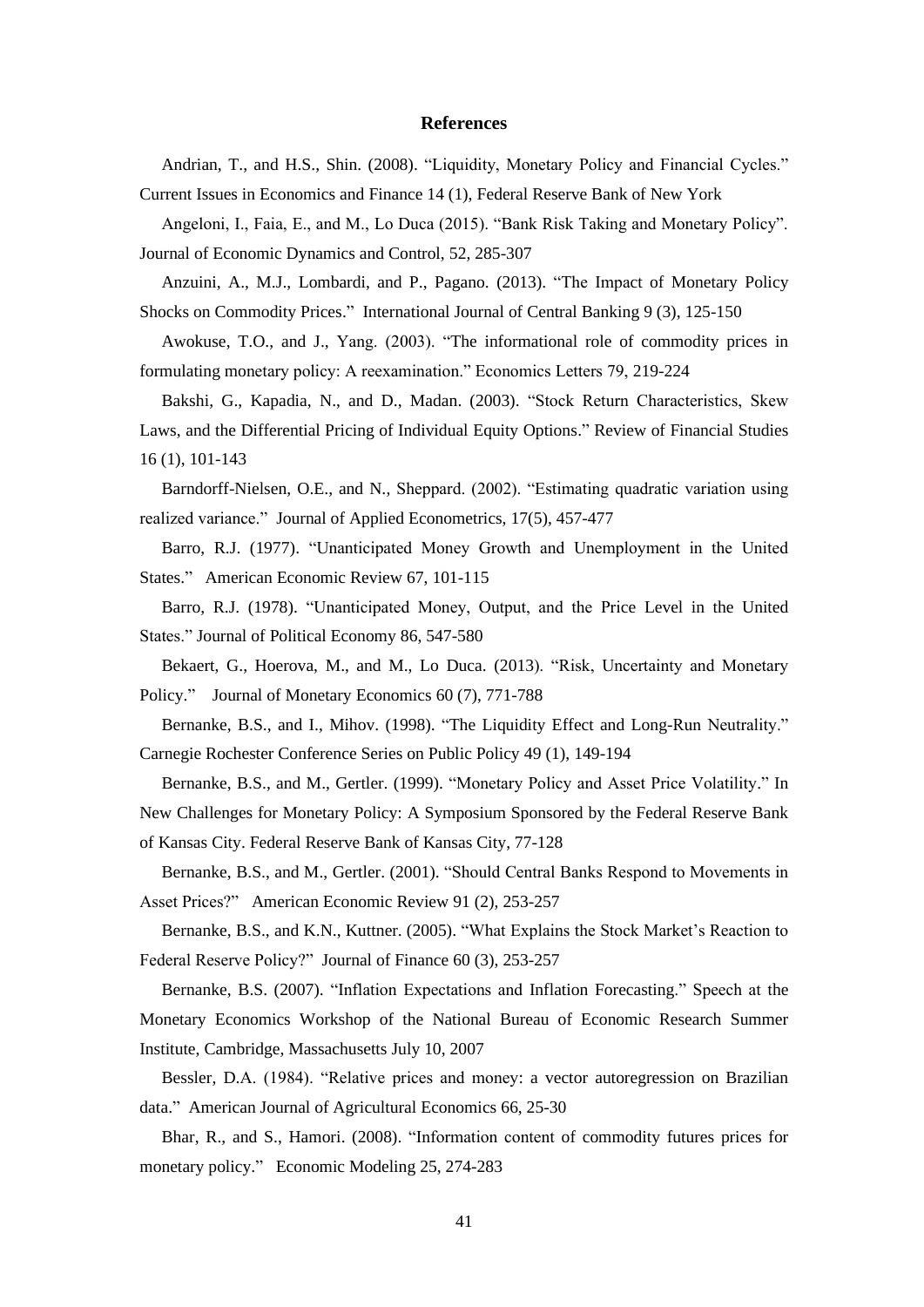Black, F. (1976). "The Pricing of Commodity Contracts." Journal of Financial Economics 3, 167-179

Blanchard, O.J., and D., Quah. (1989). "The Dynamic Effects of Aggregate Demand and Supply Disturbances." American Economic Review 79, 1146-1164

Bliss, R.R., and N., Panigirtzoglou. (2004). "Option-Implied Risk Aversion Estimates." Journal of Finance 59 (1), 407-446

Borio, C., and P.W., Lowe. (2002). "Asset Prices, Financial and Monetary Stability: Exploring the Nexus." BIS Working Paper No.114

Borio, C., and H., Zhu. (2012). "Capital Regulation, Risk Taking and Monetary Policy: A

Missing Link in the Transmission Mechanism?" Journal of Financial Stability 8 (4), 236-251

Bordo, M. (1980). The Effects of Monetary Change on Relative Commodity Prices and the Role of Long-Term Contracts. Journal of Political Economy, 88, 1088-1109

Brennan, M.J. (1958). The supply of storage. American Economic Review 48, 50-72

Bruno, V., and H.S., Shin (2015). "Capital Flows and the Risk Taking Channel of Monetary Policy". Journal of Monetary Economics, 71, 119-132

Calvo, G. (2008). "Exploding Commodity Prices, lax monetary policy and sovereign wealth funds." VoxEU 20 June 2008

Carr, P., and L., Wu (2009). "Variance Risk Premiums." Review of Financial Studies 22 (3), 1311-1341

Chang B-Y, P., Christoffersen, Jacobs, K., and G., Vainberg. (2012). "Option-Implied Measures of Equity Risk." Review of Finance 16, 385-428

Chambers, R.G., and R.E., Just (1992). An investigation of the effect of monetary factors in agriculture. Journal of Monetary Economics, 9(2), 235-247

Christie, A.A. (1982). The Stochastic Behavior of Common-Stock Variances – Value, Leverage and Interest Rate Effects. Journal of Financial Economics, 31, 281-318

Cody, Brian J., and Leonard O. Mills. (1991). "The role of commodity prices in formulating monetary policy." Review of Economics and Statistics 78, 16-34

Daskalaki, C., Kostakis, A., and G., Skiadopoulos. (2014). Are There Common Factors in individual commodity futures returns? Journal of Banking and Finance 40, 346-363

David, A., and P., Veronesi. (2014). "Investor and Central Bank Uncertainty Embedded in Index Options." Review of Financial Studies 27 (6), 1661-1716

Deaton, A., and G., Laroque. (1992). On the Behavior of Commodity Prices. Review of Economic Studies 59(1), 1-23

Doran, J.S., and E.I., Ronn (2008). Computing the Market Price of Volatility Risk in the Energy Commodity Markets. Journal of Banking and Finance*,* 32(12), 2541-2552

Dornbusch, R. (1976). Expectations and exchange rate dynamics. Journal of Political Economy*,* 84, 1161-1176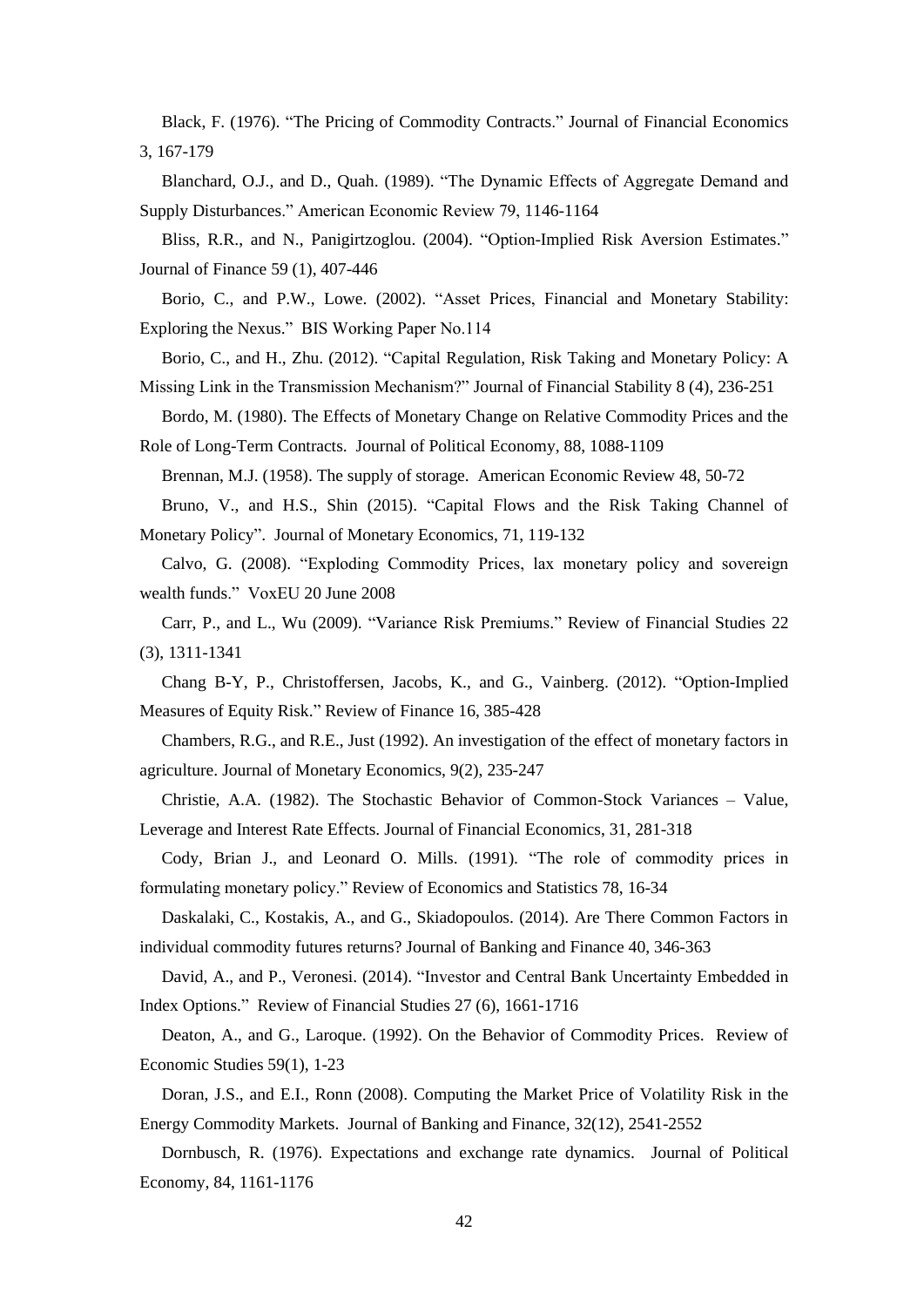Fama, E.F, and K.R., French (1987). Commodity Futures Prices: Some Evidence on Forecast Power, Premiums and the Theory of Storage. Journal of Business 60, 55-73

Fernandez-Perez, A., Fuertes, A-M., and J. Miffre. (2016). Commodity markets, long-term predictability and intertemporal pricing. Review of Finance, rfw034

Frankel, J.A. (1986). "Expectations and Commodity Price Dynamics: The Overshooting Model." American Journal of Agricultural Economics 68(2), 344-348

Frankel, J.A. (2008). "The Effect of Monetary Policy on Real Commodity Prices" in J. Y. Campbell: Asset Prices and Monetary Policy, pp. 291-333.University of Chicago Press.

Frankel, J.A. (2013). "Effects of Speculation and Interest Rates in a 'Carry Trade' Model

of Commodity Prices." Written for Understanding International Commodity Price Fluctuations, an International Conference organized by the IMF and Oxford University

Frankel, J.A., and G.A., Hardouvelis. (1985). "Commodity Prices, Money Surprises and Fed Credibility." Journal of Money, Credit and Banking 17 (4), 425-438

Frankel, J.A., and A.K., Rose. (2010). "Determinants of Agricultural and Mineral Commodity Prices" In Inflation in an era of Relative Price Shocks. Reserve Bank of Australia.

Garner, C.A. (1989). "Commodity Prices: Policy Target or Information Variable?: Note."

Journal of Money Credit and Banking 21(4), 508-514

Gilbert, C.L. (2010). "How to Understand High Food Prices" Journal of Agricultural Economics 61(2), 398-425

Gordon, G., and K.G., Rouwenhorst. (2006). "Facts and Fantasies about Commodity Futures." Financial Analysts Journal 62, 47-68

Gordon, G.B., Hayashi, F., and Rowenhorst, K.G. (2013). The Fundamentals of Commodity Futures Returns. Review of Finance 17, 35-105

Gospodinov, N., and Ng, S. (2013). "Commodity Prices, Convenience Yields and Inflation." Review of Economics and Statistics 95 (1), 206-219

Gospodinov, N., and I., Jamali. (2013). "Monetary Policy Surprises, Positions of Traders, and Changes in Commodity Futures Prices." FRB-Atlanta Working Paper 2013-12

Gubler, M., and M.S., Hertweck. (2013). "Commodity price shocks and the business cycle: Structural evidence from the US." Journal of International Money and Finance 37, 324-352

Hammoudeh, S., D.K., Nguyen, and R.M., Sousa (2015). "US Monetary Policy and Sectoral Commodity Prices." Journal of International Money and Finance 57, 61-85

Han, B. (2008). "Investor Sentiment and Option Prices." Review of Financial Studies 21(1), 387-414

Hua, P. (1998). "On primary commodity prices: the impact of macroeconomic/monetary shocks." Journal of Policy Modeling 20, 767-790

Jiang, G.J., and Y.S., Tian. (2005). "The Model-Free Implied Volatility and Its Information Content." Review of Financial Studies 18(4), 1305-1342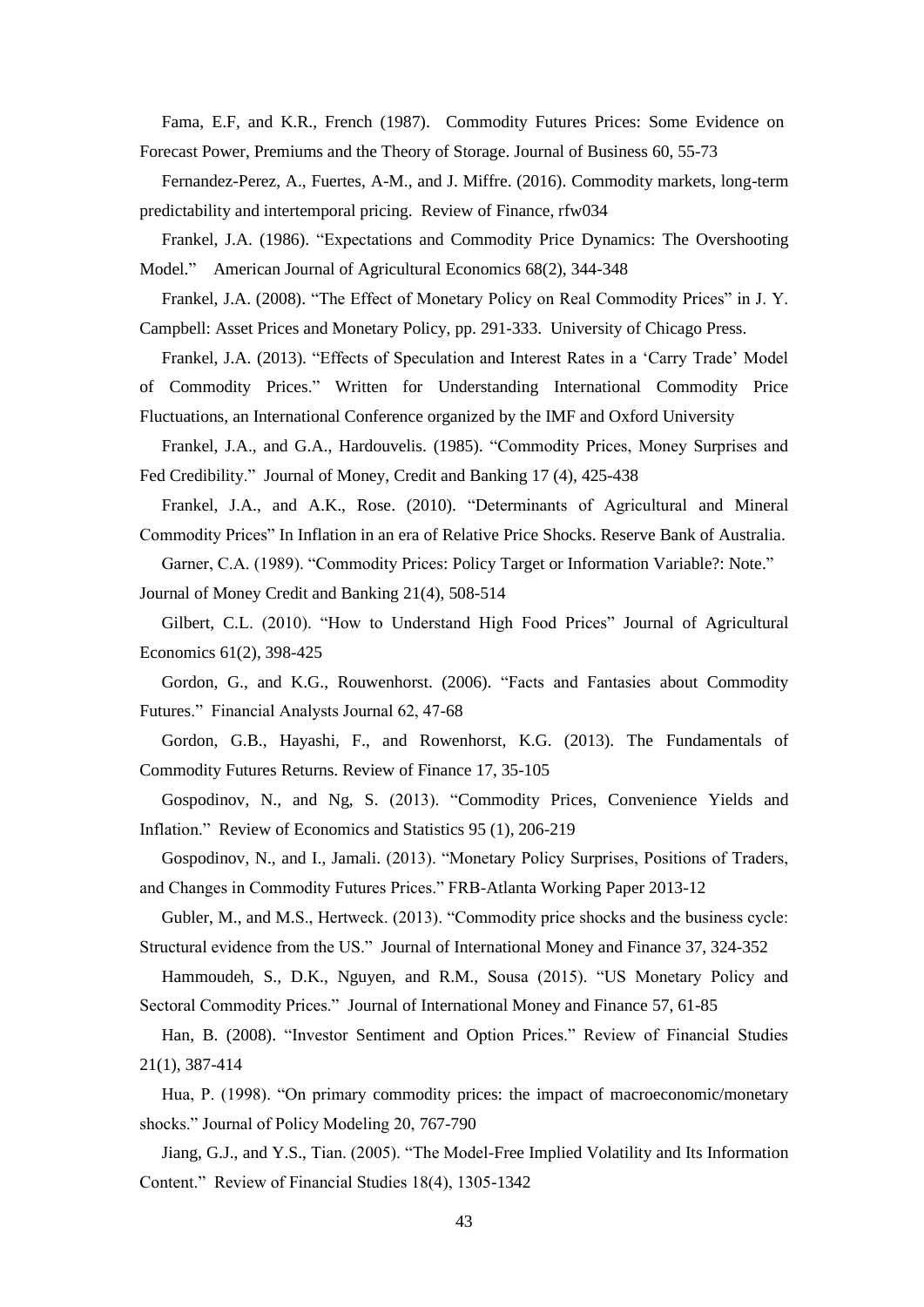Jimenez, G., Ongena, S., Peydro, J-L., and J. Saurina (2014). Hazardous Times for Monetary Policy: What Do Twenty-Three Million Bank Loans Say about the Effects of Monetary Policy on Credit Risk-Taking? Econometrica 82(2), 463-505

Kaldor, N. (1939). Speculation and Economic Stability. Review of Economic Studies 7, 1- 27

Lucas, R.E. (1972). "Expectations and the Neutrality of Money." Journal of Economic Theory 4, 103-124

Lucas, R.E. (1976). "Econometric Policy Evaluation: A Critique." Carnegie-Rochester Series on Public Policy 1, 19-46

Mishkin, F.S., and E.N., White. (2002). "US-Stock Market Crashes and Their Aftermath: Implications for Monetary Policy." NBER Working Paper No.8992

Newey, W.K., and K.D., West. (1987). "A Simple, Positive, Semi-definite Heteroscedasticity and Autocorrelation Consistent Covariance Matrix." Econometrica 55, 703- 708

Okun, A.M. (1975). Inflation: Its Mechanics and Welfare Costs. Brookings Papers on Economic Activity, 2, 451-401

Prokopczuk, M., and C.W. Simen (2014). Variance Risk Premia in Commodity Markets. Available at SSRN: http://ssrn.com/abstract=2195691

Pindyck, R.S., and J.J., Rotemberg. (1990). "The excess co-movement of commodity prices." Economic Journal 100, 1173-1189

Rajan, R.G. (2006). "Has Finance Made the World Riskier?" European Financial Management 12(4), 499-533

Rehman Z., and G., Vilkov. (2012). "Risk Neutral Skewness: Return predictability and its sources." SSRN March 13, 2012

Rigobon, R., and B., Sack. (2003). "Measuring the Reaction of Monetary Policy to the Stock Market." Quarterly Journal of Economics 118 (2), 639-669

Robertson. J.C., and D., Orden (1990). Monetary Impacts on Prices in the Short and Long Run: Some Evidence from New Zealand, American Journal of Agricultural Economics, 72(1), 160-171

Saghaian, S.H., Reed, M.R., and M.A., Marchant (2002). Monetary Impacts and Overshooting of Agricultural Prices in an Open Economy. American Journal of Agricultural Economics, 84(1), 90-103

Simon, D.P. (2003). Implied Volatility Forecasts in the Grains Complex. Journal of Futures Markets, 22(10), 959-981

Telser, L.G. (1958). Futures trading and the storage of cotton and wheat*.* Journal of Political Economy 66, 233-255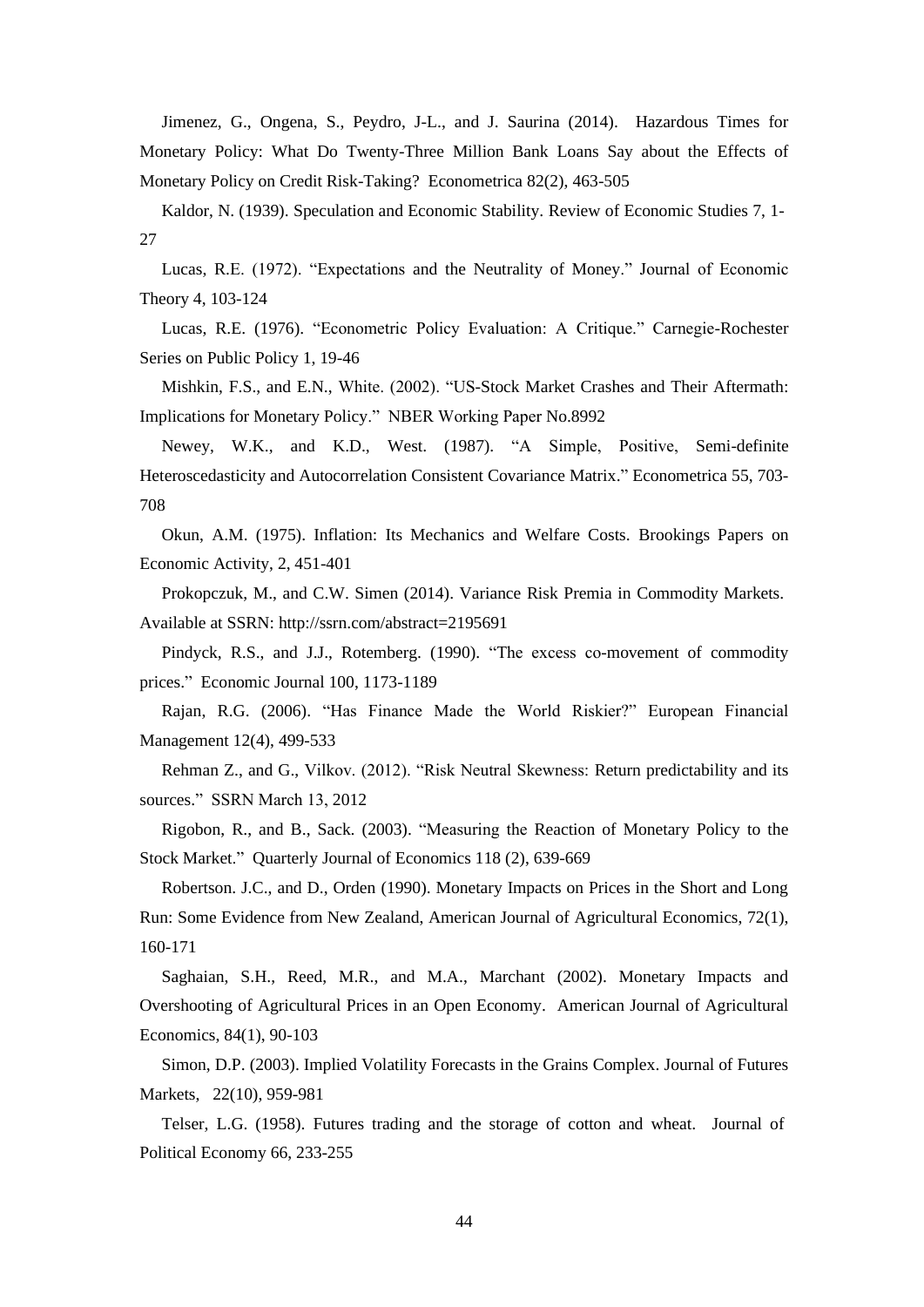Trolle, A.B., and E.S., Schwartz (2010). Variance Risk Premia in Energy Commodities. Journal of Derivatives*,* Spring 2010, 17(3), 15-32

Wang, Z., Fausti, S.W., and B.A., Qasmi. (2012). "Variance Risk Premiums and Predictive Power of Alternative Forward Variances in the Corn Market." Journal of Futures Markets 32 (6), 587-608

Woodford, M. (1994). "Non-standard indicators for Monetary Policy: Can Their Usefulness be judged from Forecasting Regressions?" In N. Gregory Mankiw: Monetary Policy, pp.95-115. The University of Chicago Press.

Working, H. (1948). Theory of the inverse carrying charge in futures markets. Journal of Farm Economics 30, 1-28

Working, H. (1949). The theory of price of storage. American Economic Review 39, 1254-1262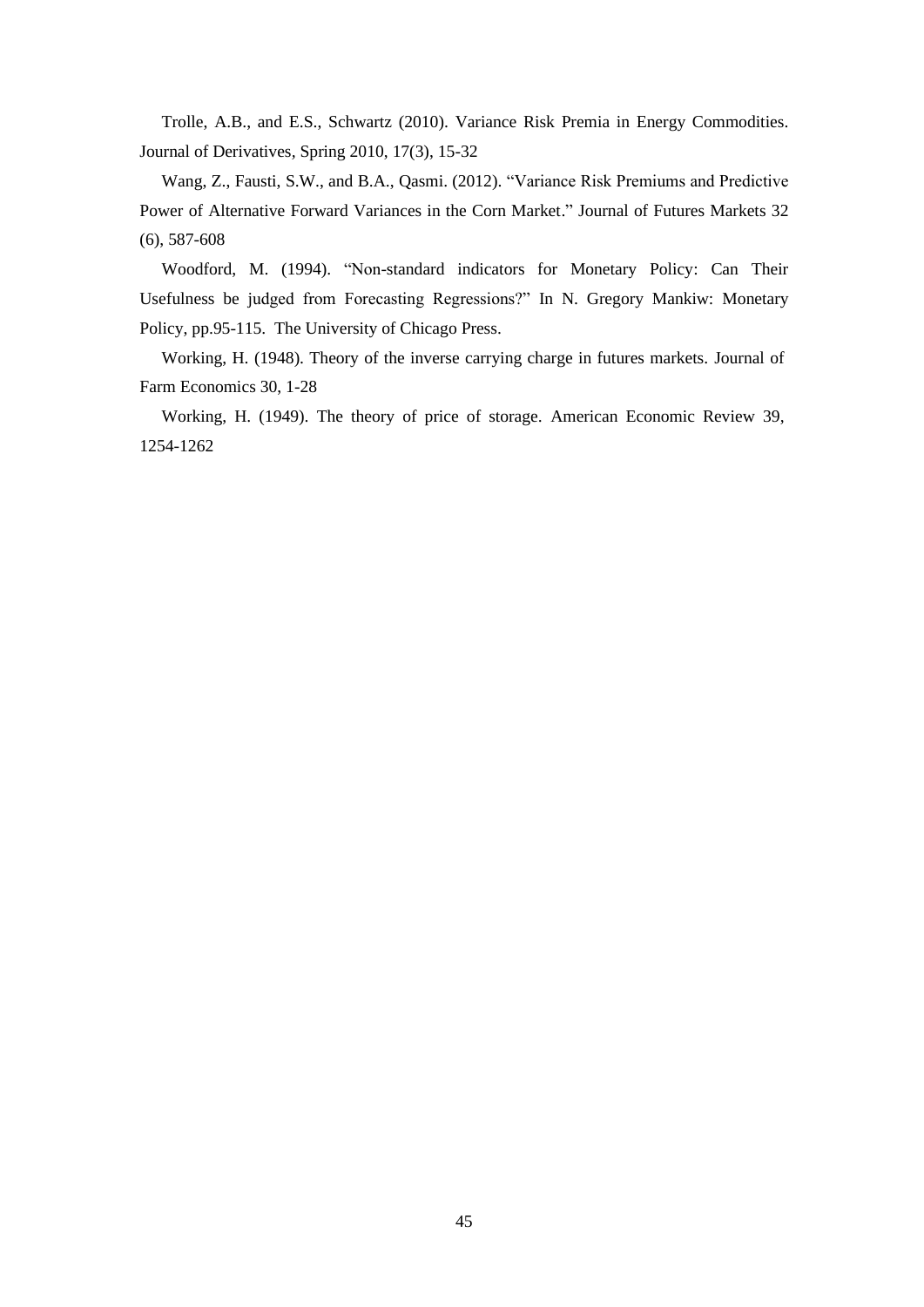#### **Table 1: Maize-Wheat-Soybeans Descriptive Statistics**

This table shows descriptive statistics of Realized Variance (RV), Implied Variance (IV) and Implied Skewness (IS). The data have a monthly frequency. The table presents also the Augmented Dickey-Fuller (ADF) and the Philips-Perron (PP) test statistics for each one of the variables. In each test the null hypothesis is that the time series variable has a unit root. Lags in ADF tests are chosen by the Swartz information criterion. The sample period for maize, wheat and soybeans data is from January 1990 to December 2011.

| <b>Maize</b>                 |           |          |           |  |  |  |  |  |  |  |  |
|------------------------------|-----------|----------|-----------|--|--|--|--|--|--|--|--|
| <b>RV</b><br>IV<br><b>IS</b> |           |          |           |  |  |  |  |  |  |  |  |
| Mean                         | 0.064     | 0.069    | $-0.104$  |  |  |  |  |  |  |  |  |
| Median                       | 0.043     | 0.054    | 0.065     |  |  |  |  |  |  |  |  |
| Maximum                      | 0.365     | 0.237    | 1.071     |  |  |  |  |  |  |  |  |
| Minimum                      | 0.004     | 0.015    | $-2.214$  |  |  |  |  |  |  |  |  |
| Stand. Dev                   | 0.058     | 0.044    | 0.632     |  |  |  |  |  |  |  |  |
| <b>Skewness</b>              | 2.410     | 1.260    | $-1.206$  |  |  |  |  |  |  |  |  |
| Kurtosis                     | 10.937    | 4.569    | 4.086     |  |  |  |  |  |  |  |  |
| ADF test                     | $-5.933$  | $-4.677$ | $-2.091$  |  |  |  |  |  |  |  |  |
| PP test                      | $-10.410$ | $-6.131$ | $-8.748$  |  |  |  |  |  |  |  |  |
|                              | Wheat     |          |           |  |  |  |  |  |  |  |  |
|                              | <b>RV</b> | IV       | <b>IS</b> |  |  |  |  |  |  |  |  |
| Mean                         | 0.075     | 0.073    | 0.018     |  |  |  |  |  |  |  |  |
| Median                       | 0.059     | 0.057    | 0.091     |  |  |  |  |  |  |  |  |
| Maximum                      | 0.324     | 0.348    | 0.820     |  |  |  |  |  |  |  |  |
| Minimum                      | 0.008     | 0.014    | $-2.305$  |  |  |  |  |  |  |  |  |
| Stand. Dev                   | 0.057     | 0.051    | 0.423     |  |  |  |  |  |  |  |  |
| <b>Skewness</b>              | 1.887     | 2.117    | $-1.957$  |  |  |  |  |  |  |  |  |
| Kurtosis                     | 6.963     | 9.098    | 10.135    |  |  |  |  |  |  |  |  |
| ADF test                     | $-2.965$  | $-1.985$ | $-3.222$  |  |  |  |  |  |  |  |  |
| PP test                      | $-9.063$  | $-4.870$ | $-8.405$  |  |  |  |  |  |  |  |  |
|                              | Soybeans  |          |           |  |  |  |  |  |  |  |  |
|                              | <b>RV</b> | IV       | <b>IS</b> |  |  |  |  |  |  |  |  |
| Mean                         | 0.053     | 0.069    | 0.029     |  |  |  |  |  |  |  |  |
| Median                       | 0.037     | 0.048    | 0.124     |  |  |  |  |  |  |  |  |
| Maximum                      | 0.277     | 0.403    | 1.299     |  |  |  |  |  |  |  |  |
| Minimum                      | 0.003     | 0.011    | $-2.53$   |  |  |  |  |  |  |  |  |
| Stand. Dev                   | 0.047     | 0.060    | 0.615     |  |  |  |  |  |  |  |  |
| <b>Skewness</b>              | 2.334     | 2.639    | $-1.431$  |  |  |  |  |  |  |  |  |
| Kurtosis                     | 9.1480    | 12.488   | 6.2581    |  |  |  |  |  |  |  |  |
| ADF test                     | $-6.335$  | $-2.820$ | $-6.638$  |  |  |  |  |  |  |  |  |
| PP test                      | $-8.726$  | $-7.721$ | $-8.242$  |  |  |  |  |  |  |  |  |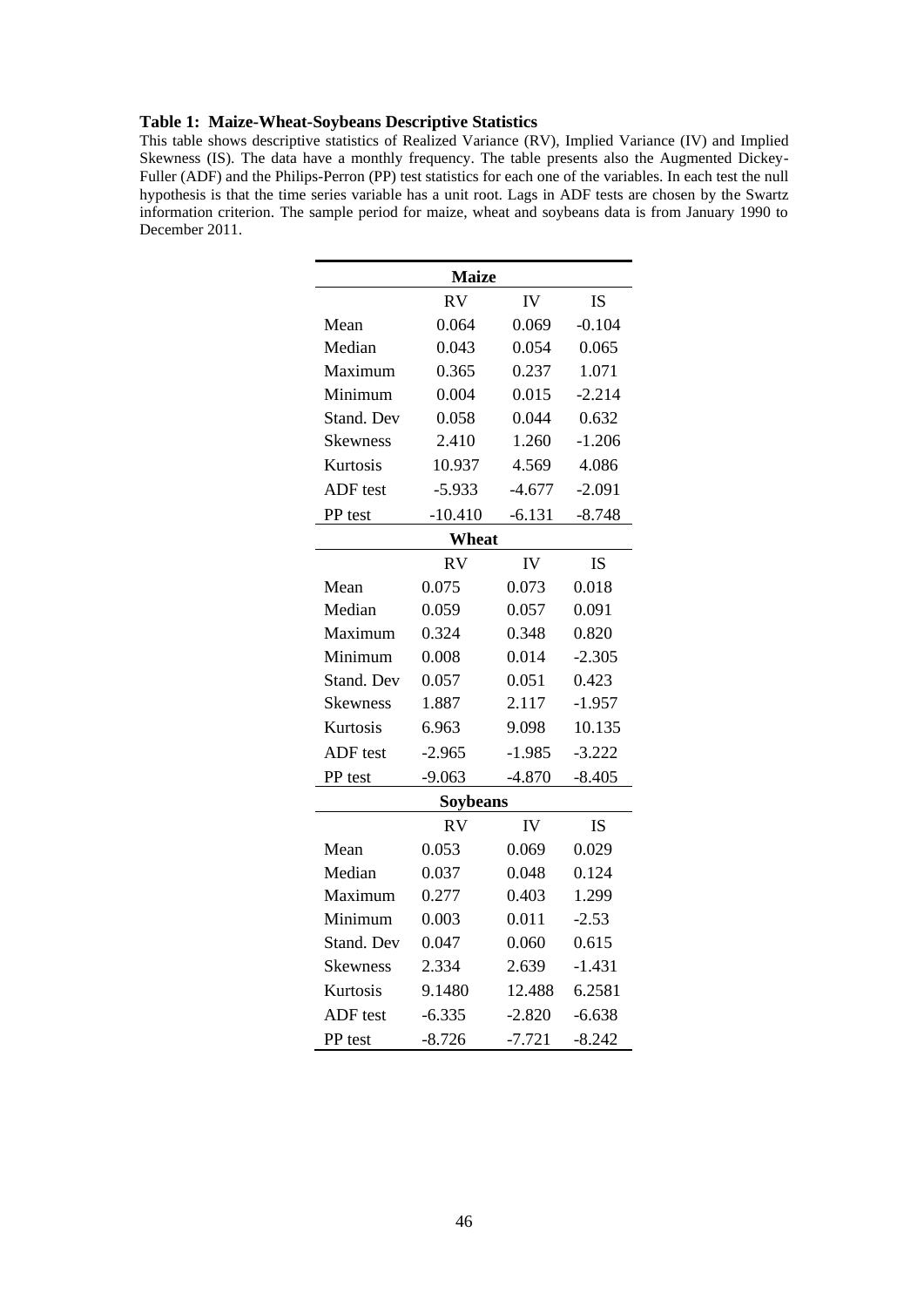#### **Table 2: Correlation matrix for option-implied moments**

This table shows the correlation matrix with the respective correlation coefficients between the optionimplied risk neutral variance and skewness of maize, wheat and soybeans markets. The sample period for maize, wheat and soybeans data is from January 1990 to December 2011.

|             | Maize IV | Wheat IV | Soybeans IV | Maize IS | Wheat IS | Soybeans IS |
|-------------|----------|----------|-------------|----------|----------|-------------|
| Maize IV    | 1.00     |          |             |          |          |             |
| Wheat IV    | 0.77     | 1.00     |             |          |          |             |
| Soybeans IV | 0.78     | 0.82     | 1.00        |          |          |             |
| Maize IS    | 0.41     | 0.27     | 0.29        | 1.00     |          |             |
| Wheat IS    | 0.34     | 0.34     | 0.29        | 0.65     | 1.00     |             |
| Soybeans IS | 0.36     | 0.22     | 0.20        | 0.63     | 0.49     | 1.00        |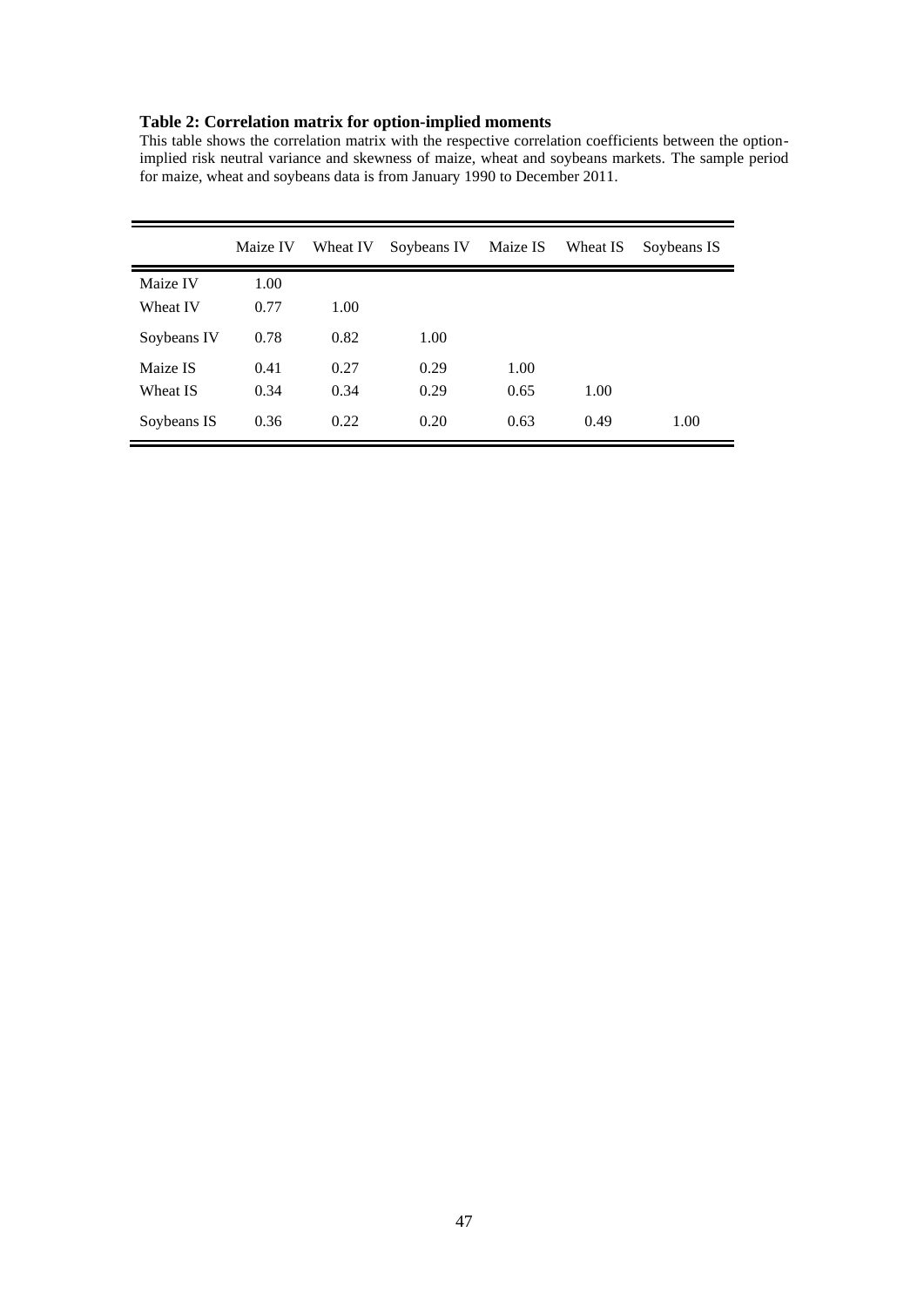#### **Table 3: Granger causality tests between monetary policy and option-implied moments**

This table shows the results of the Granger causality tests between monetary policy and option-implied variance and skewness of commodity markets under investigation. The tests refer to the bivariate VAR models which include the Fed funds rate and option-implied variance and the Fed funds rate and optionimplied skewness ([FFR IV], [FFR IS]). The optimal lag-length in these bivariate VAR models has been chosen using the Akaike criterion. The null hypothesis is that the Independent variable does not Granger cause the Dependent variable. With  $*$ ,  $**$  and  $***$  we reject the null hypothesis of no causality at the 10%, 5% and 1% level respectively.

| Dependent variable           | <b>Independent variable</b> | chi-square | p-value |
|------------------------------|-----------------------------|------------|---------|
| Fed funds rate**             | Maize implied variance      | 22.37      | 0.033   |
| Fed funds rate***            | Wheat implied variance      | 23.06      | 0.002   |
| Fed funds rate**             | Soybeans implied variance   | 12.56      | 0.013   |
| Fed funds rate               | Maize implied skewness      | 11.47      | 0.488   |
| Fed funds rate               | Wheat implied skewness      | 14.99      | 0.183   |
| Fed funds rate               | Soybeans implied skewness   | 5.05       | 0.653   |
| Maize implied variance***    | Fed funds rate              | 30.31      | 0.002   |
| Wheat implied variance       | Fed funds rate              | 9.95       | 0.191   |
| Soybeans implied variance    | Fed funds rate              | 5.14       | 0.273   |
| Maize implied skewness*      | Fed funds rate              | 19.46      | 0.078   |
| Wheat implied skewness***    | Fed funds rate              | 27.07      | 0.005   |
| Soybeans implied skewness*** | Fed funds rate              | 29.93      | 0.0001  |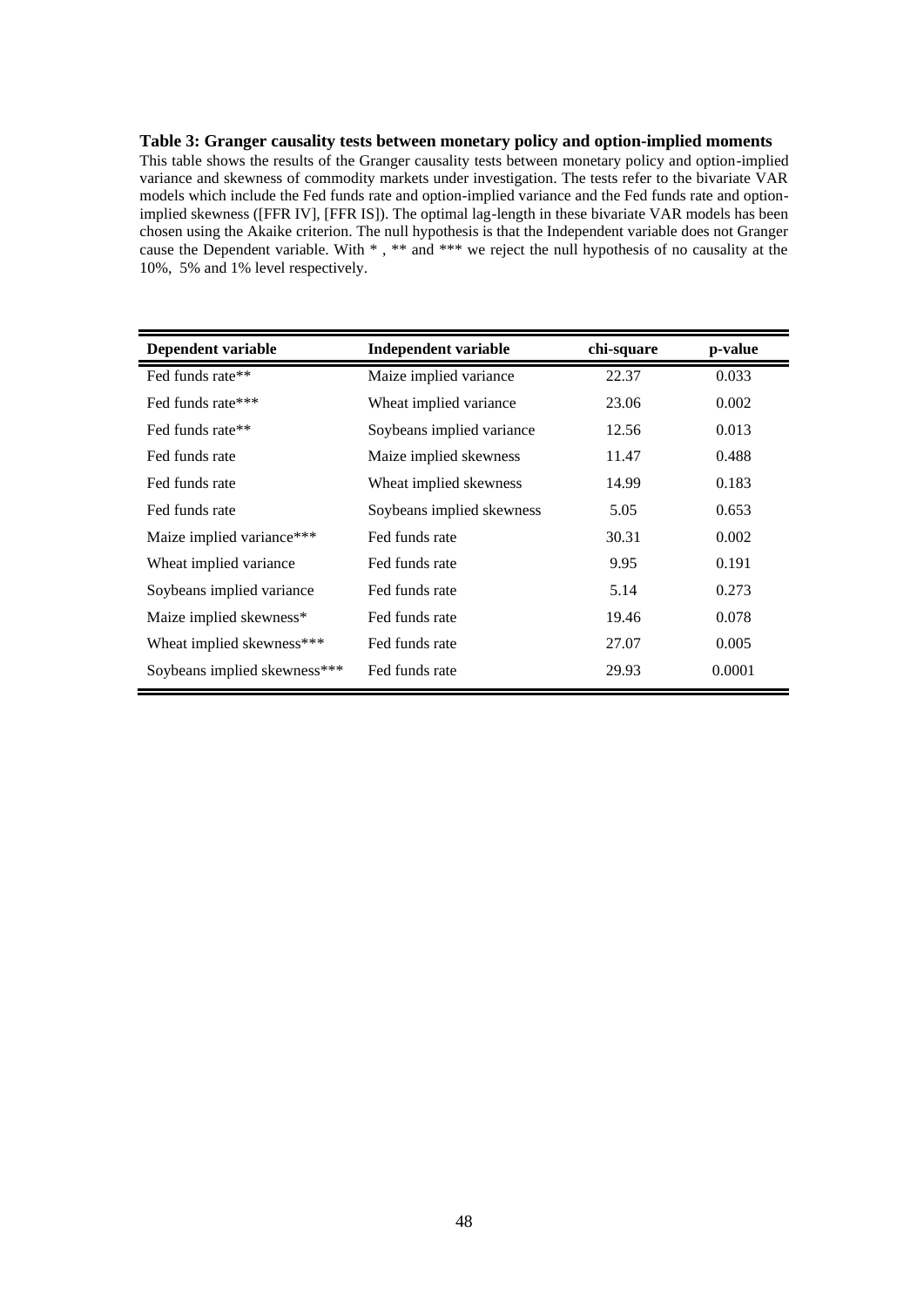#### **Table 4. Statistical significance of IRFs between monetary policy and implied variance/implied skewness (bivariate SVAR model)**

This table summarizes the results of bivariate structural and reduced-form VARs with endogenous variables the Fed funds rate (FFR) and the risk neutral implied variance (IV) in Panel A and the Fed funds rate (FFR) and implied skewness (IS) in Panel B. We present how many months the Impulse Response Functions (IRFs) generated by a negative shock in FFR or a positive shock in IV/IS remain statistically significant within the 95% confidence interval. We compute the Bootstrapped standard errors of the estimated IRFs using 1000 replications. The column "sign" indicates the sign of the statistically significant IRFs. **Panel A**

| ranei A               |                 |                                  |                               |                                  |  |  |  |  |
|-----------------------|-----------------|----------------------------------|-------------------------------|----------------------------------|--|--|--|--|
|                       |                 | Impulse MP, response Maize IV    |                               | Impulse Maize IV, response MP    |  |  |  |  |
|                       | sign            | significant from-to (month)      | sign                          | significant from-to (month)      |  |  |  |  |
| Fed Fund Rate         |                 |                                  |                               |                                  |  |  |  |  |
| -reduced-form         | $^{+}$          | $8 - 25$                         |                               | 30-42                            |  |  |  |  |
| -structural short-run | $^{+}$          | $7, 8-10$                        |                               |                                  |  |  |  |  |
| -structural long-run  | $^{+}$          | $3, 7 - 8, 10 - 25$              |                               | 38-58                            |  |  |  |  |
|                       |                 | Impulse MP, response Wheat IV    |                               | Impulse Wheat IV, response MP    |  |  |  |  |
|                       | sign            | significant from-to (month)      | sign                          | significant from-to (month)      |  |  |  |  |
| Fed Fund Rate         |                 |                                  |                               |                                  |  |  |  |  |
| -reduced-form         | $^{+}$          | $1-3$                            |                               | 20-41                            |  |  |  |  |
| -structural short-run | $^{+}$          | 1, 3                             |                               |                                  |  |  |  |  |
| -structural long-run  | $^{+}$          | 3                                |                               | 19-44                            |  |  |  |  |
|                       |                 | Impulse MP, response Soybeans IV |                               | Impulse Soybeans IV, response MP |  |  |  |  |
|                       | sign            | significant from-to (month)      | sign                          | significant from-to (month)      |  |  |  |  |
| Fed Fund Rate         |                 |                                  |                               |                                  |  |  |  |  |
| -reduced form         | $^{+}$          | $4 - 15$                         |                               | $9 - 21$                         |  |  |  |  |
| -structural short-run | $^{+}$          | $4-5, 7-14$                      |                               |                                  |  |  |  |  |
| -structural long-run  | $^{+}$          |                                  |                               | 4-39                             |  |  |  |  |
|                       |                 | <b>Panel B</b>                   |                               |                                  |  |  |  |  |
|                       |                 | Impulse MP, response Maize IS    | Impulse Maize IS, response MP |                                  |  |  |  |  |
|                       | sign            | significant from-to (month)      | sign                          | significant from-to (month)      |  |  |  |  |
| Fed Fund Rate         |                 |                                  |                               |                                  |  |  |  |  |
| -reduced-form         | $^{+}$          | $6 - 35$                         |                               |                                  |  |  |  |  |
| -structural short-run | $^{+}$          | 7, 10, 19-23                     |                               |                                  |  |  |  |  |
| -structural long-run  | $^{+}$          | 7, 10, 18-22                     |                               |                                  |  |  |  |  |
|                       |                 | Impulse MP, response Wheat IS    |                               | Impulse Wheat IS, response MP    |  |  |  |  |
|                       | sign            | significant from-to (month)      | sign                          | significant from-to (month)      |  |  |  |  |
| Fed Fund Rate         |                 |                                  |                               |                                  |  |  |  |  |
| -reduced-form         | $^{+}$          | $4 - 40$                         |                               |                                  |  |  |  |  |
| -structural short-run | $^{+}$          | $2-5, 7, 9-28$                   | $\! + \!\!\!\!$               | 2-3                              |  |  |  |  |
| -structural long-run  | $^{+}$          | $20 - 25$                        |                               | $-$                              |  |  |  |  |
|                       |                 | Impulse MP, response Soybeans IS |                               | Impulse Soybeans IS, response MP |  |  |  |  |
|                       | sign            | significant from-to (month)      | sign                          | significant from-to (month)      |  |  |  |  |
| Fed Fund Rate         |                 |                                  |                               |                                  |  |  |  |  |
| -reduced-form         | $\! + \!\!\!\!$ | $8 - 33$                         |                               |                                  |  |  |  |  |
| -structural short-run | $\! + \!\!\!\!$ | $6 - 32$                         |                               |                                  |  |  |  |  |
| -structural long-run  | $\! + \!\!\!\!$ | 6-10, 18-34                      |                               | $1-31$                           |  |  |  |  |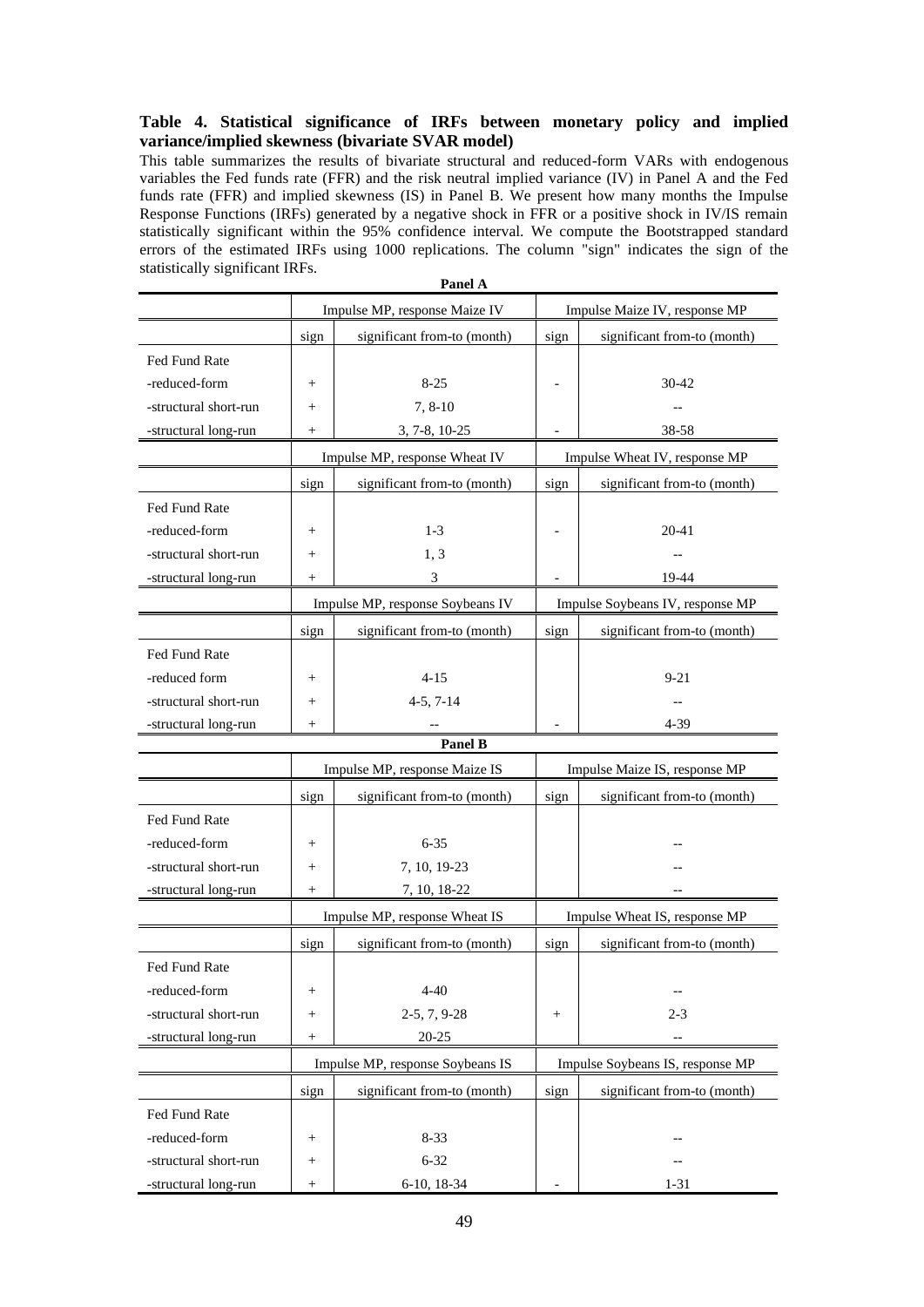#### **Table 5. Statistical significance of IRFs between monetary policy and implied variance/implied skewness (3-factor SVAR model)**

This table summarizes the results of 3-factor SVAR model with endogenous variables the Fed funds rate (FFR), the risk neutral variance (IV) and the risk neutral skewness (IS). We present how many months the IRFs generated by a negative shock in FFR or a positive shock in IV/IS remain statistically significant within the 95% confidence interval. The IRFs of the IV-FFR and IS-FFR pair are given in Panels A and B respectively. We compute the Bootstrapped standard errors of the estimated IRFs using 1000 replications. The column "sign" indicates the sign of the statistically significant IRFs.

|                       |                 | Panel A                          |                               |                                  |
|-----------------------|-----------------|----------------------------------|-------------------------------|----------------------------------|
|                       |                 | Impulse MP, response Maize IV    |                               | Impulse Maize IV, response MP    |
|                       | sign            | significant from-to (month)      | sign                          | significant from-to (month)      |
| Fed Fund Rate         |                 |                                  |                               |                                  |
| -reduced-form         | $^{+}$          | 3, 9-10, 12                      | $^{+}$                        | $2 - 3$                          |
| -structural short-run | $^{+}$          | 3, 7, 9-10, 21                   |                               |                                  |
| -structural long-run  | $^{+}$          | 3, 7, 9-10, 18-19, 21            |                               |                                  |
|                       |                 | Impulse MP, response Wheat IV    |                               | Impulse Wheat IV, response MP    |
|                       | sign            | significant from-to (month)      | sign                          | significant from-to (month)      |
| Fed Fund Rate         |                 |                                  |                               |                                  |
| -reduced-form         | $^{+}$          | $1, 4-14$                        |                               | 1, 16-32                         |
| -structural short-run | $^{+}$          | $2,4-9$                          |                               |                                  |
| -structural long-run  |                 |                                  |                               | 21-58                            |
|                       |                 | Impulse MP, response Soybeans IV |                               | Impulse Soybeans IV, response MP |
|                       | sign            | significant from-to (month)      | sign                          | significant from-to (month)      |
| Fed Fund Rate         |                 |                                  |                               |                                  |
| -reduced form         | $^{+}$          | 8-10, 18                         |                               |                                  |
| -structural short-run | $^{+}$          | $8 - 10$                         |                               |                                  |
| -structural long-run  | $^{+}$          | $7-10, 18$                       |                               |                                  |
|                       |                 | Panel B                          |                               |                                  |
|                       |                 | Impulse MP, response Maize IS    |                               | Impulse Maize IS, response MP    |
|                       | sign            | significant from-to (month)      | sign                          | significant from-to (month)      |
| Fed Fund Rate         |                 |                                  |                               |                                  |
| -reduced-form         | $^{+}$          | 4, 7-11, 13, 18-23, 25, 33       |                               | 43-57                            |
| -structural short-run | $^{+}$          | 4, 7-11, 17-23, 31-33            |                               |                                  |
| -structural long-run  | $^{+}$          | 7, 9-11, 16, 18-22               |                               |                                  |
|                       |                 | Impulse MP, response Wheat IS    | Impulse Wheat IS, response MP |                                  |
|                       | sign            | significant from-to (month)      | sign                          | significant from-to (month)      |
| Fed Fund Rate         |                 |                                  |                               |                                  |
| -reduced-form         | $\! + \!\!\!\!$ | $5 - 33$                         | $\! + \!\!\!\!$               | 1                                |
| -structural short-run | $\! + \!\!\!\!$ | $6 - 31$                         |                               |                                  |
| -structural long-run  | $\! + \!\!\!\!$ | 11-39                            |                               | $1 - 36$                         |
|                       |                 | Impulse MP, response Soybeans IS |                               | Impulse Soybeans IS, response MP |
|                       | sign            | significant from-to (month)      | sign                          | significant from-to (month)      |
| Fed Fund Rate         |                 |                                  |                               |                                  |
| -reduced-form         | $\! + \!\!\!\!$ | 5-7, 9, 15, 18-22                |                               |                                  |
| -structural short-run | $\! + \!\!\!\!$ | 5-7, 9, 15, 18-22, 30-34         |                               |                                  |
| -structural long-run  | $^{+}$          | 5-7, 9, 18-22, 30-34             |                               | $5 - 34$                         |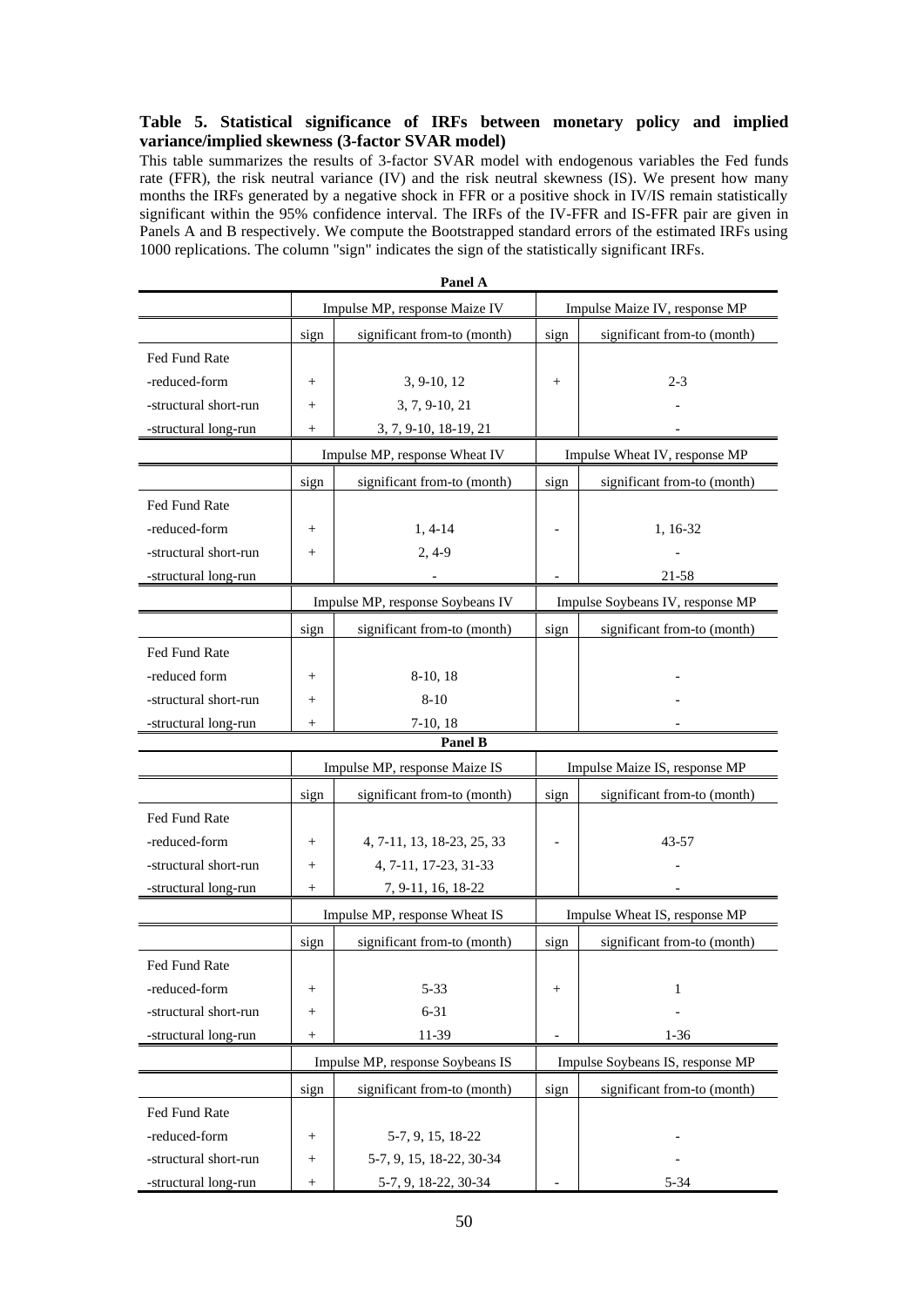#### **Table 6. Statistical significance of IRFs between monetary policy and option-implied expectations of commodity markets (4-factor VAR model)**

This table summarizes the results for the IRFs between monetary policy and option-implied expectations when we estimate a 4-factor VAR model presented in section 3.3. These IRFs are estimated for our 4-factor reduced-form VAR models with endogenous variables the monthly level of the Fed funds rate (FFR), the growth of the Industrial Production Index (IPI), the implied variance (IV) and the implied skewness (IS) of maize, wheat and soybeans markets. We present the IRFs of commodity markets to a negative monetary shock and the IRFs of monetary policy to a positive shock in commodity markets. More specifically, we present how many months the Impulse Response Functions (IRFs) remain statistically significant within the 95% Bootstrapped confidence interval. Thus, we estimate for the three commodity markets a multivariate VAR model of the form:  $Y_1 = [FFR IPI IV]$ IS]. We compute the Bootstrapped standard errors of the estimated IRFs using 1000 replications. Panel A shows the results for the IRFs for the implied variance (IV)-monetary policy (Fed funds rate) pair and Panel B shows the results for the IRFs for the implied skewness (IS)-monetary policy (Fed funds rate) pair for maize, wheat and soybeans markets. The column "sign" indicates the sign of the statistically significant IRFs.

| я ансі д  |                |                             |                          |                             |  |  |  |  |
|-----------|----------------|-----------------------------|--------------------------|-----------------------------|--|--|--|--|
|           |                | Impulse FFR- Response IV    | Impulse IV, response FFR |                             |  |  |  |  |
|           | sign           | significant from-to (month) | sign                     | significant from-to (month) |  |  |  |  |
| -Maize    | $^{+}$         | $7 - 11$                    |                          | 29-36                       |  |  |  |  |
| -Wheat    | $^{+}$         | $1-9$                       |                          | 24-45                       |  |  |  |  |
| -Soybeans | $^{+}$         | $3-18$                      |                          | 24-34                       |  |  |  |  |
|           | <b>Panel B</b> |                             |                          |                             |  |  |  |  |
|           |                | Impulse FFR- Response IS    | Impulse IS, response FFR |                             |  |  |  |  |
|           | sign           | significant from-to (month) | sign                     | significant from-to (month) |  |  |  |  |
| -Maize    | $^{+}$         | $8 - 11$                    |                          |                             |  |  |  |  |

 $-$ Wheat  $+$   $+$  4-31  $-$ 

 $-$ Soybeans + 5-33

**Panel A**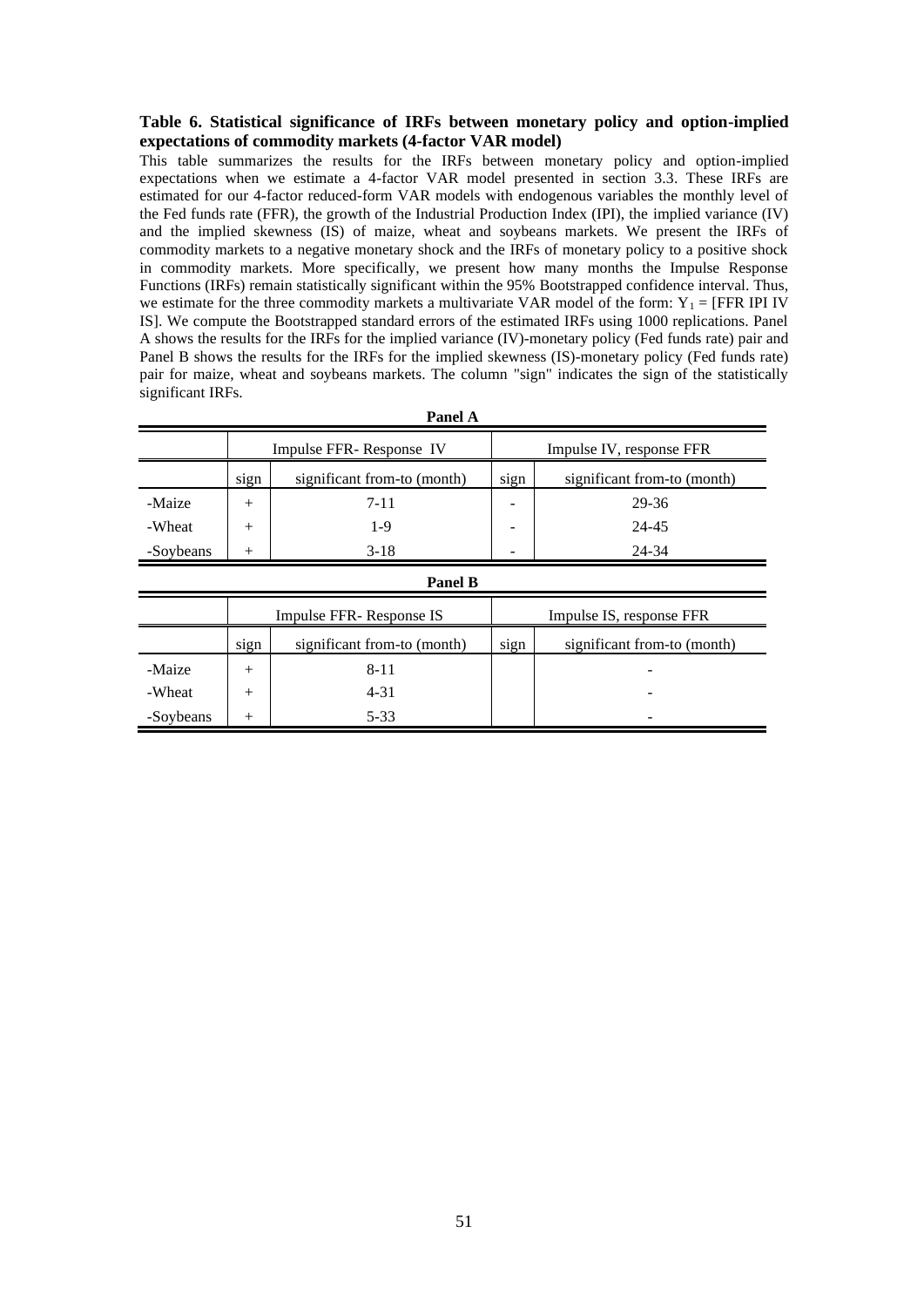#### **Table 7. Statistical significance of IRFs between monetary policy and implied kurtosis**

This table summarizes the results of bivariate structural and reduced-form VARs with endogenous variables the Fed funds rate (FFR) and the risk neutral implied kurtosis (IK). We present how many months the Impulse Response Functions (IRFs) generated by a negative shock in FFR or a positive shock in IK remain statistically significant within the 95% confidence interval. We compute the Bootstrapped standard errors of the estimated IRFs using 1000 replications. The column "sign" indicates the sign of the statistically significant IRFs. For the case of the IRF of the risk neutral kurtosis of the maize and soybeans market, we include two lines for the responses of the long-run SVAR model, since it the responses of the risk neutral kurtosis on monetary shocks change sign in a statistically significant manner.

|                            | Impulse MP, response Maize IK |                                  |        | Impulse Maize IK, response MP    |  |  |
|----------------------------|-------------------------------|----------------------------------|--------|----------------------------------|--|--|
|                            | sign                          | significant from-to (month)      | sign   | significant from-to (month)      |  |  |
| Fed Fund Rate              |                               |                                  |        |                                  |  |  |
| -reduced-form              |                               | 6-11, 18-23, 31-34               | $^{+}$ | $36-60$                          |  |  |
| -structural short-run      |                               | 6-11, 13, 18-22, 31-33           |        |                                  |  |  |
| -structural long-run (-)   |                               | $6-10$ , 18-21                   |        |                                  |  |  |
| -structural long-run (+)   | $^{+}$                        | $1-2, 12, 14, 26$                | $^{+}$ | 26-49                            |  |  |
|                            |                               | Impulse MP, response Wheat IK    |        | Impulse Wheat IK, response MP    |  |  |
|                            | sign                          | significant from-to (month)      | sign   | significant from-to (month)      |  |  |
| <b>Fed Fund Rate</b>       |                               |                                  |        |                                  |  |  |
| -reduced-form              |                               | 7                                | $^{+}$ | 39-56                            |  |  |
| -structural short-run      |                               | $16-20$                          |        |                                  |  |  |
| -structural long-run       |                               |                                  |        |                                  |  |  |
|                            |                               | Impulse MP, response Soybeans IK |        | Impulse Soybeans IK, response MP |  |  |
|                            | sign                          | significant from-to (month)      | sign   | significant from-to (month)      |  |  |
| Fed Fund Rate              |                               |                                  |        |                                  |  |  |
| -reduced form              |                               | $9 - 11$                         | $^{+}$ | $36-60$                          |  |  |
| -structural short-run      |                               | 9-11, 21-23, 44-45               |        |                                  |  |  |
| -structural long-run (-)   |                               | 9                                |        |                                  |  |  |
| -structural long-run $(+)$ | $^{+}$                        | 14, 24-26                        | $+$    | 34-59                            |  |  |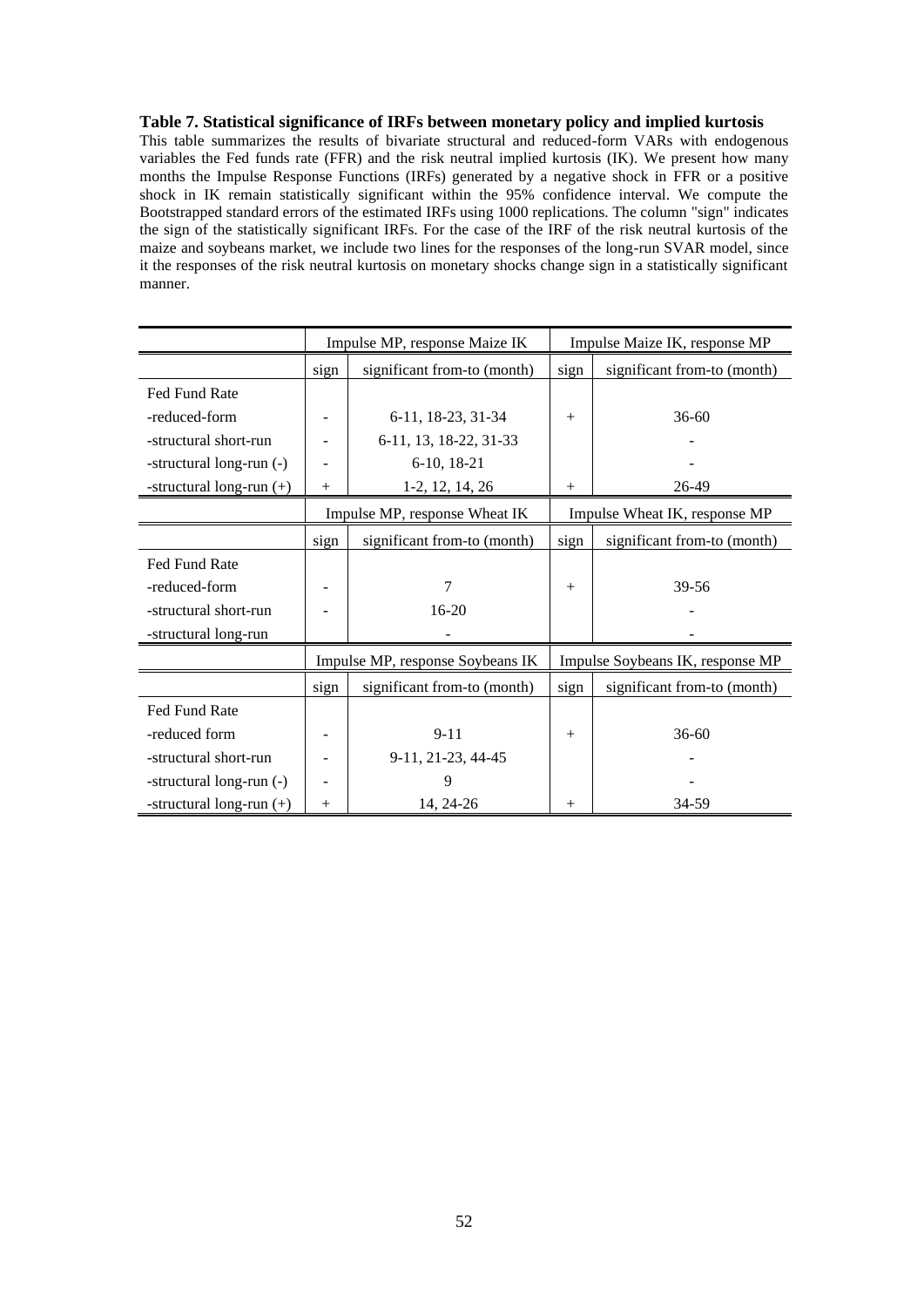#### **Table 8: Forecasting monetary policy (Fed funds rate) with option-implied variance and skewness for long and short-term forecasting horizons**

This table shows time-series regressions on monthly monetary policy stance (Fed funds rate), using as explanatory variables lagged values of option-implied variance and skewness for maize, wheat and soybeans futures respectively. In Panels A, B, C we run our predictive regressions on the Fed funds rate (FFR) using lagged values of maize, wheat and soybeans option-implied variance and skewness respectively. Our forecasting horizon ranges from 1 to 24 months. IV is option-implied variance, IS option-implied skewness and FFR is the Fed funds rate. The t-statistics reported in the relevant columns are corrected for autocorrelation and heteroscedasticity using the Newey-West (1987) estimator. We forecast the future monetary policy stance k months ahead (k=1, 3, 6, 12, 24) according to the following regression model:

$$
FFR_t = b_0 + b_1 IV_{t-k} + b_2 IS_{t-k} + \varepsilon_t
$$

| A: Maize      |       |                |                |               |                |                   |                       |  |
|---------------|-------|----------------|----------------|---------------|----------------|-------------------|-----------------------|--|
| Horizon $(k)$ | bo    | t-stat $(b_0)$ | b <sub>1</sub> | $t-stat(b_1)$ | b <sub>2</sub> | $t$ -stat $(b_2)$ | % Adj. $\mathbb{R}^2$ |  |
| 1m            | 0.048 | 11.34          | $-0.191$       | $-3.368$      | $-0.008$       | $-2.873$          | 26.9                  |  |
| 3m            | 0.048 | 11.33          | $-0.193$       | $-3.717$      | $-0.008$       | $-2.699$          | 27.4                  |  |
| 6m            | 0.048 | 11.39          | $-0.197$       | $-3.848$      | $-0.007$       | $-2.435$          | 29.1                  |  |
| 12m           | 0.047 | 11.03          | $-0.200$       | $-3.930$      | $-0.004$       | $-1.437$          | 26.2                  |  |
| 24m           | 0.048 | 12.02          | $-0.240$       | $-5.016$      | $-0.0004$      | $-0.186$          | 20.0                  |  |

**B: Wheat**

| Horizon (k) | bo    | t-stat $(b_0)$ | $b_1$    | $t$ -stat $(b_1)$ | b <sub>2</sub> | t-stat( $b_2$ ) | % Adj. $\mathbb{R}^2$ |
|-------------|-------|----------------|----------|-------------------|----------------|-----------------|-----------------------|
| l m         | 0.049 | 14.02          | $-0.175$ | $-4.051$          | $-0.024$       | $-6.405$        | 44.6                  |
| 3m          | 0.049 | 14.24          | $-0.183$ | $-4.567$          | $-0.021$       | -5.386          | 43.8                  |
| 6m          | 0.050 | 15.58          | $-0.202$ | $-6.509$          | $-0.018$       | $-4.565$        | 45.0                  |
| 12m         | 0.049 | 14.88          | $-0.212$ | $-7.163$          | $-0.011$       | $-2.623$        | 39.3                  |
| 24m         | 0.049 | 13.26          | $-0.239$ | $-6.336$          | $-0.001$       | $-0.427$        | 25.9                  |

**C: Soybeans**

| Horizon $(k)$ | bo    | t-stat $(b_0)$ | b <sub>1</sub> | t-stat( $b_1$ ) | b <sub>2</sub> | t-stat( $b_2$ ) | % Adj. $\mathbb{R}^2$ |
|---------------|-------|----------------|----------------|-----------------|----------------|-----------------|-----------------------|
| l m           | 0.047 | 14.37          | $-0.167$       | $-4.135$        | $-0.010$       | $-3.981$        | 33.9                  |
| 3m            | 0.047 | 14.77          | $-0.173$       | $-5.261$        | $-0.010$       | $-4.313$        | 35.1                  |
| 6m            | 0.047 | 15.00          | $-0.179$       | $-6.283$        | $-0.008$       | $-3.980$        | 36.0                  |
| 12m           | 0.045 | 14.41          | $-0.170$       | $-6.408$        | $-0.004$       | $-2.472$        | 30.8                  |
| 24m           | 0.043 | 12.45          | $-0.157$       | $-5.095$        | $-0.001$       | $-0.437$        | 14.5                  |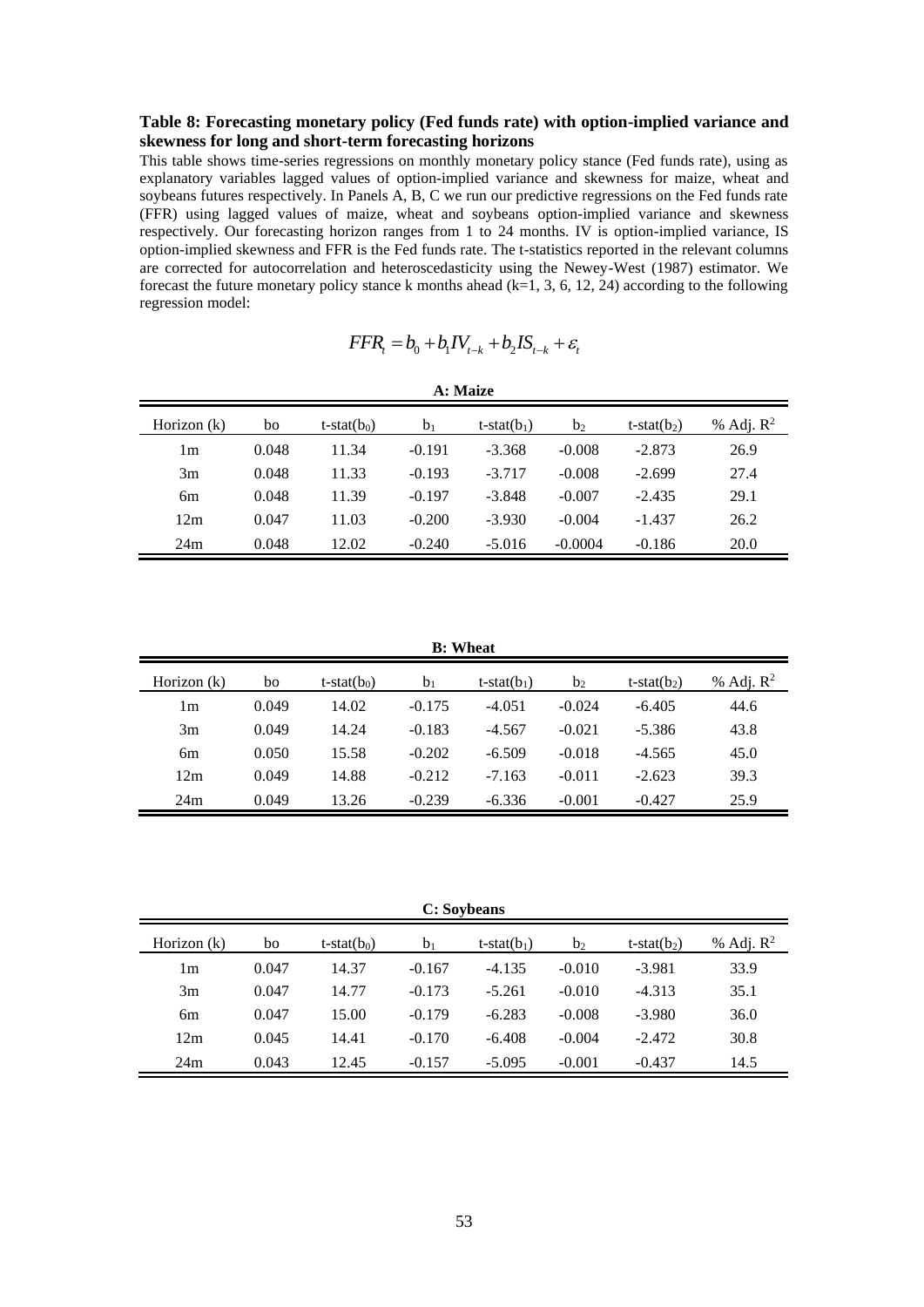#### **Table 9: Forecasting monetary policy (Fed funds rate) with option-implied variance and skewness when controlling for macroeconomic fundamentals and stock-market risk aversion**

This table shows time-series regressions on monthly Fed funds rate (FFR), using as explanatory variables lagged values of option-implied variance and skewness for maize, wheat and soybeans futures respectively while controlling for macroeconomic fundamentals and stock-market uncertainty. In Panel A we run our predictive regressions on the FFR one month ahead while in panel B we present the regression results when we run the same predictive regressions using a 3-month forecasting horizon. IV is option-implied variance, IS is option-implied skewness, I is the yearly overlapping inflation rate for each month, IPI is the yearly return in the industrial production index, SLOPE is the yield difference between the 10-year US-government bond and the 3-month US-TBill and VIX is the logarithm of the VIX index. The t-statistics reported in parentheses are corrected for autocorrelation and heteroscedasticity using the Newey-West (1987) estimator. **EXECUTE:** The t-statistics reported in parentheses are corrected for autocorrelation and cedasticity using the Newey-West (1987) estimator.<br> **FFR**<sub> $i$ </sub> =  $b_0$  +  $b_1 IV_{t-k}$  +  $b_2 I S_{t-k}$  +  $b_3 V I X_{t-k}$  +  $b_4 I_{t-k}$  +  $b_$ 

| Panel A: k=1                 |        |              |            |            |  |  |  |  |
|------------------------------|--------|--------------|------------|------------|--|--|--|--|
|                              |        | <b>Maize</b> | Wheat      | Soybeans   |  |  |  |  |
| Constant                     | Coef.  | 0.067        | 0.065      | 0.063      |  |  |  |  |
|                              | t-stat | (3.949)      | (4.662)    | (3.951)    |  |  |  |  |
| <b>Implied Variance</b>      | Coef.  | $-0.139$     | $-0.156$   | $-0.130$   |  |  |  |  |
|                              | t-stat | $(-2.894)$   | $(-4.607)$ | $(-5.042)$ |  |  |  |  |
| <b>Implied Skewness</b>      | Coef.  | $-0.006$     | $-0.170$   | $-0.006$   |  |  |  |  |
|                              | t-stat | $(-3.260)$   | $(-5.219)$ | $(-3.696)$ |  |  |  |  |
| VIX index                    | Coef.  | $-0.013$     | $-0.007$   | $-0.013$   |  |  |  |  |
|                              | t-stat | $(-1.208)$   | $(-0.831)$ | $(-1.224)$ |  |  |  |  |
| Inflation                    | Coef.  | 0.417        | 0.323      | 0.505      |  |  |  |  |
|                              | t-stat | (2.802)      | (2.913)    | (4.090)    |  |  |  |  |
| <b>Industrial Production</b> | Coef.  | 0.011        | 0.008      | $-0.001$   |  |  |  |  |
|                              | t-stat | (0.223)      | (0.211)    | $(-0.035)$ |  |  |  |  |
| Term spread (slope)          | Coef.  | $-1.249$     | $-1.208$   | $-1.106$   |  |  |  |  |
|                              | t-stat | $(-8.072)$   | $(-9.893)$ | $(-7.794)$ |  |  |  |  |
| % $\mathbb{R}^2$ adjusted    |        | 62.5         | 73.5       | 65.1       |  |  |  |  |
|                              |        |              |            |            |  |  |  |  |
|                              |        | Panel B: k=3 |            |            |  |  |  |  |
|                              |        | <b>Maize</b> | Wheat      | Soybeans   |  |  |  |  |
| Constant                     | Coef.  | 0.068        | 0.067      | 0.066      |  |  |  |  |
|                              | t-stat | (4.778)      | (5.803)    | (4.741)    |  |  |  |  |
| <b>Implied Variance</b>      | Coef.  | $-0.124$     | $-0.149$   | $-0.127$   |  |  |  |  |
|                              | t-stat | $(-2.531)$   | $(-4.634)$ | $(-5.316)$ |  |  |  |  |
| <b>Implied Skewness</b>      | Coef.  | $-0.006$     | $-0.016$   | $-0.005$   |  |  |  |  |
|                              | t-stat | $(-3.181)$   | $(-4.624)$ | $(-5.342)$ |  |  |  |  |
| VIX index                    | Coef.  | $-0.015$     | $-0.009$   | $-0.015$   |  |  |  |  |
|                              | t-stat | $(-1.589)$   | $(-1.209)$ | $(-1.528)$ |  |  |  |  |
| Inflation                    | Coef.  | 0.338        | 0.248      | 0.421      |  |  |  |  |
|                              | t-stat | (2.206)      | (2.227)    | (3.255)    |  |  |  |  |
| <b>Industrial Production</b> | Coef.  | 0.055        | 0.047      | 0.037      |  |  |  |  |

adjusted 61.7 71.8 64.6

Term spread (slope) Coef. -1.169 -1.136 -1.136 -1.039

% R 2

t-stat (1.022) (1.144) (0.750)

t-stat (-7.207) (-8.633) (-7.090)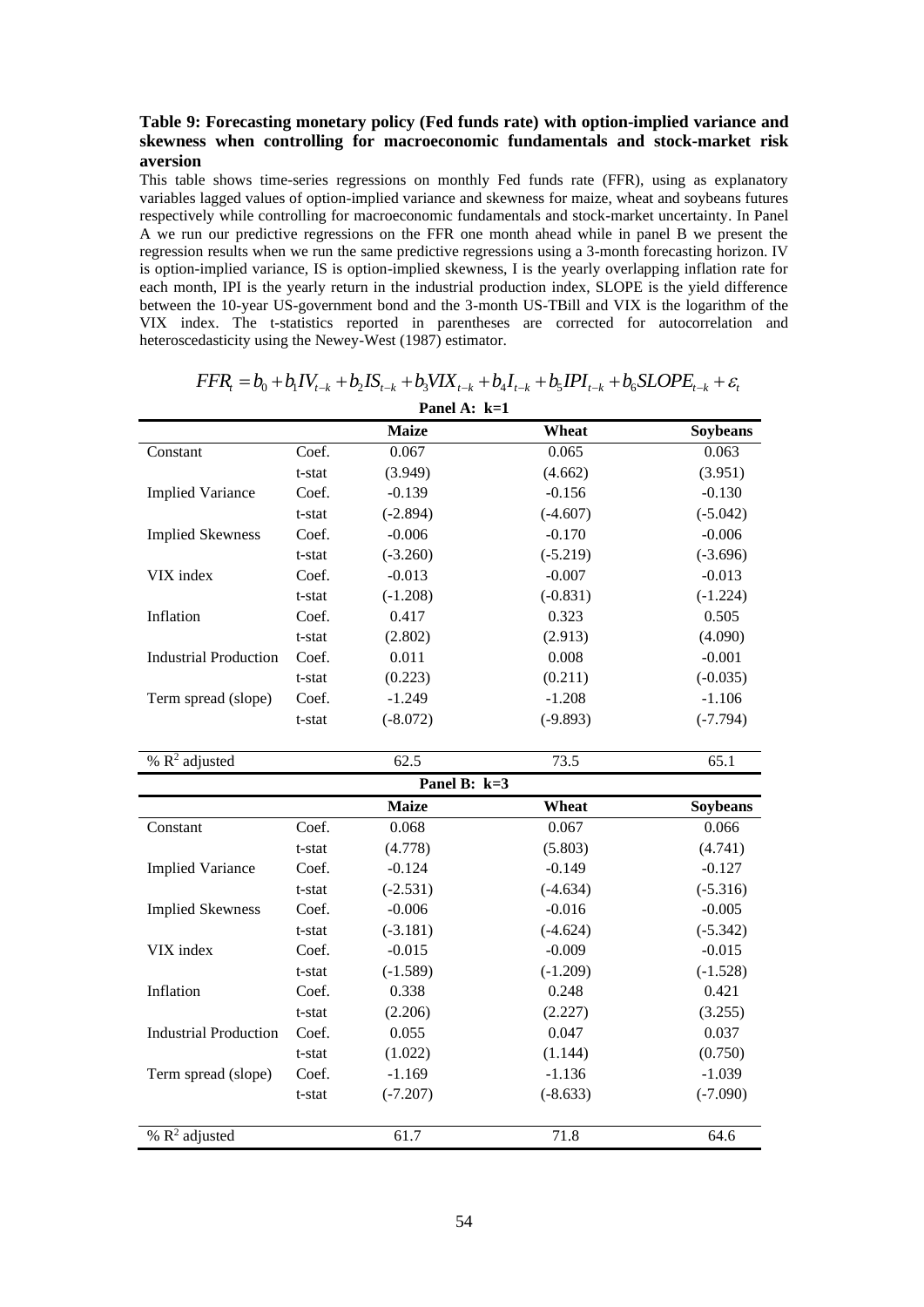#### **Table 10: Forecasting monetary policy (goodness of fit of out-of-sample forecasts)**

This table shows the out-of-sample adjusted  $R^2$  values (in percentages) of our time series regressions on the monetary policy stance. More specifically, we compute the out-of-sample adjusted  $\mathbb{R}^2$  by estimating dynamic out-of-sample forecasts using an initial 60-month time series window. We run time-series regressions on monthly Fed funds rate (FFR), using as explanatory variables lagged values of optionimplied variance and skewness for maize, wheat and soybeans futures respectively. In Panel A we present the out-of-sample adjusted  $R^2$  values when using the risk neutral variance and skewness as predictors of the Fed funds rate, while in Panel B we present the respective out-of-sample adjusted  $\mathbb{R}^2$ values when controlling for macroeconomic fundamentals and stock-market uncertainty. IV is optionimplied variance, IS is option-implied skewness, I is the yearly overlapping inflation rate for each month, IPI is the yearly return in the industrial production index, SLOPE is the yield difference between the 10-year US-government bond and the 3-month US-TBill and VIX is the logarithm of the VIX index. The t-statistics reported in parentheses are corrected for autocorrelation and heteroscedasticity using the Newey-West (1987) estimator.

**Panel A**  $FFR_{t} = b_0 + b_1 IV_{t-k} + b_2 IS_{t-k} + \varepsilon_t$ 

| Horizon $(k)$ | Maize   | Wheat   | Soybeans |
|---------------|---------|---------|----------|
| 1m            | 19.3    | 40.8    | 23.1     |
| 3m            | 12.5    | 32.6    | 19.7     |
| 6m            | 4.8     | 21.7    | 12.1     |
| 12m           | $-14.1$ | $-14.8$ | $-14.8$  |
| 24m           | $-30.1$ | $-35.4$ | $-39.9$  |

#### **Panel B**

 $FFR_{t} = b_{0} + b_{1}IV_{t-k} + b_{2}IS_{t-k} + b_{3}VIX_{t-k} + b_{4}I_{t-k} + b_{5}IPI_{t-k} + b_{6}SLOPE_{t-k} + \varepsilon_{t}$ 

| Horizon $(k)$  | Maize  | Wheat  | Soybeans |
|----------------|--------|--------|----------|
| 1 <sub>m</sub> | 51.1   | 66.2   | 54.5     |
| 3m             | 43.5   | 58.9   | 46.3     |
| 6 <sub>m</sub> | 31.0   | 44.9   | 27.3     |
| 12m            | $-2.4$ | $-3.5$ | $-10.6$  |
| 24m            | 7.7    | $-1.5$ | 5.5      |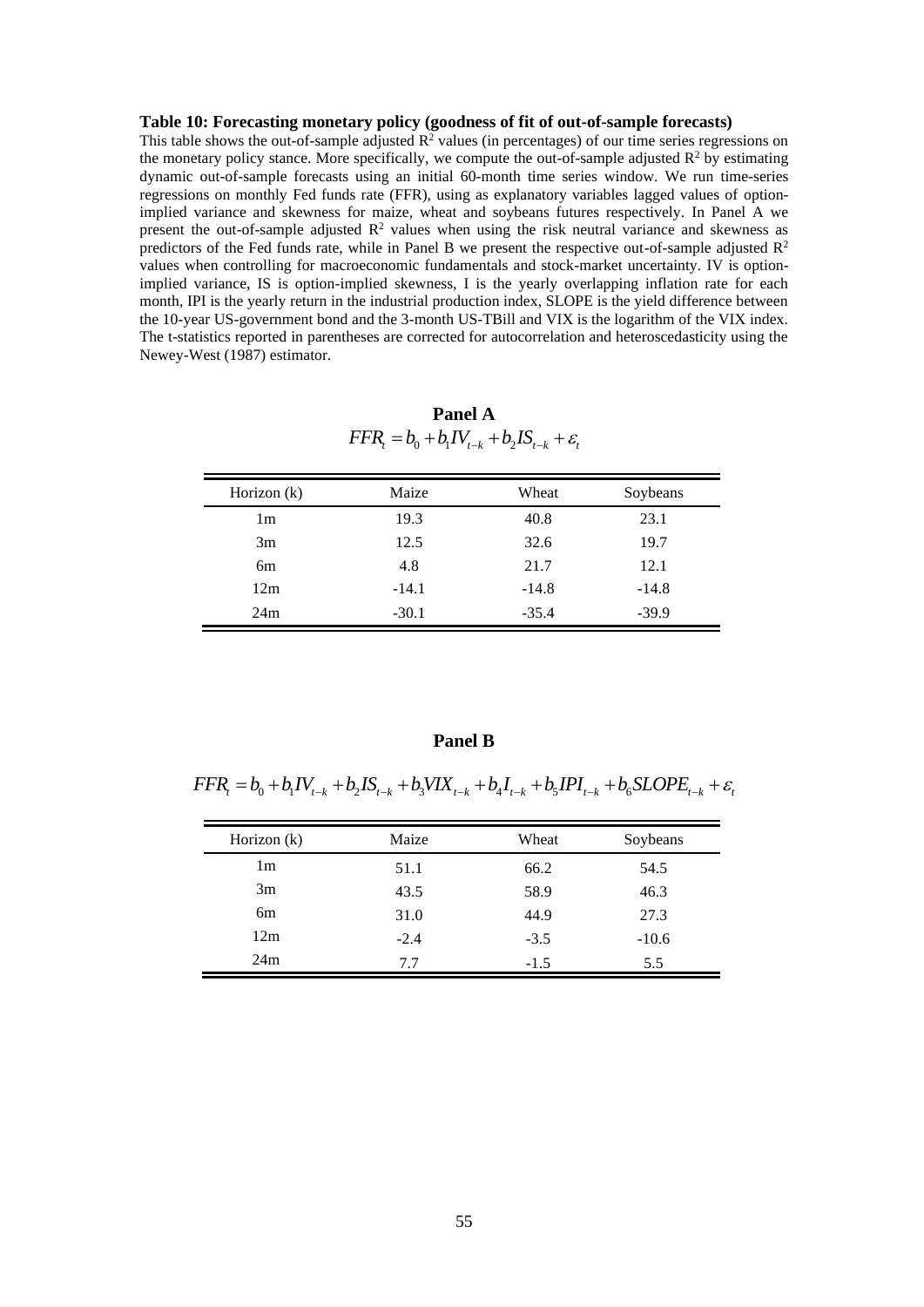# **Figure 1. Contemporaneous movements of the Fed funds rate and implied skewness**

This graph plots the contemporaneous time series movements of the time series of maize, wheat and soybeans option-implied skewness and the Fed funds rate. The data cover the period from January 1990 to December 2011.

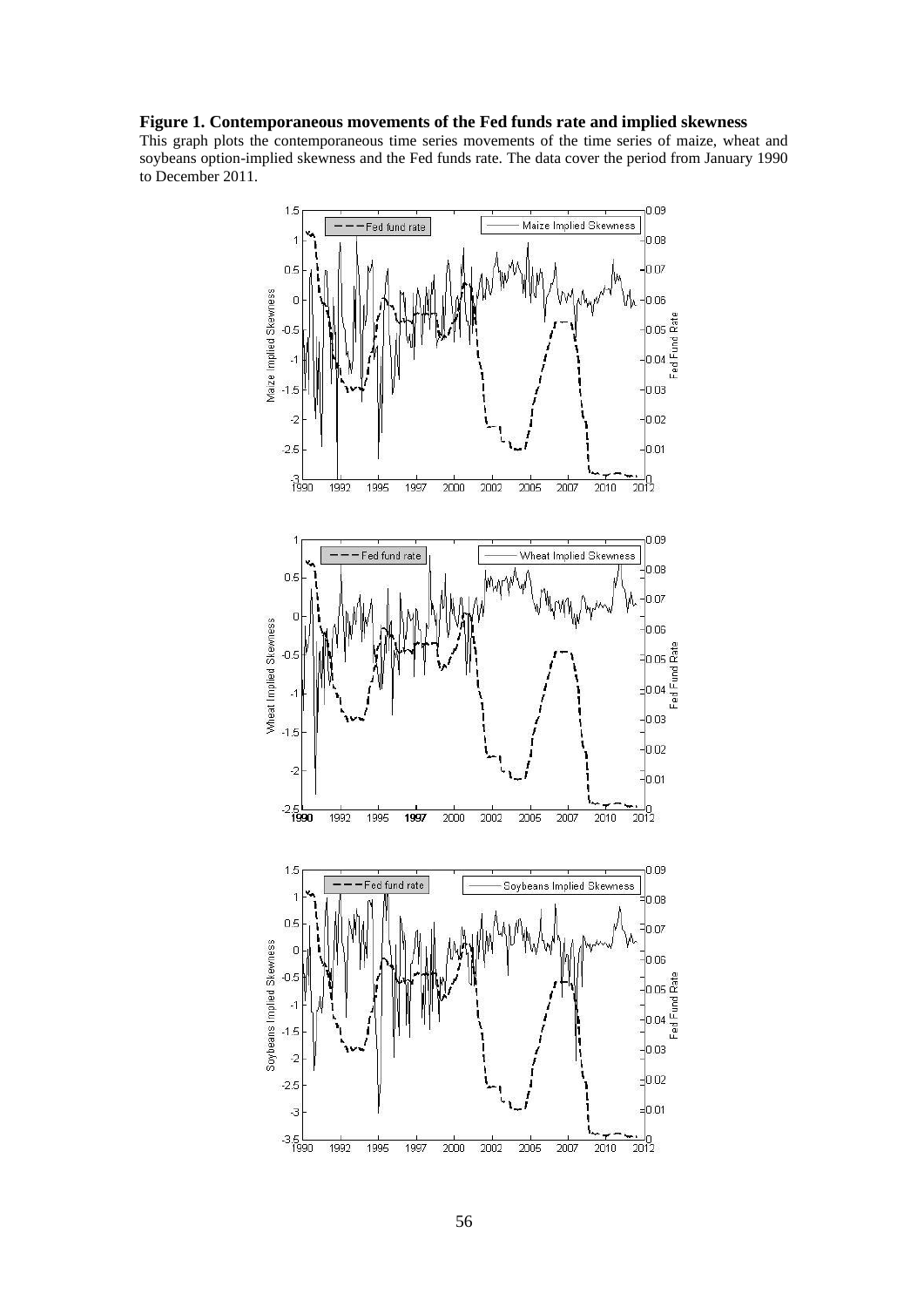# **Figure 2. Contemporaneous movements of the Fed funds rate and implied variance**

This graph plots the contemporaneous time series movements of the time series of maize, wheat and soybeans option-implied variance and the Fed funds rate. The data cover the period from January 1990 to December 2011.

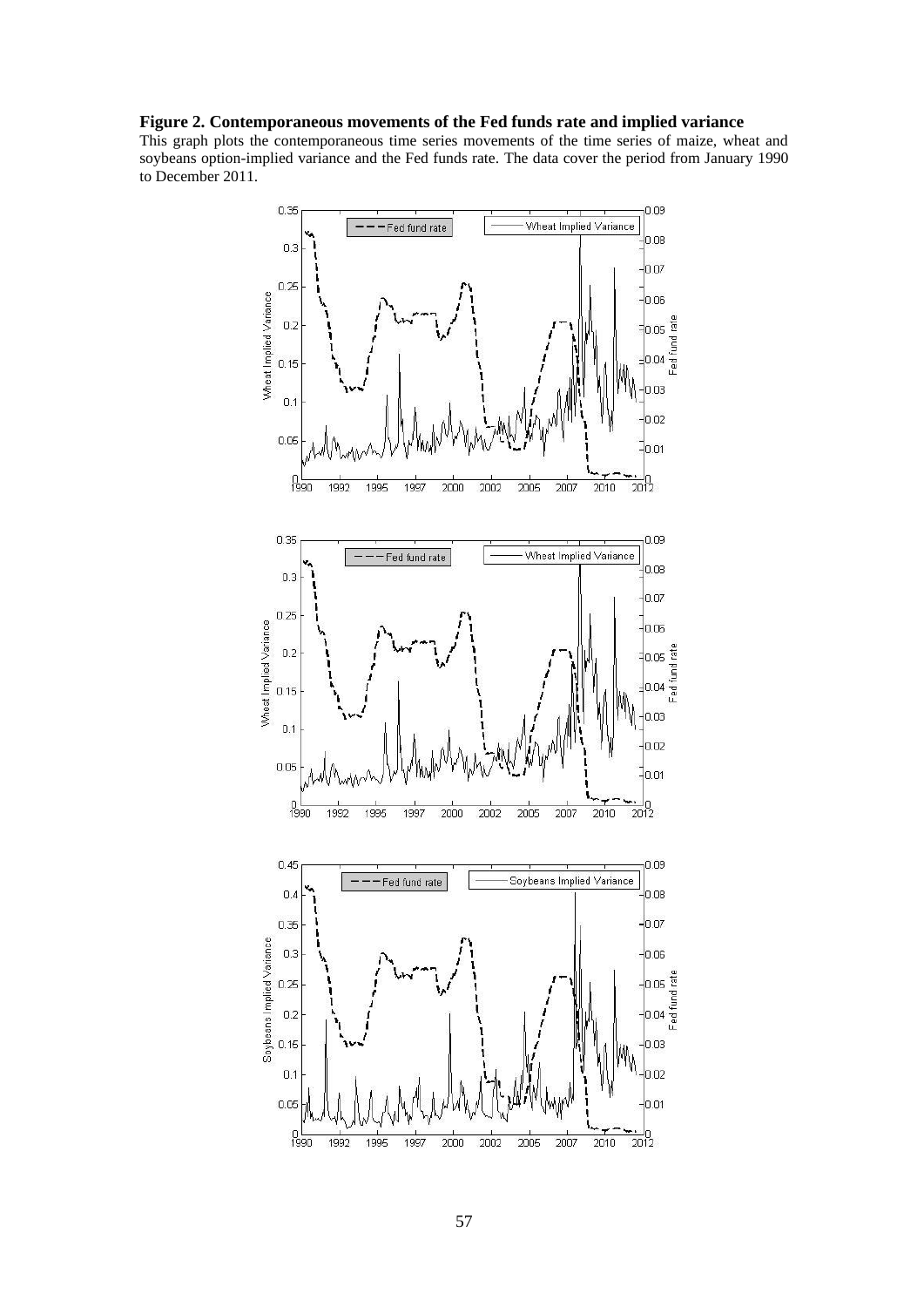#### **Figure 3. Reduced form Impulse Response Functions (IRFs) between monetary policy (Fed funds rate) and implied variance**

This graph shows the Impulse Response Functions (IRFs) of the bivariate structural VARs of the form  $Y_t = [FFR_t IV_t]$ , where FFR is the monthly Fed funds rate and IV is the monthly implied variance of maize, wheat and soybeans markets, respectively. Panel A shows the responses of implied variance to a negative one standard deviation shock to the Fed funds rate, while Panel B shows the responses of the Fed funds rate to a positive shock implied variance of agricultural commodity markets. Both the IRFs of the FFR and the implied variance (IV) of agricultural markets are expressed in percentages (divided by 100). The left column of each Panel shows the responses of the models with the short-run restriction while the right column shows the responses of the models with the long-run restriction. The dashed lines show the 95% bootstrapped confidence intervals.

#### **PANEL A**



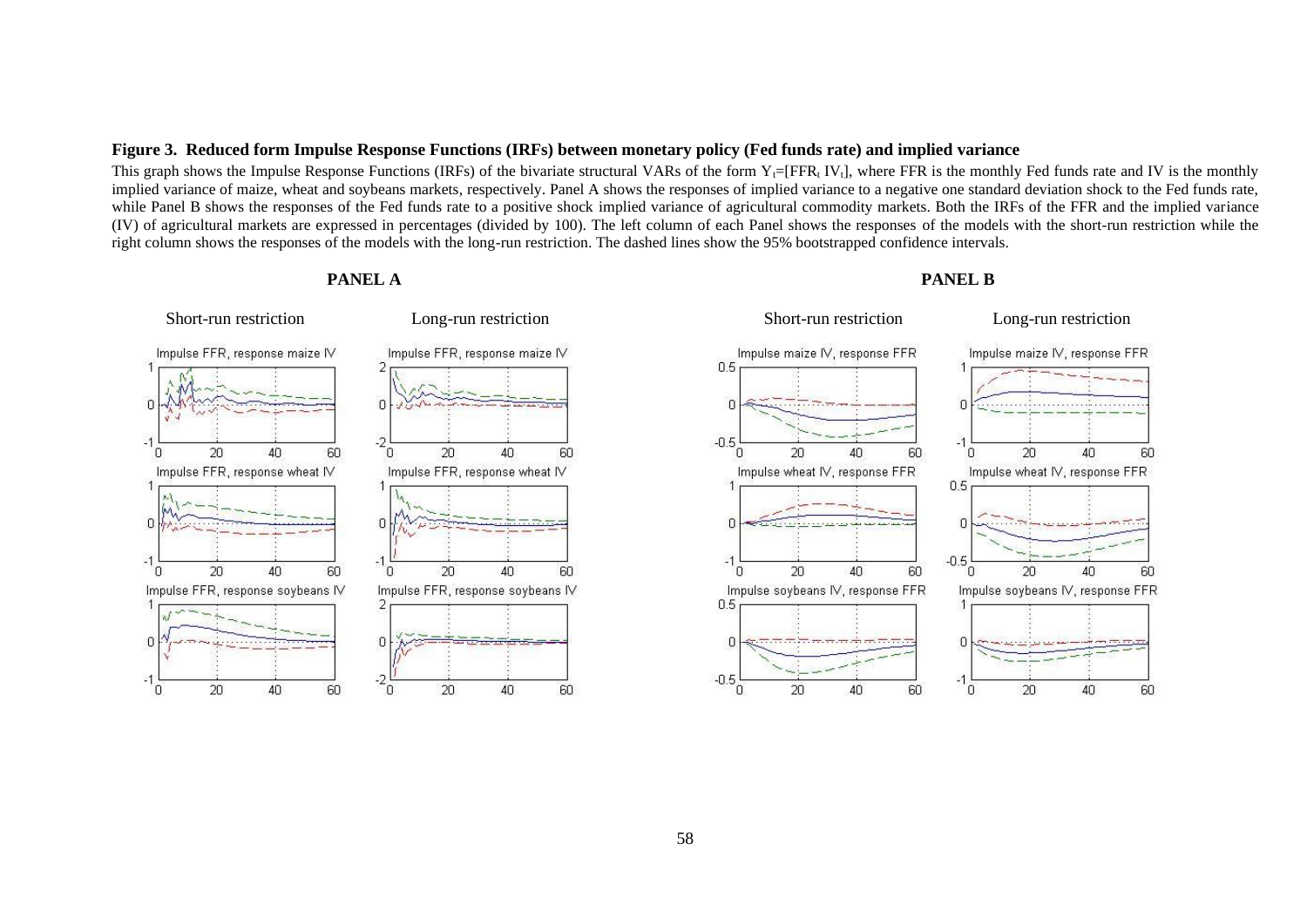#### **Figure 4. Reduced from Impulse Response Functions (IRFs) between monetary policy (Fed funds rate) and the implied skewness**

This graph shows the Impulse Response Functions (IRFs) of the bivariate structural VARs of the form  $Y_{t}=[FFR_{t} I S_{t}]$ , where FFR is the monthly Fed funds rate and IS is the monthly implied skewness of maize, wheat and soybeans markets, respectively. Panel A shows the responses of implied skewness to a negative one standard deviation shock to the Fed funds rate, while Panel B shows the responses of the Fed funds rate to a positive shock to implied skewness. The IRFs of FFR presented in Panel B are expressed in percentages (divided by 100), while for the impulse responses of implied skewness (IS) it was not necessary to do an analogous transformation. The dashed lines show the 95% bootstrapped confidence intervals. The left column of each panel shows the responses of the models with the short-run restriction while the right column shows the responses of the models with the long-run restriction.

#### **PANEL A**



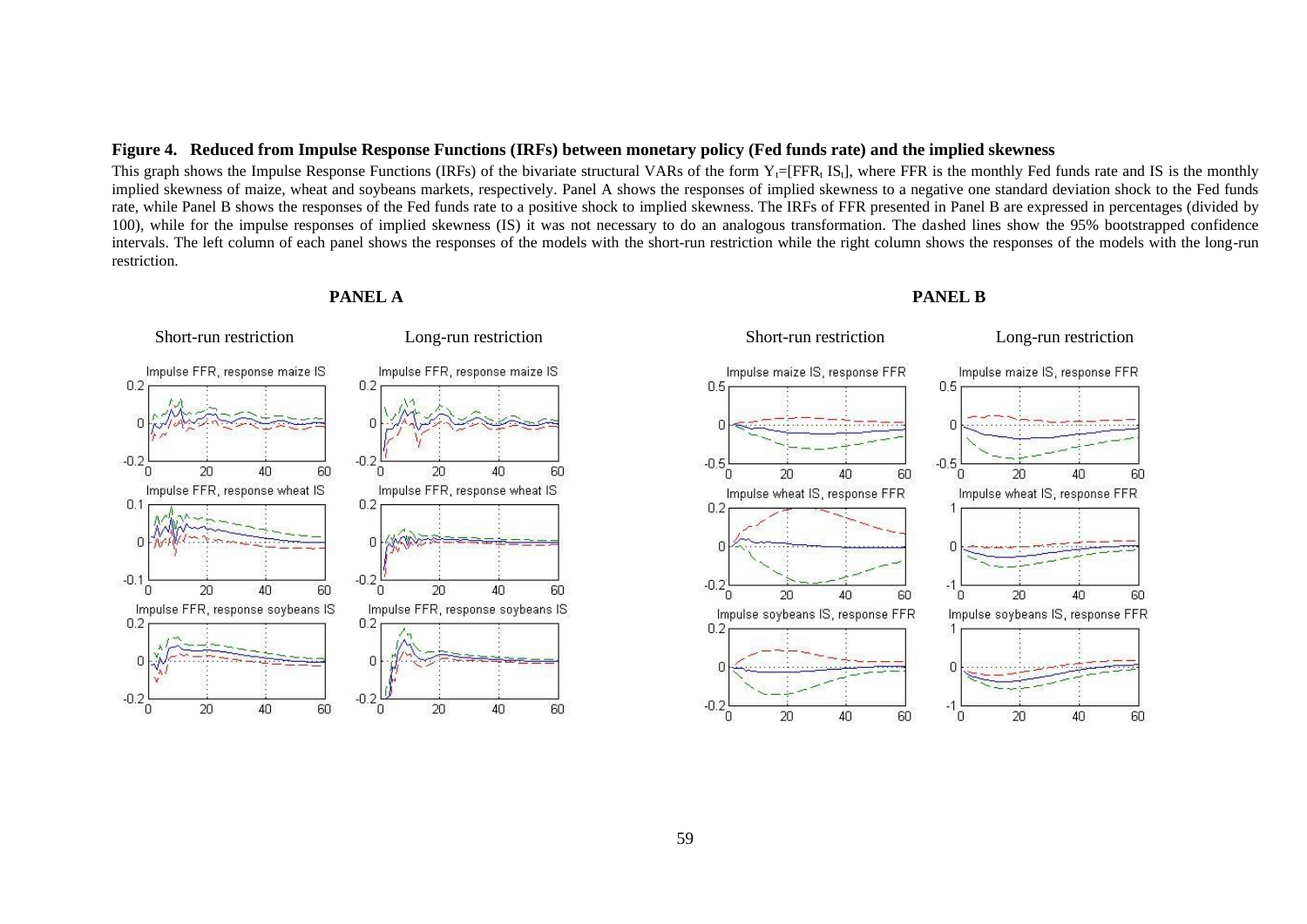#### **Figure 5. Structural form Impulse Response Functions (SIRFs) between monetary policy (Fed funds rate) and implied variance**

This graph shows the Structural Impulse Response Functions (SIRFs) of the bivariate structural VARs of the form  $Y_t = [FFR_t IV_t]$ , where FFR is the monthly Fed funds rate and IV is the monthly implied variance of maize, wheat and soybeans markets, respectively. Panel A shows the responses of implied variance to a negative one standard deviation shock to the Fed funds rate, while Panel B shows the responses of the Fed funds rate to a positive shock implied variance of agricultural commodity markets. The left column of each Panel shows the responses of the models with the short-run restriction while the right column shows the responses of the models with the long-run restriction. The dashed lines show the 95% bootstrapped confidence intervals.



 **PANEL A**